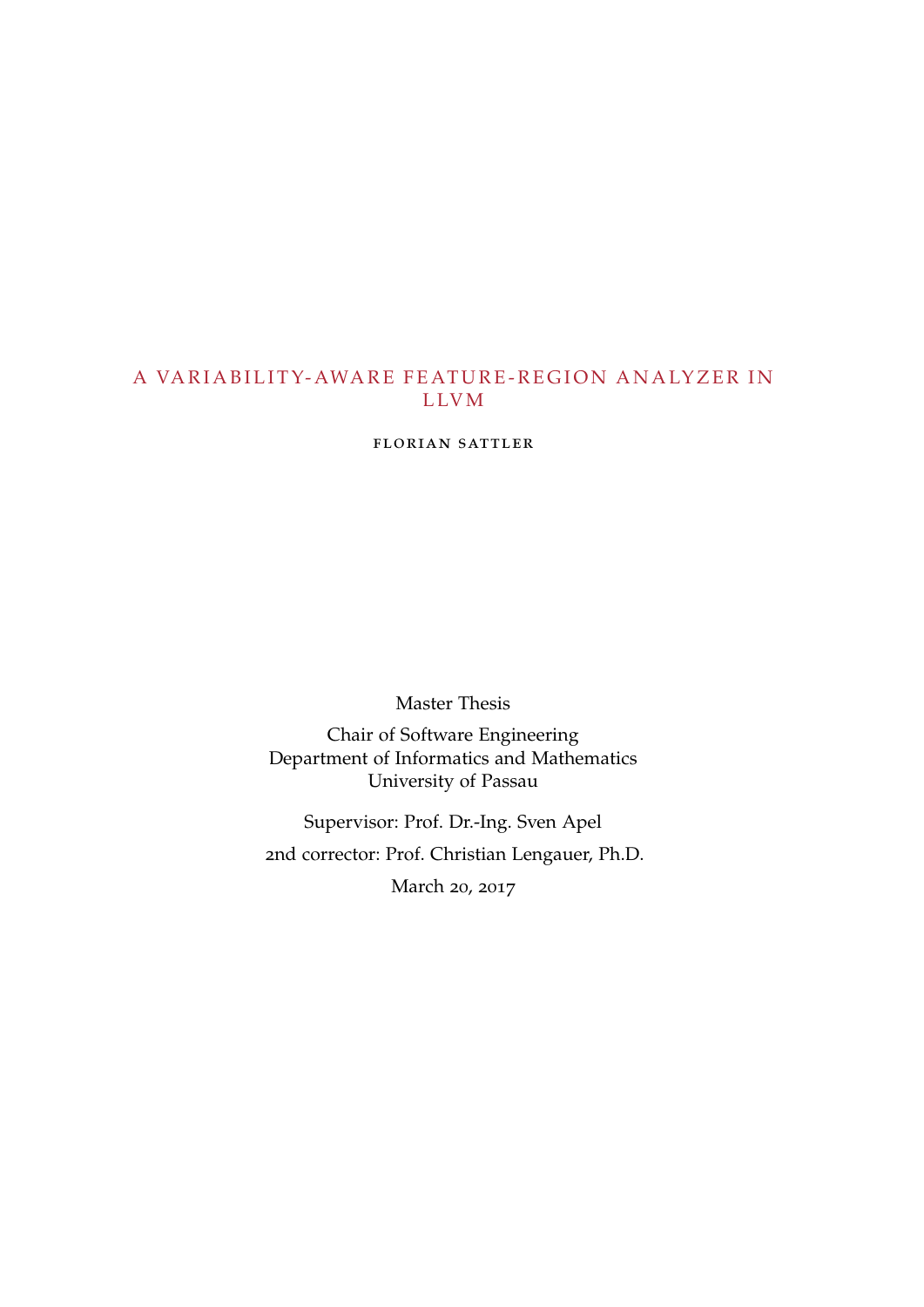Florian Sattler: *A variability-aware feature-region analyzer in LLVM* © March 20, 2017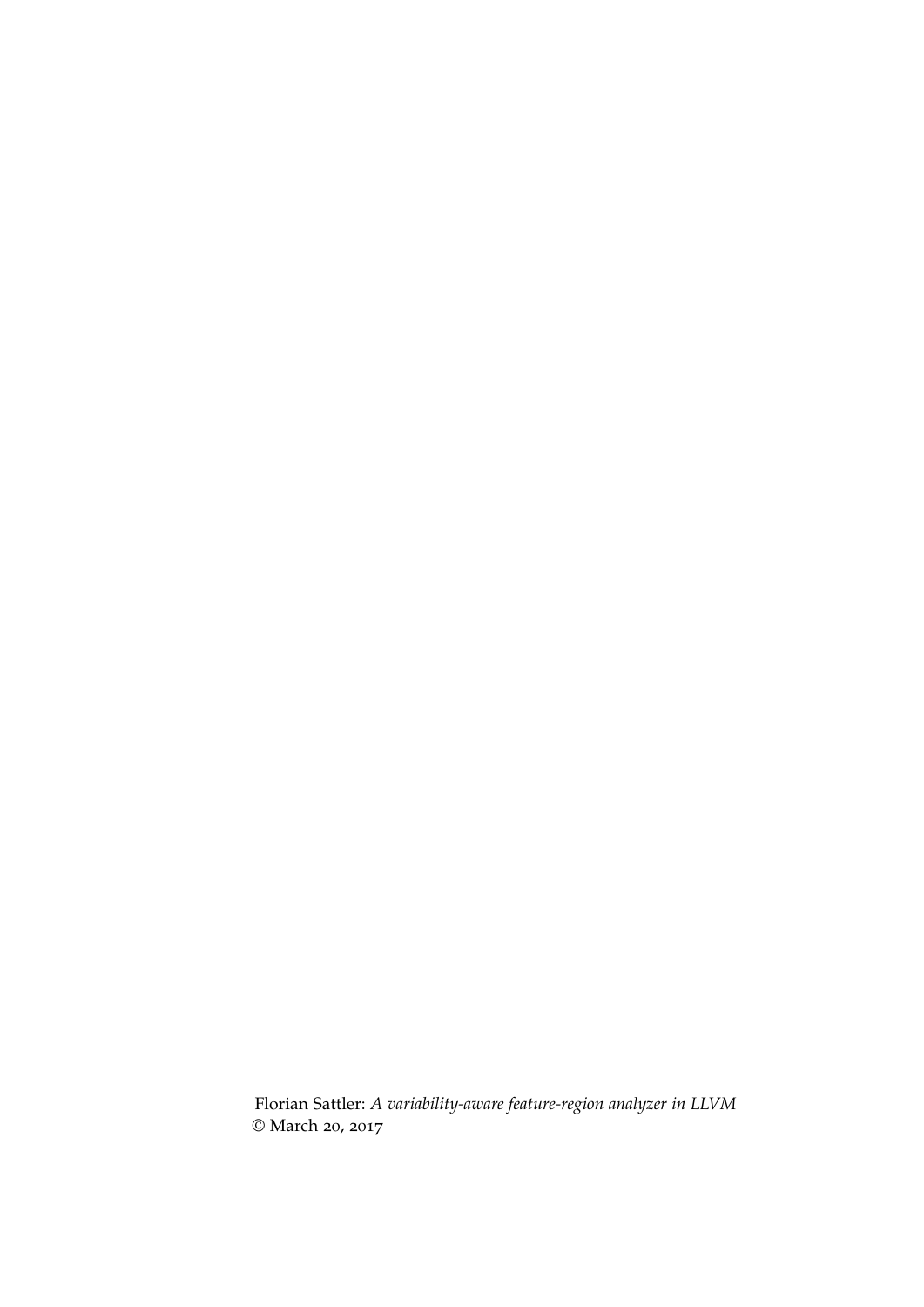*I was born not knowing and have had only a little time to change that here and there.*

— Richard Feynman

Dedicated to my family.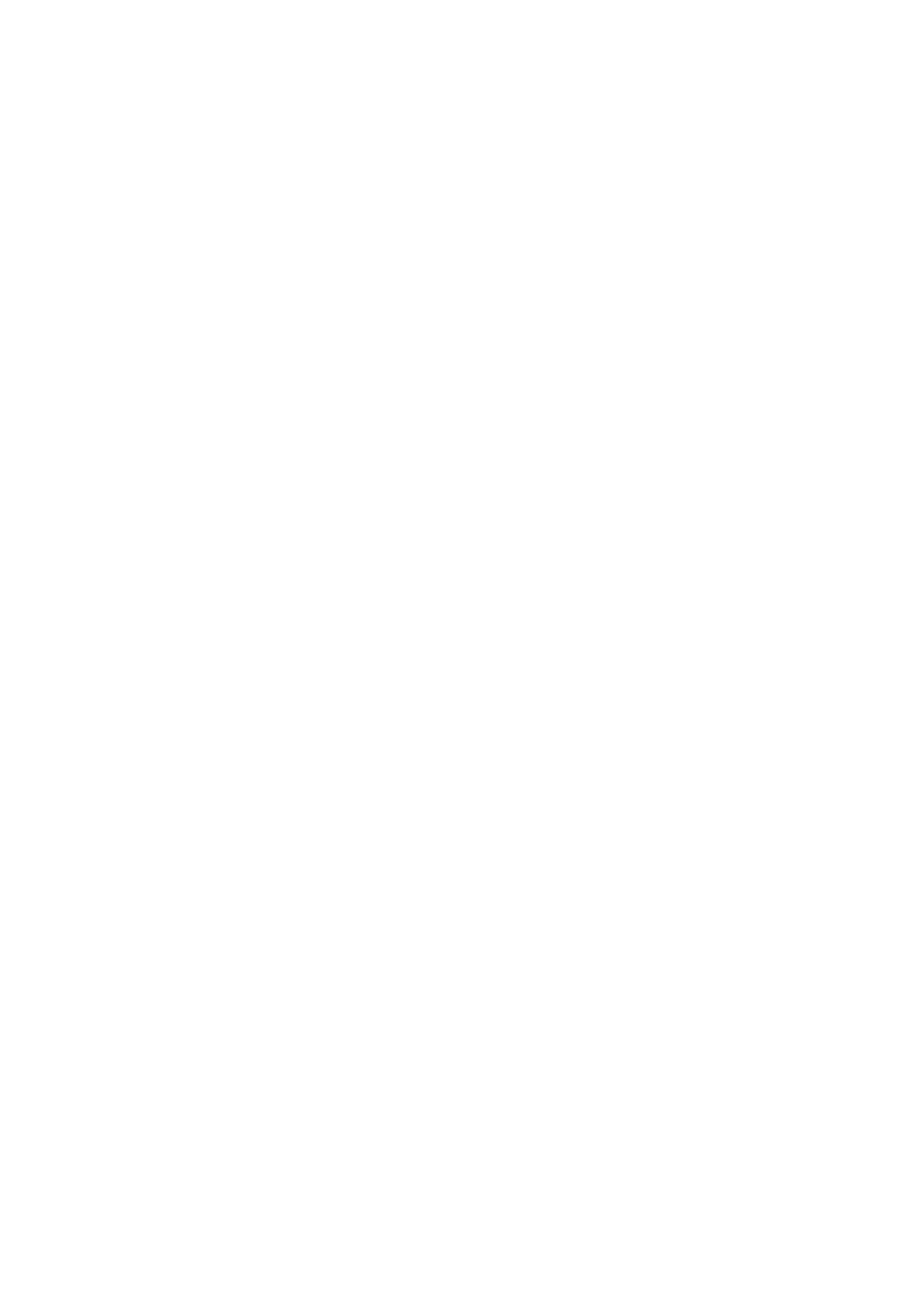# **ABSTRACT**

In the analysis of software, researchers are often interested in specific code regions, for example, a region that corresponds to a feature of a program. However, identifying these regions is challenging and increases implementation effort. Analysis developers have to find all source-code regions corresponding to a certain region criterion, extract the important parts, and process regions before they can analyze them.

To support developers in these tasks, we propose and integrate the concept of an "interest region" into the LLVM compiler infrastructure. To this end, we implemented a framework, called [VaRA](#page-11-0), that separates the detection of desired regions from the analysis process via an abstract interface. The separation enables users to write their own analyses and to use any region detection that is offered by our framework. In addition, we enable the reuse of existing analyses when creating a new region-detection technique.

In this work, we describe the concept of "interest regions" in detail and describe how we implemented the concept in the LLVM compiler infrastructure. Furthermore, we demonstrate the applicability of our approach by implementing a region detection that extracts software features, meaning code that depends on configuration options, and by writing an analysis that detects control-flow interactions among regions. We then combine the region detection and the interaction analysis to detect interactions between different features.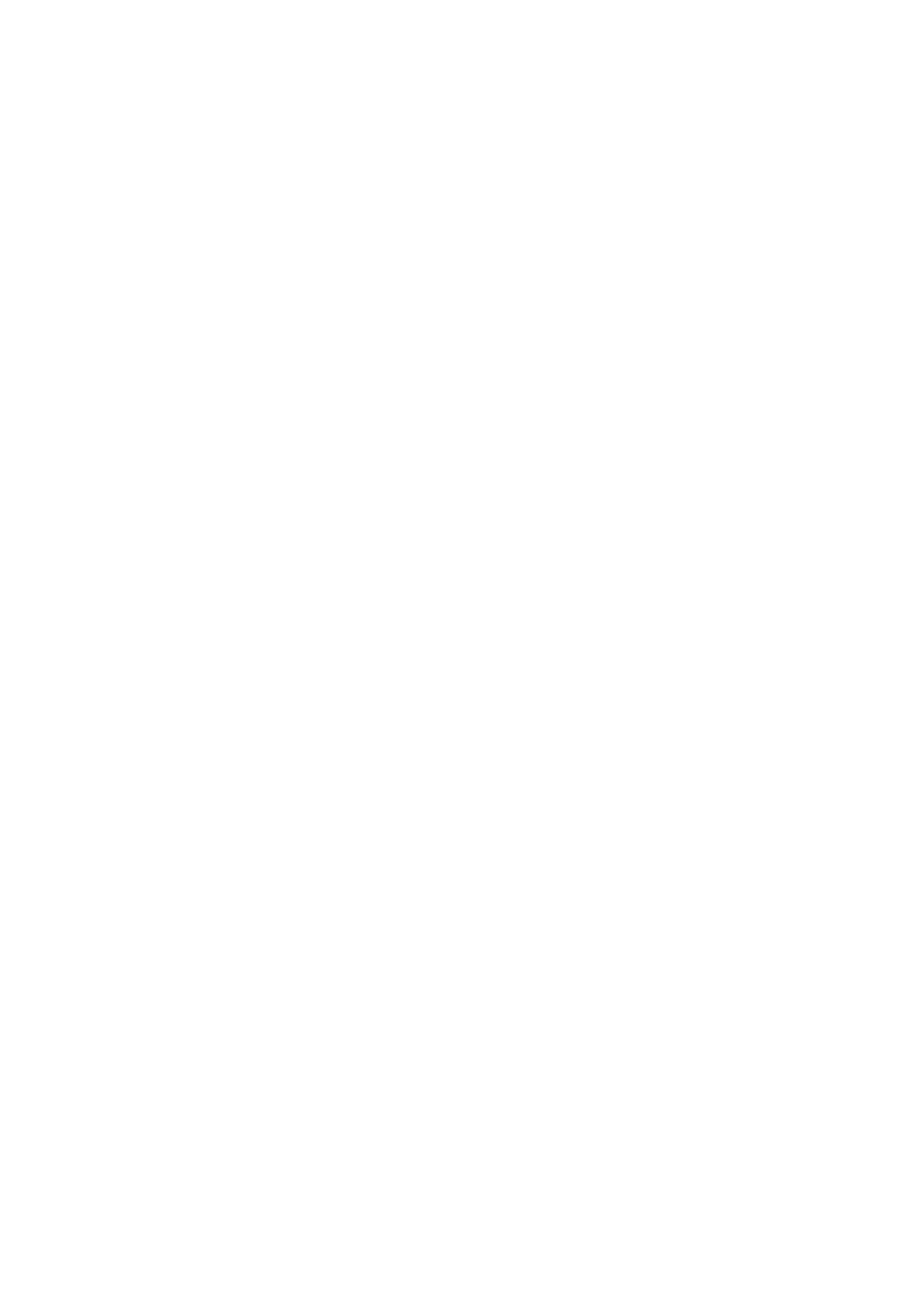*We live in a society exquisitely dependent on science and technology, in which hardly anyone knows anything about science and technology.*

— Carl Sagan

# **ACKNOWLEDGMENTS**

I would like to thank my family for supporting and believing in me during my master degree, and my friends for pushing me to give everything. A very special thanks goes to my girlfriend, who encouraged me when things were not working during my thesis. Furthermore, I would like to thank the whole Software Engineering group for instructive discussions and help when I needed them. Especially, I would like to thank Andreas Simbürger who always had a sympathetic ear for me and helped me with my questions regarding LLVM.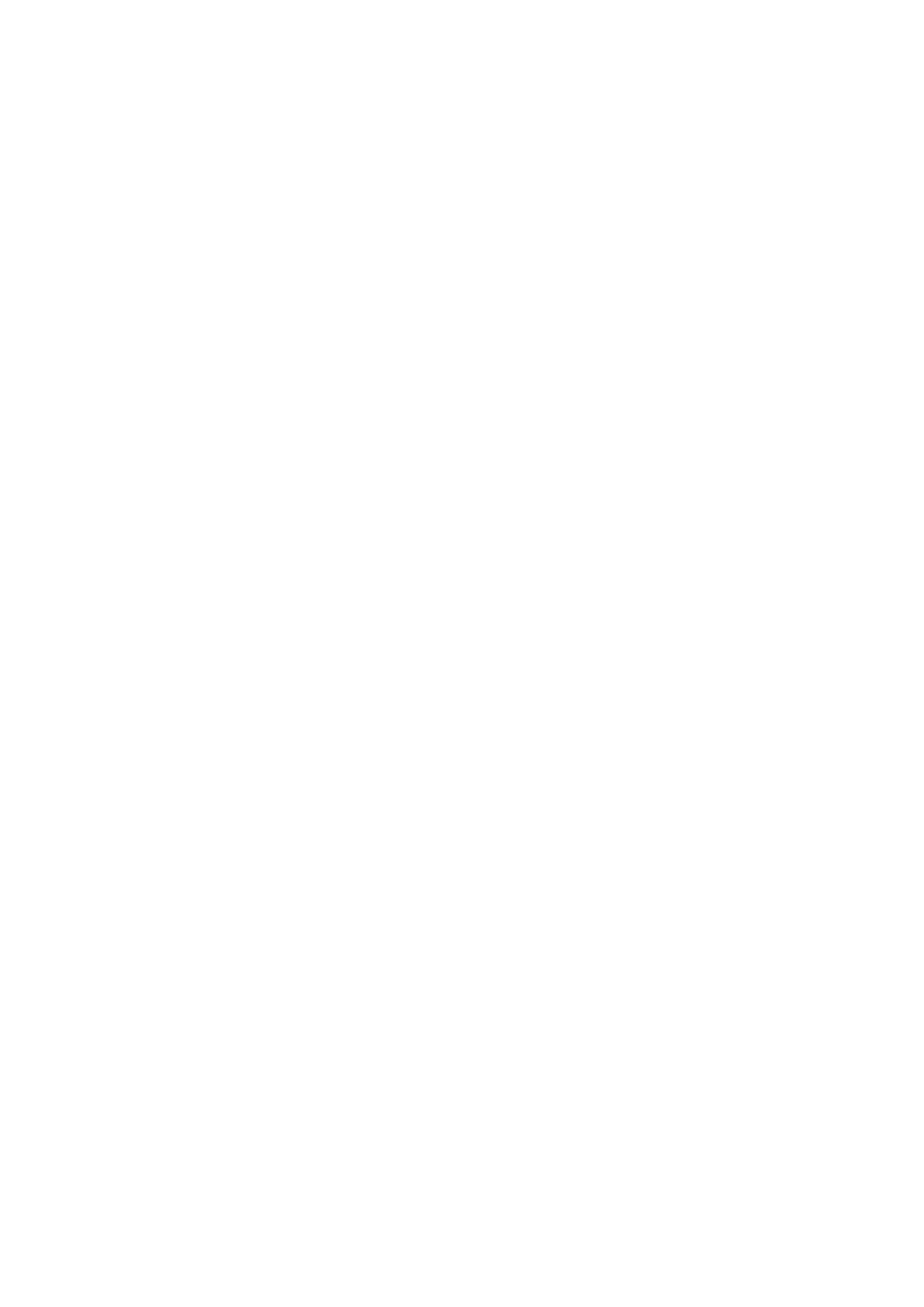# CONTENTS

| 1 |     | <b>INTRODUCTION</b>                                        | 1  |
|---|-----|------------------------------------------------------------|----|
|   | 1.1 | Goals                                                      | 1  |
|   | 1.2 |                                                            | 2  |
|   | 1.3 |                                                            | 2  |
| 2 |     | <b>BACKGROUND</b>                                          | 3  |
|   | 2.1 | Feature-Oriented Software                                  | 3  |
|   |     | 2.1.1                                                      | 3  |
|   | 2.2 |                                                            | 8  |
|   |     | Control-flow graph<br>2.2.1                                | 8  |
|   |     | Data-flow analysis<br>2.2.2                                | 9  |
|   |     | Interprocedural and context-sensitive analysis<br>2.2.3    | 10 |
|   | 2.3 | The LLVM Framework                                         | 11 |
|   |     | 2.3.1                                                      | 11 |
|   |     | 2.3.2                                                      | 12 |
|   |     | Pass Infrastructure<br>2.3.3                               | 17 |
|   |     | Frontend clang<br>2.3.4                                    | 18 |
| 3 |     | DETECTING FEATURES IN LLVM-IR                              | 21 |
|   | 3.1 | Feature extraction with clang                              | 21 |
|   |     | Locating features in $C/C++$ ASTs $\ldots \ldots$<br>3.1.1 | 21 |
|   |     | Feature metadata<br>3.1.2                                  | 23 |
|   |     | Annotating LLVM-IR with feature metadata.<br>3.1.3         | 24 |
|   | 3.2 | Variability-aware region analyzer                          | 26 |
|   |     | Region concept behind VaRA<br>3.2.1                        | 26 |
|   |     | IRegion interface of VaRA<br>3.2.2                         | 26 |
|   |     | IRegion visualizer<br>3.2.3                                | 28 |
|   | 3.3 | Feature extraction in LLVM                                 | 31 |
|   |     | The feature structure within VaRA<br>3.3.1                 | 31 |
|   |     | Recreating feature regions from metadata<br>3.3.2          | 32 |
| 4 |     | <b>EVALUATION</b>                                          | 35 |
|   | 4.1 | Feature-interaction analysis                               | 35 |
|   |     | Analysis graph structure<br>4.1.1                          | 35 |
|   |     | Detecting data-flow dependencies between fea-<br>4.1.2     |    |
|   |     | tures                                                      | 37 |
|   |     | Current limitations<br>4.1.3                               | 39 |
|   | 4.2 | Evaluation of our interaction analysis                     | 40 |
|   |     | Visualizing interaction analysis<br>4.2.1                  | 40 |
|   |     | Evaluating the interaction analysis<br>4.2.2               | 40 |
| 5 |     | <b>CONCLUDING REMARKS</b>                                  | 47 |
|   | 5.1 | Conclusion<br>.                                            | 47 |
|   | 5.2 | Future work                                                | 48 |
| A |     | <b>APPENDIX: CODE</b>                                      | 51 |
|   | A.1 | Code examples for interaction graph                        | 51 |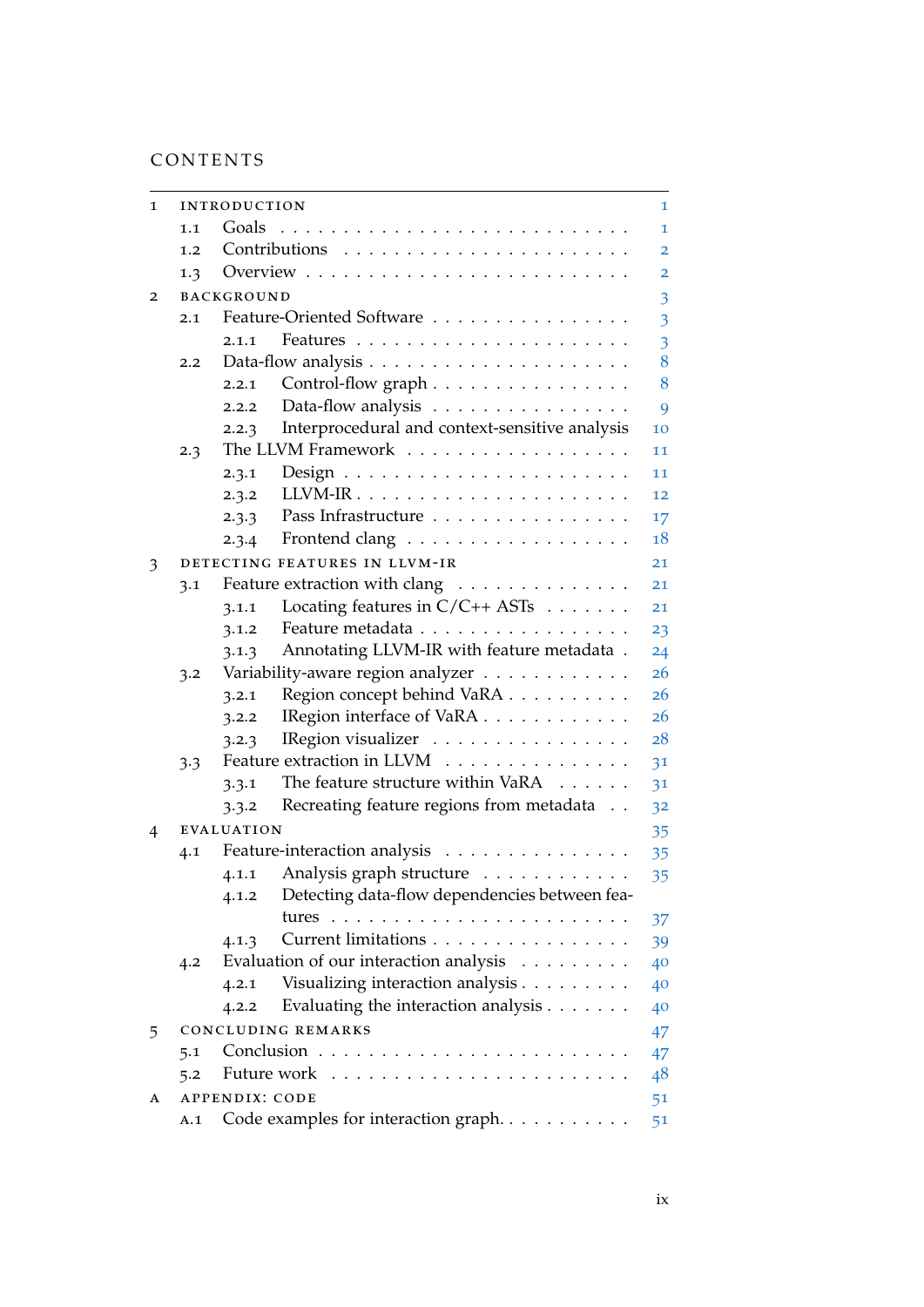| BIBLIOGRAPHY | 55 |
|--------------|----|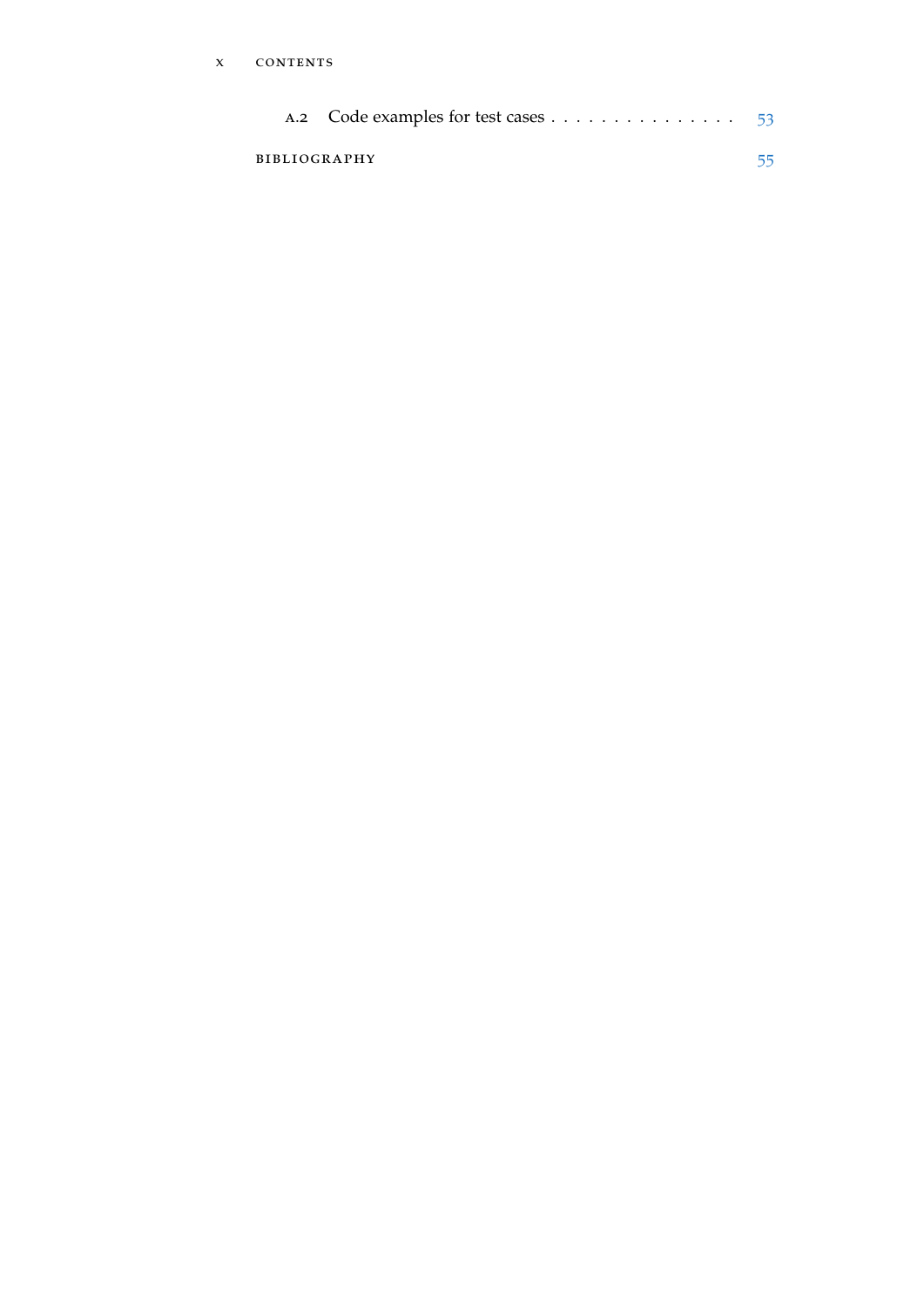# LIST OF FIGURES

| Figure 1 | Example of two presence conditions.                     | 5. |
|----------|---------------------------------------------------------|----|
| Figure 2 | Control flow graph $\begin{bmatrix} 1 \end{bmatrix}$    | 8  |
| Figure 3 | LLVM's three-phase design, showing a separa-            |    |
|          | tion between frontend, optimizer, and backend           |    |
|          |                                                         | 11 |
| Figure 4 |                                                         | 17 |
| Figure 5 | Visualization of the example code in Listing 9.         | 29 |
| Figure 6 | Interaction-analysis control-flow graph (CFG) for       |    |
|          | the function main. $\ldots \ldots \ldots \ldots \ldots$ | 41 |
| Figure 7 | Interaction-analysis CFG for function main              | 43 |
| Figure 8 | Interaction-analysis CFG for function bazz              | 44 |
| Figure 9 | InteractionAnalysisCFG for function bazz_over.          | 45 |

# LIST OF TABLES

the control of the control of the control of the control of

# LISTINGS

| Listing 1  | Example of a feature code region that is con-             |                |
|------------|-----------------------------------------------------------|----------------|
|            | troled by a macro. $\dots \dots \dots \dots \dots \dots$  | $\overline{4}$ |
| Listing 2  | $C++$ example $\ldots \ldots \ldots \ldots \ldots \ldots$ | 12             |
| Listing 3  | IR representation of the example. $\dots \dots$           | 12             |
| Listing 4  | Example of a metadata node in LLVM-IR.                    | 13             |
| Listing 5  | Creating a metadata node containing a string.             | 14             |
| Listing 6  | Program with example instructions. $\dots$                | 14             |
| Listing 7  | C++ source code corresponding to our previ-               |                |
|            | ous IR example.                                           | 19             |
| Listing 8  | Example AST produced by clang                             | 20             |
| Listing 9  | Code example with two features.                           | 22             |
| Listing 10 | Clang produced abstract syntax tree (AST) for             |                |
|            | Listing $9 \ldots \ldots \ldots \ldots \ldots \ldots$     | 22             |
| Listing 11 | Metadata grammar                                          | 23             |
| Listing 12 | Annotating branch instructions with metadata.             | 24             |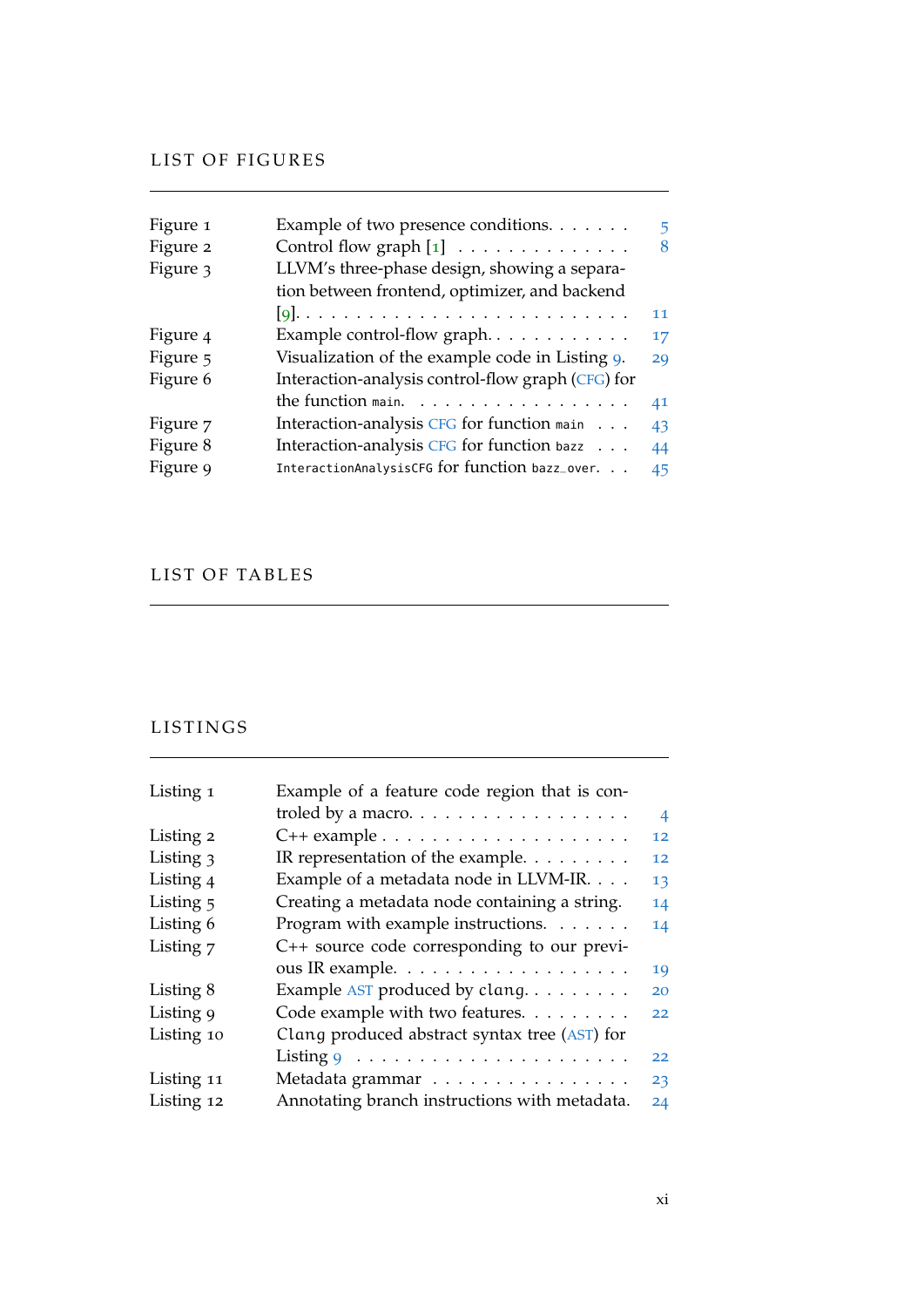| Listing 13 | LLVM-IR with feature metadata for the code                |    |
|------------|-----------------------------------------------------------|----|
|            | in Listing $9. \ldots \ldots \ldots \ldots \ldots \ldots$ | 25 |
| Listing 14 | IRegion interface $\dots \dots \dots \dots \dots$         | 27 |
| Listing 15 | Code to view IRegionCFG                                   | 28 |
| Listing 16 | Transitive flow of information between feature            |    |
|            |                                                           | 38 |
| Listing 17 | Difference of call and function parameter                 | 38 |
| Listing 18 | TC: Overwriting previous Access.                          | 44 |
| Listing 19 | Example code for feature interaction between              |    |
|            | FOO and BAR                                               | 51 |
| Listing 20 | IR code for the example shown in Listing $19$ .           | 52 |
| Listing 21 | TC: Interaction between different functions.              | 53 |
|            |                                                           |    |

# **A C R O N Y M S**

<span id="page-11-6"></span><span id="page-11-5"></span><span id="page-11-4"></span><span id="page-11-3"></span><span id="page-11-2"></span><span id="page-11-1"></span><span id="page-11-0"></span>

| AST               | abstract syntax tree                   |
|-------------------|----------------------------------------|
| BB                | basic block                            |
| CFG               | control-flow graph                     |
| IR $\blacksquare$ | intermediate representation            |
| SSA               | static single assignment form          |
| CG                | code generation                        |
|                   | VaRA variability-aware region analyzer |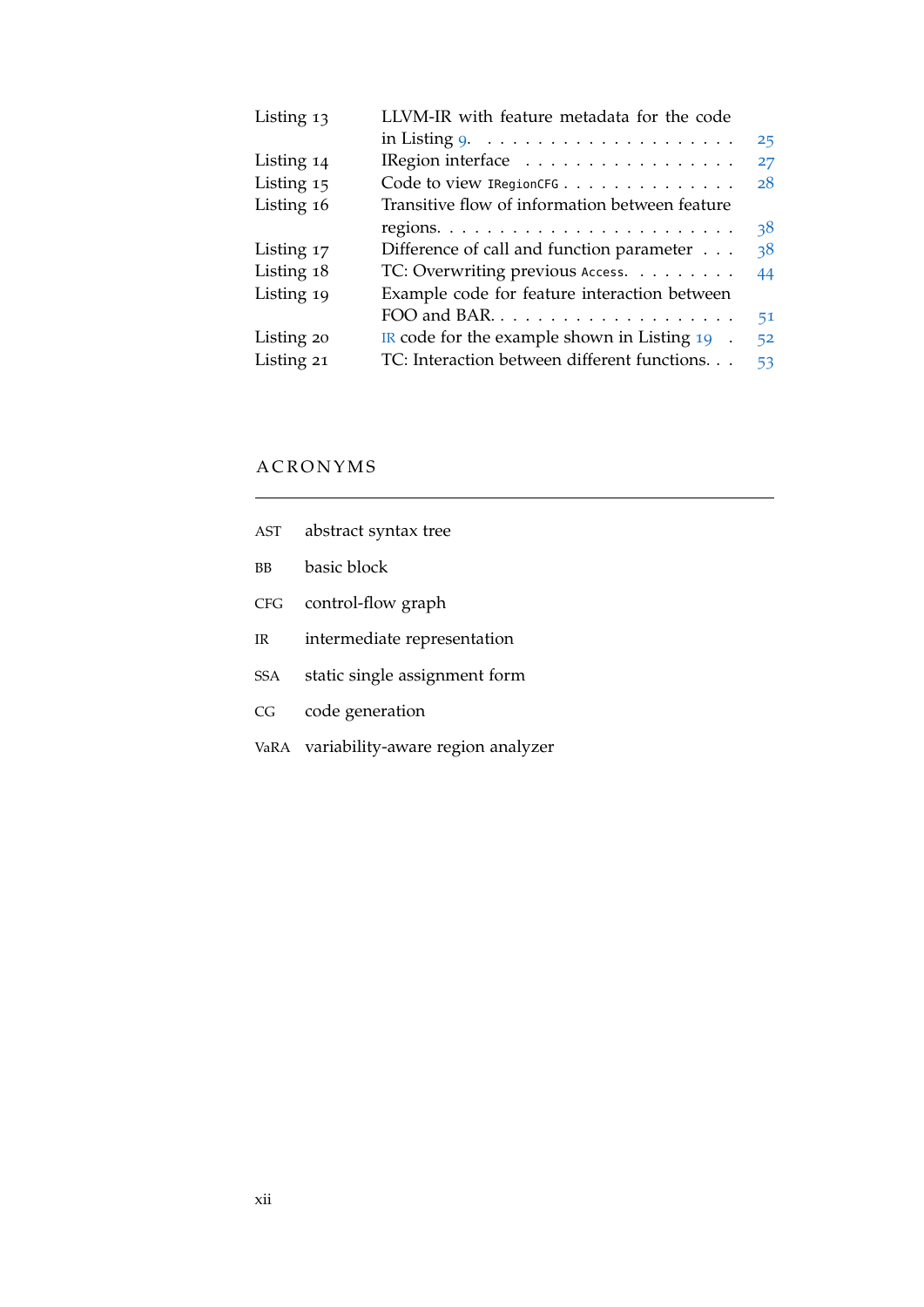# <span id="page-12-0"></span>INTRODUCTION

Nowadays, programs often have millions of users and all of them have different expectations about how a program should support or even solve its tasks. Some users would have designed the user interface differently, others require new functionality to perform a certain task. To suit the needs of all users, developers add variability to their programs, allowing users to configure the program to their needs. This variability is often added by introducing a configuration knob that controls a certain feature, meaning a code region that implements a particular functionality of the software. For example, the office suite LibreOffice did a redesign of their graphical user interface, but because some users might not like the new one, they added functionality to stay at the old design<sup>1</sup>. A user can use the old interface or activate a knob in the settings to switch to the new design.

However, during software evolution, more and more of these configuration knobs get added to make the program customizable, despite that the growing complexity makes testing harder and in the end programs more error-prone [[12](#page-67-0)]. This complexity arises from possible interactions among code regions, which belong to knobs, that cause misbehaviour [[5](#page-66-3)]. For example, code that manages the old user design can interact with another code region that handles the displaying of different fonts, which causes the font to be drawn incorrectly. However, testing all different interactions that could occur among knobs is impractical, because only 10 different knobs would require more than 2<sup>10</sup> independent tests. Since many knobs may not interact, actually testing all interactions independently is not required [[10](#page-66-4), [11](#page-67-1)]. The problem is that developers do not have sufficient tools to assist them by determining which configurations need to be tested and which ones do not. Furthermore, there are other problems, such as the impact of new code changes, where developers do not know which parts of the code are affected by a change. Developing such tools and analyses is complex and gets even more difficult when researchers want to support different programming languages.

#### <span id="page-12-1"></span>1.1 goals

Our goal is to provide a framework within the LLVM compiler infrastructure that allows researchers to build language-independent analyses, such as an interaction analysis or a change-impact analysis [[2](#page-66-5)]. We aim to reduce the overhead researchers have during the

<sup>1</sup> LibreOffice redesign: <https://heise.de/-3613125>, source: Heise (2017-02-07)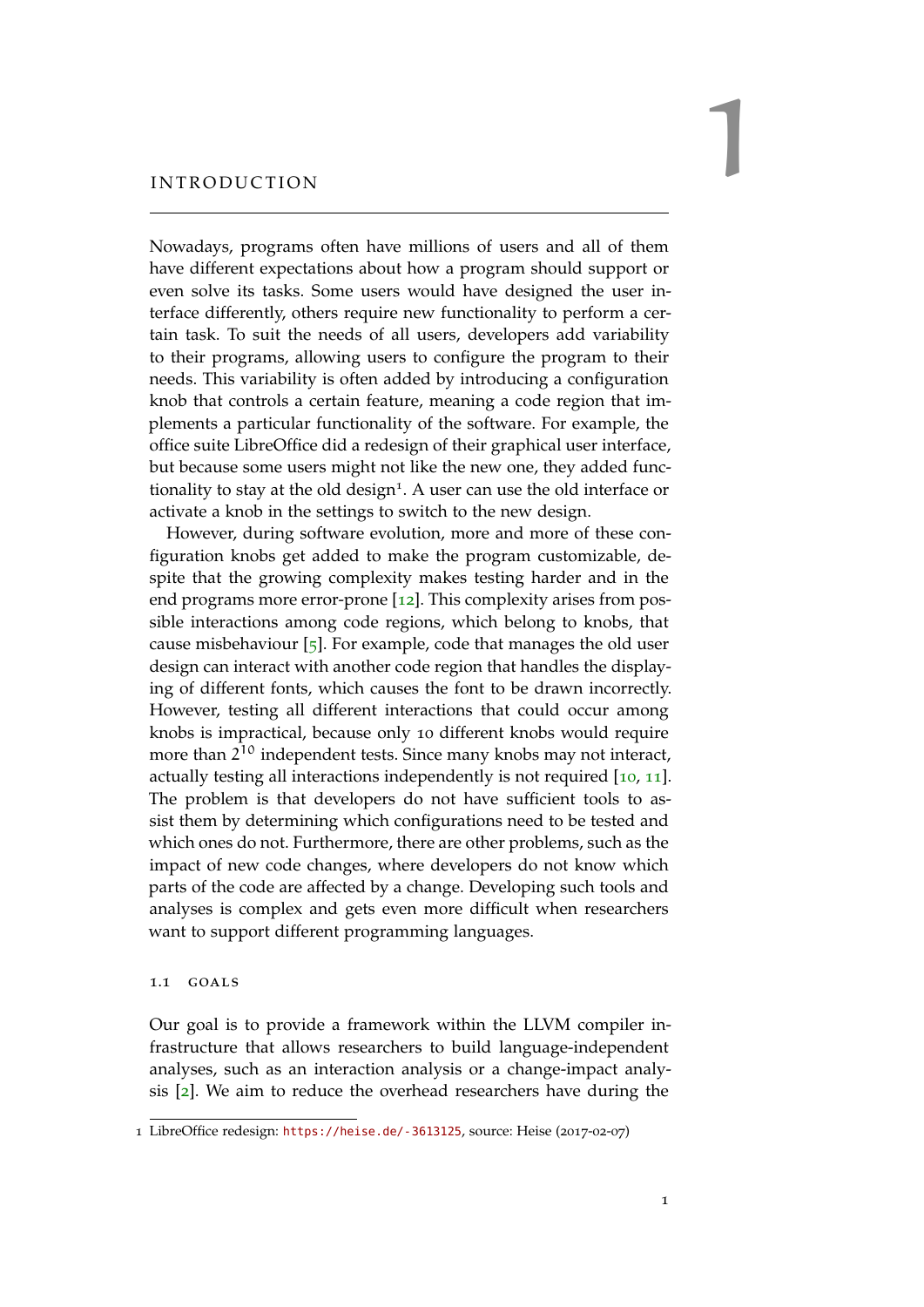#### 2 introduction

analysis-development process, such as identifying interesting regions in source code or implementing utility data structures. That is why our framework provides debugging utilities, data structures, and offers abstract interface boundaries to separate parts of the analysis, allowing each part to be reused by other analyses.

Furthermore, since we use LLVM as a basis, developed analyses can easier be integrated into the compilation process or into LLVM libraries, which can be used to build tools.

#### <span id="page-13-0"></span>1.2 CONTRIBUTIONS

The contributions of this thesis are an extension to the LLVM-based  $C/C++$  compiler clang that allows researchers to extract code regions that represent feature implementations. Furthermore, we contribute the implementation of the basic structure of our framework, which include analysis/region abstractions, utility data structures, and graph visualizers for debugging. In addition, we also implemented a technique to detect code regions that relate to software features, and a language-independent interaction analysis.

This thesis forms the foundation of our analysis framework, which we plan to enhance for future software-engineering research.

#### <span id="page-13-1"></span>1.3 OVERVIEW

We divided this thesis into four main parts. First, we introduce background knowledge to familiarize the reader with feature-oriented software, the concepts of data-flow analysis, and internals of LLVM. Second, in our main part about feature extraction, we describe how we modified clang to extract features from source code, present the structure and the concept of our framework, and explain how we implemented our feature-region detection within LLVM. Third, we evaluate our framework by implementing a language-independent interaction analysis with our framework. We use this analysis to detect interactions among features and, thus, demonstrate that the separation, between regions and analyses, of our framework works. Last, we summarize our work and present ideas how we can further enhance our framework.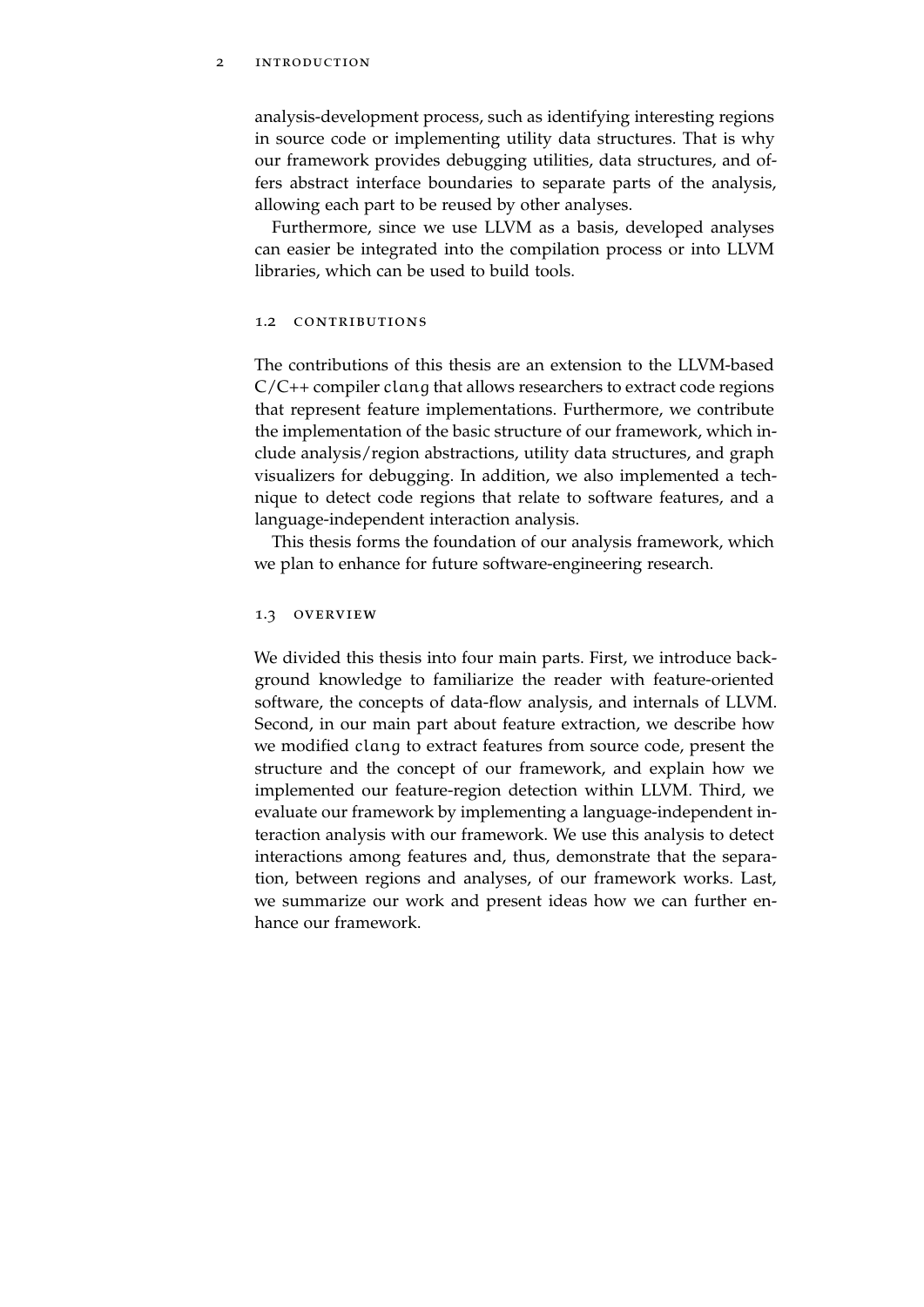<span id="page-14-0"></span>In this chapter, we introduce three areas in more detail to give additional background information: We begin by explaining what a feature is from the feature-oriented software point of view and explain feature-related problems and terms. Then, we give an introduction into data-flow analysis and explain the schema behind it. At the end of this chapter, we give an introduction into the LLVM compiler framework, where we explain the later used intermediate representation in more detail.

# <span id="page-14-1"></span>2.1 feature-oriented software

Often, a program is seen as a monolith, which solves a single task, but, if we look closer, it is actually a set of different functionalities that work together to perform a series of varying tasks. We call these different functionalities, which are located in different parts of a program, some spread over the whole code base, *features*.

In the following section, we introduce the concept of a feature in more detail. Furthermore, we discuss the problem of feature interactions and describes software product lines.

#### <span id="page-14-2"></span>2.1.1 *Features*

During software development, developers often introduce variability because they want to enable the user to customize behaviour. Developers offer the user ways to, for example, select different algorithms, choose different implementations, or an option to enable logging. All these different functionalities, implementations or configuration options can be combined under the term *feature*. To make it more precise we define a feature as follows, defined by Apel et al. [[3](#page-66-6)]:

**Definition 1.** A *feature* is a characteristic or end-user-visible behaviour of a software system. Features are used in product-line engineering to specify and communicate commonalities and differences of the products between stakeholders, and to guide structure, reuse, and variation across all phases of the software life cycle.

The motivations why developers introduce features differ, some just add new functionality to the software, others want there software to be more customizable. These user-controlled features, represent knobs that can be can be switched on and off, are also referred to as configuration options.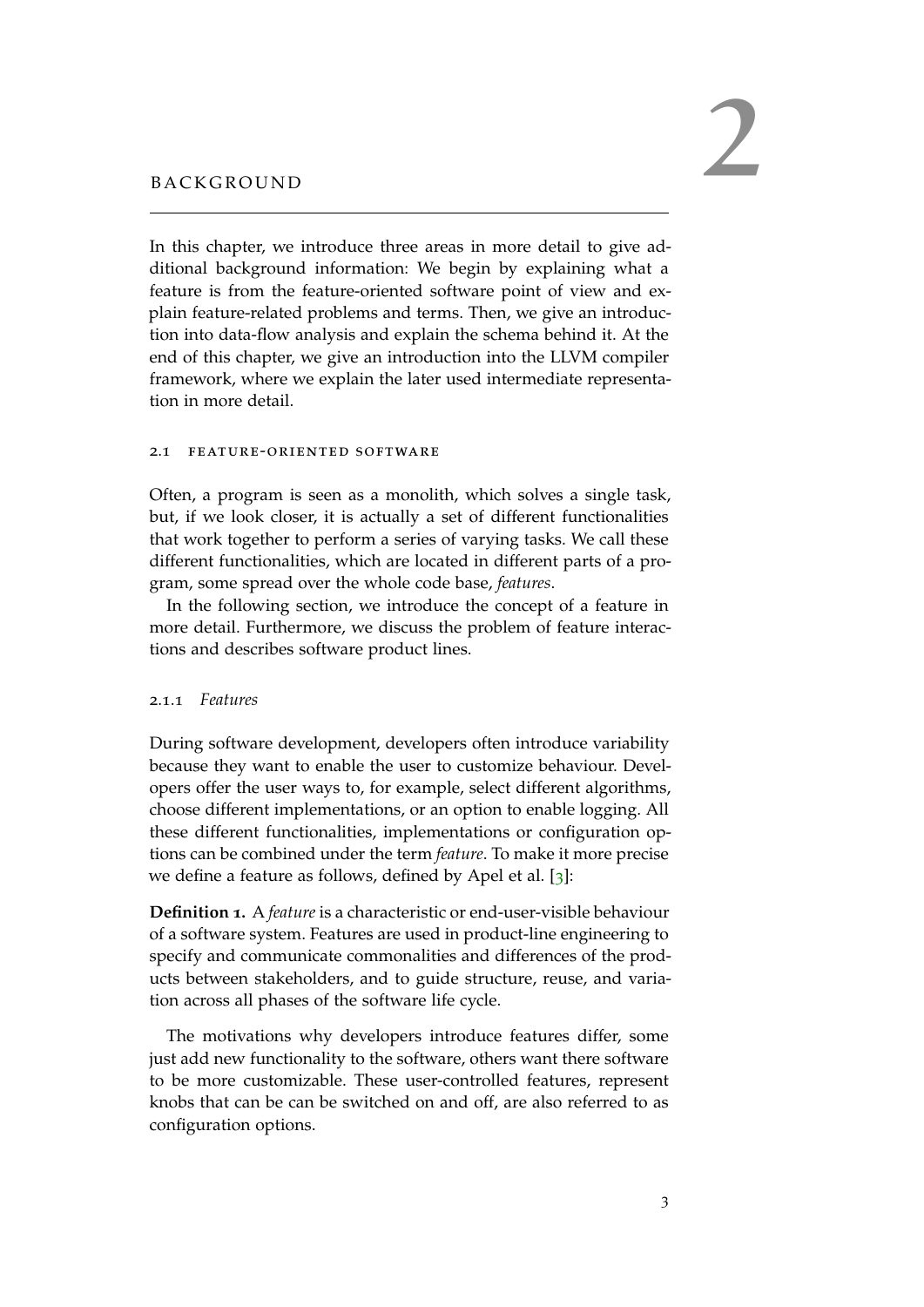<span id="page-15-0"></span>Listing 1: Example of a feature code region that is controled by a macro.

```
1 #define COLOR
2
3 \mid \ldots4 #ifdef COLOR
5 ... color code ...
6 #endif
```
In general, there are different implementation mechanisms to add configuration options to a program; two examples are compile-time variables and load-time parameters. In the following sections, we shall introduce compile-time and load-time configuration options in more detail. We describe how features are located in source code and how features can interact with other features, potentially creating unexpected program behaviour. Furthermore, we discuss how too many features can make software unreliable and impact usability.

 $^{\prime}$ 

# 2.1.1.1 *Compile-time configuration options*

Compile-time configuration options give an user the possibility to configure a software during compile time. Build systems, such as make or ant, offer options to use different files for compilation, allowing for a very coarse-grained way to change the behaviour of a program. Another very common way in programming languages of the C-family is the preprocessor, that allows conditional compilation. That is, it fades in parts of the source code based on certain variables. Listing [1](#page-15-0) shows a macro (#define) that is used to implement variability. The feature code in Line 5 is only present if the variable COLOR is defined, meaning the feature "COLOR" is enabled. The user configures the program by defining the needed configuration variables in a special header file, creating his own program variant. A program *variant* is one valid program configuration out of the configuration space, the set of all, possible program configurations.

#### 2.1.1.2 *Load-time configuration options*

Another kind of configuration options are load-time configurations options.

These options change the execution behaviour of the program by providing environment variables or program arguments. A user executes, for example, the Linux command ls, but he wants to use the long listing format: so, he passes the *-l* argument to the program. At the beginning of the programs, there is dedicated code to parse these arguments and to set configuration variables that change the execution behaviour of the program by changing the control flow. In our example, ls prints the desired output, but formats it to a structured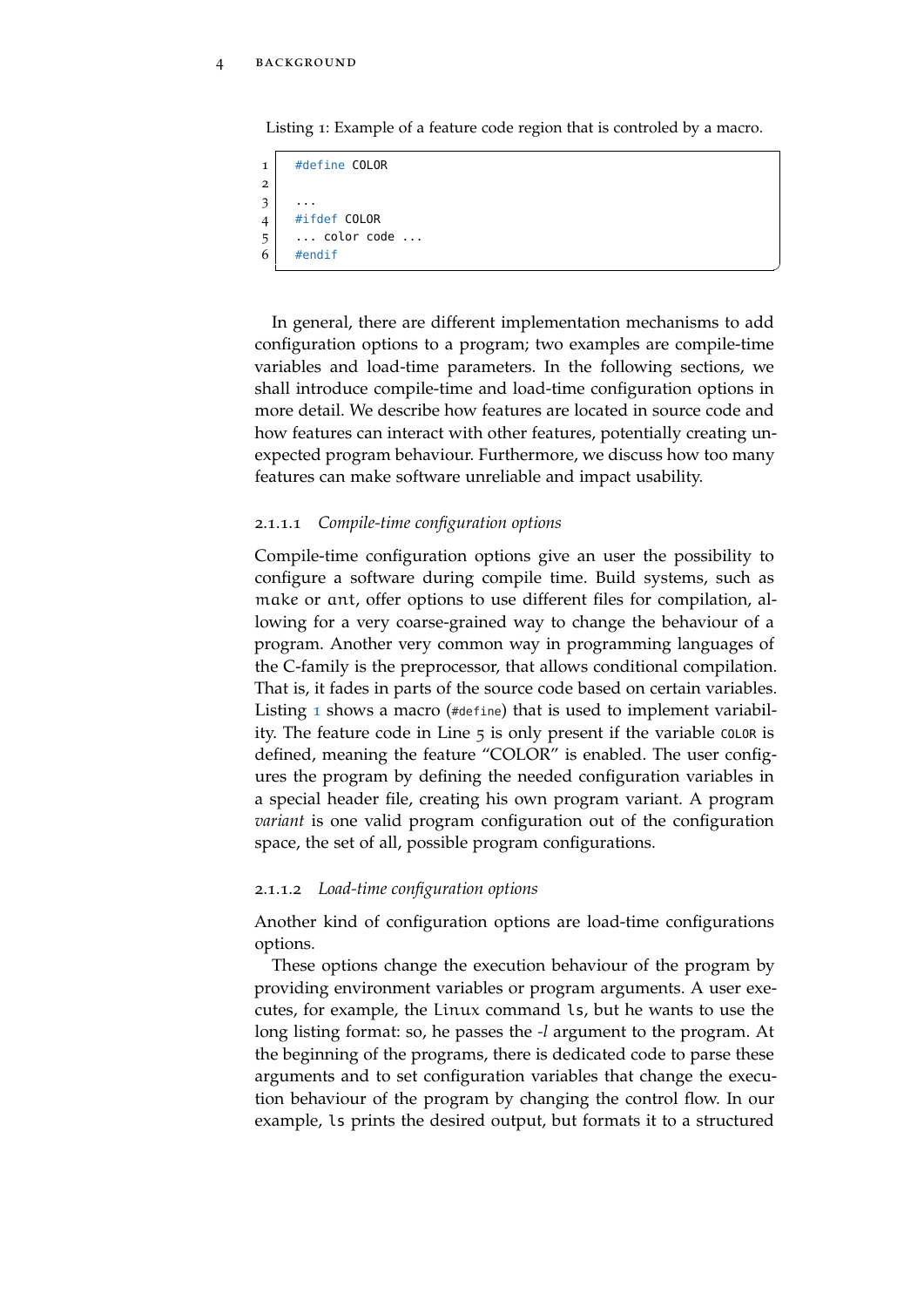$^{\prime}$ 

list when passing *-l* on the command line. Load-time configuration options allow the user to utilize one program in different ways, adjusting it to different situations without having to recompile it.

#### 2.1.1.3 *Presence conditions*

Introduced configuration options change configuration variables and these influence control flow. For load-time configuration options this is usually implemented with if blocks, that can activate feature code if the condition holds. In our terminology, the condition of an if that decides whether the feature code gets executed, because its condition includes, at least, one configuration variable, is called *presence condition*. Figure [1](#page-16-0) shows two examples of if blocks. The conditions of

```
1 \mid \text{if} (COLOR) {
2 // color feature code
3 }
                                   ^{\prime}1 \mid \text{if} (COLOR && (LIST || READABLE)) {
                                    2 // mixed feature code
                                    3
```
Figure 1: Example of two presence conditions.

the if statements are the presence conditions of the corresponding blocks. In the left Listing, there is a simple if block that gets activated in the case that the COLOR variable is set. The right example contains a more complex presence condition for which COLOR must be set and, at least, one of LIST or READABLE. These presence conditions determine the presence of the feature code, meaning they control whether the color-feature's code is executed.

#### 2.1.1.4 *Feature Interactions*

Different features implement different functionality and sometimes they need to interact with each other. Sometimes, features still influence each other, although they do not explicitly interact. For example, to the *-l* option, ls also offers *-h* to print size parameters in a humanreadable style. If both options are specified, the code that structures the line output takes different input from code that formats the size. So, the features interact to create the user-expected behaviour. Such interactions are not visible when we consider only one feature at a time. Furthermore, such interactions are not always known or intended by the programmer. For example, regions in the source code that implement features can influence control flow or change the current state of the program in an unintended way, which then can lead to unexpected [[12](#page-67-0)] or erroneous behavior in other parts of the code or impact program performance  $[14, 15]$  $[14, 15]$  $[14, 15]$  $[14, 15]$  $[14, 15]$ . Apel et al.  $[3]$  $[3]$  $[3]$  define feature interactions as follows:

**Definition 2.** A *feature interaction* between two or more features is an emergent behaviour that cannot be easily deduced from the behaviors associated with the individual features involved.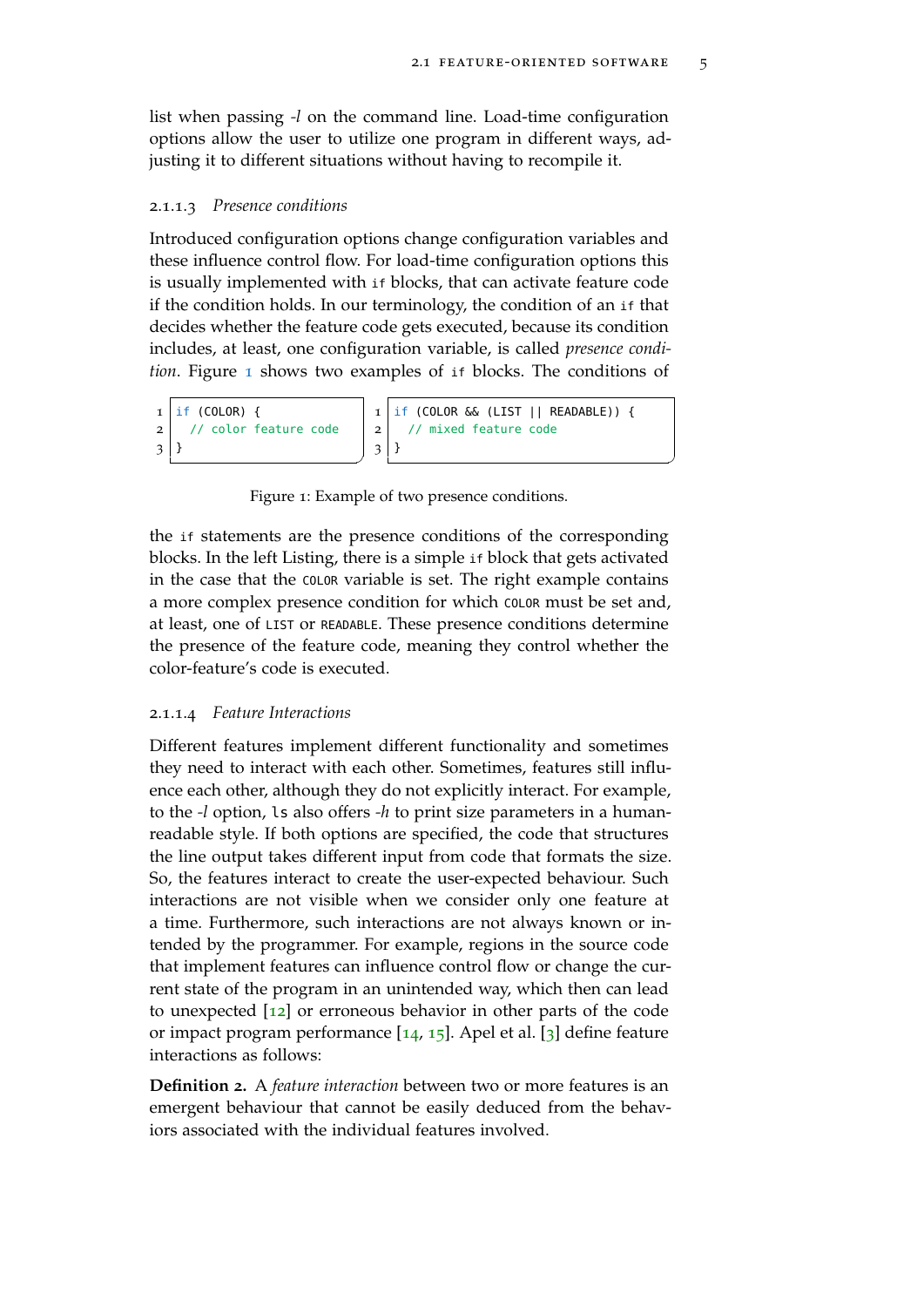An *inadvertent feature interaction* occurs when a feature influences the behaviour of another feature in an unexpected way (for example, regarding the expected control flow, program or data state, or visible behaviour).

As follows from the definition, interactions are not limited to two features. But even when all possible feature combination that are composed out of two features work, such as (COLOR + LIST, COLOR + READABLE, LIST + READABLE), combining three features can result in a program crash. Interactions among an unspecified number of features are called *n-way interactions* or higher-order interactions, where *n* is the number of features involved. Apel et al. [[3](#page-66-6)] define *n-way interactions* as follows:

**Definition 3.** If n features interact, but none of their strict subsets, this is called a *n-way interaction*.

Feature interactions, in particular, the unknown and unexpected ones, can cause errors in programs and are hard to detect. We shall explain this problem in more detail in the next section.

#### <span id="page-17-0"></span>2.1.1.5 *Problems introduced by feature interactions*

Very often software developers do not know which features interact. If these unknown interactions cause defects, debugging becomes very hard, because the developer often cannot infer what causes the bug or which other features have an impact. Furthermore, software developers often add new functionality and make their software adaptable, which increases the amount of features, making the problem even worse. In case the developer wants to check all pairs of features to locate his bug, he has to evaluate  $f(f-1)/2$  different program runs, where f is the number of features. Real world software projects tend to use many features  $\begin{bmatrix} 13 \end{bmatrix}$  $\begin{bmatrix} 13 \end{bmatrix}$  $\begin{bmatrix} 13 \end{bmatrix}$ , for example, the Linux kernel with 6320 features [[4](#page-66-7)]. And testing all possible configurations, which is infeasible for larger projects, would only checks for 2-way interactions. To find higher-order interactions, we would have to evaluate all nway interactions, where each *n* could lead to  $\binom{f}{n}$  $\binom{f}{n}$  interactions [[3](#page-66-6)]. The number of features and feature interactions lead to an combinatorial explosion that cannot be managed by developers. Furthermore, the combinatorial explosion also impacts the analysis of programs, making classical analysis techniques impractical. Tools such as *iGen* [[11](#page-67-1)] use randomness to mitigate this problem, finding a small set of configurations that contain "many" interactions but have no guarantee to find all. Another approach is use variability-aware analyses that exploit similarities among different variants [[10](#page-66-4)].

However, not just the interactions but also the large number of features itself make it harder for users to configure their software [[6](#page-66-8)] and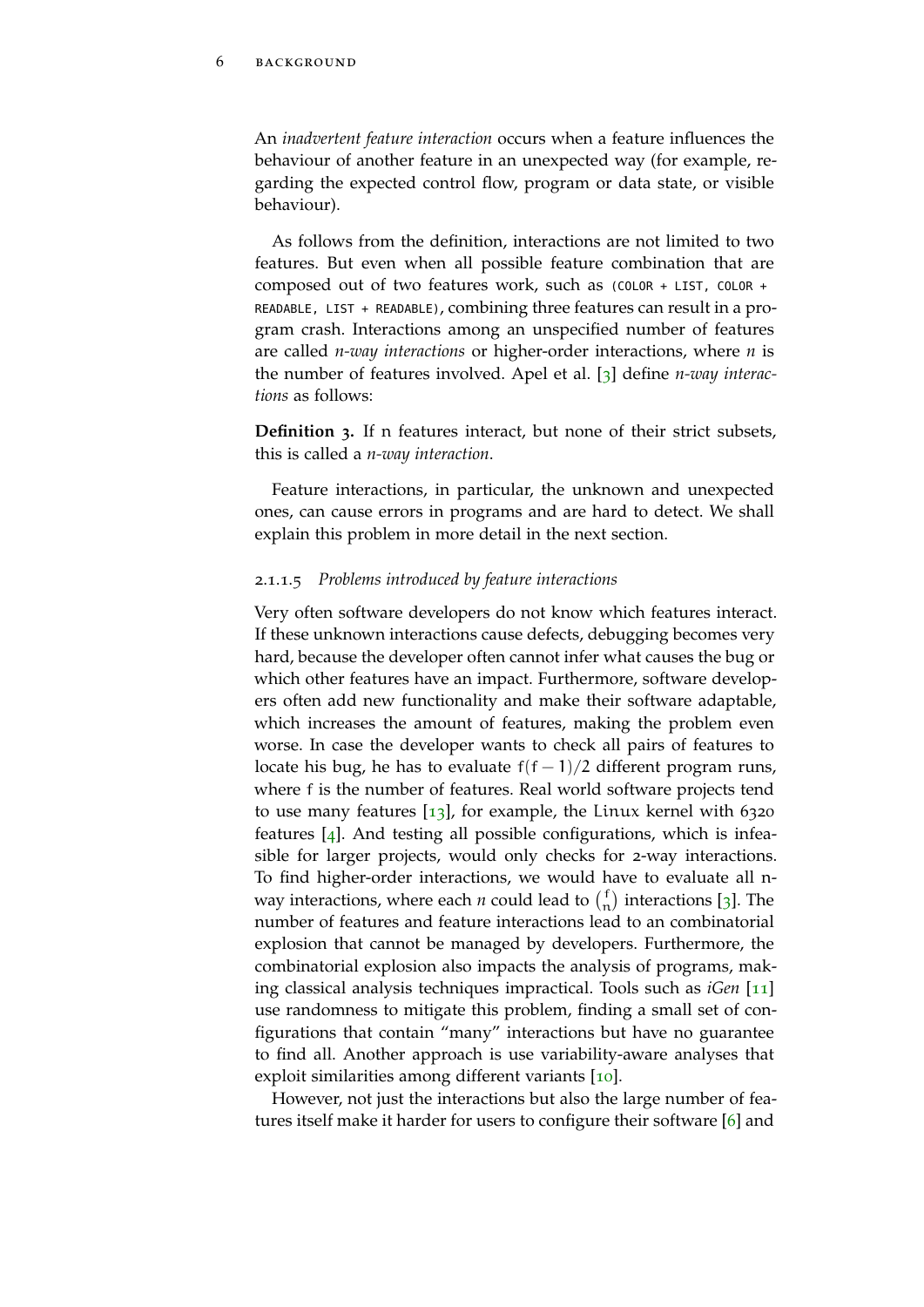can lead to errors due to invalid configuration. Xu et al. show in their work that a lot of the configuration parameters are not needed and their amount can be reduced without impacting users too much  $[16]$  $[16]$  $[16]$ .

Handling a large number of features is difficult for developers and for users, because of the combinatorial explosion of the configuration space. That is why tool support is needed that can not only detect interactions between features but also make them manageable.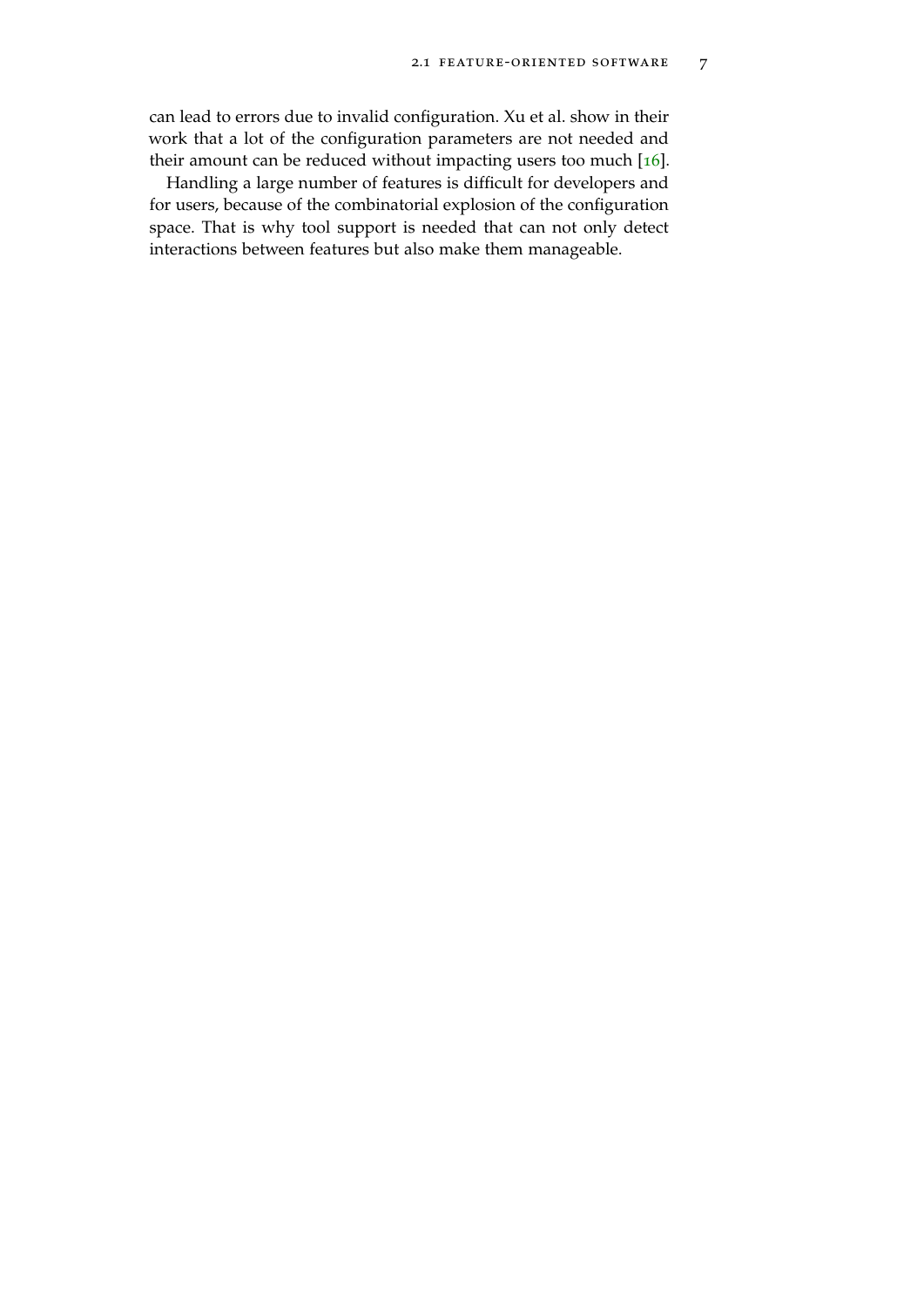#### <span id="page-19-0"></span>2.2 DATA-FLOW ANALYSIS

Control-flow graphs are a graph representation of a program. We describe how we use them to write a data-flow analysis. Furthermore, we introduce the terms interprocedural and context-sensitive in the context of data-flow analysis.

#### <span id="page-19-1"></span>2.2.1 *Control-flow graph*

Plain source code is not a suitable program representation for our data-flow analysis, because we are interested in the relation between parts of the code and flow of information. These informations can be better represented in a graph that integrates them into its structure, a control-flow graph ([CFG](#page-11-1)).

A [CFG](#page-11-1) represent all possible paths within the program. Each graph node, called basic block ([BB](#page-11-4)), is a block of instructions without any branches or jumps, except for the last instruction, the terminator. Only the terminator instruction can divert control flow from this **[BB](#page-11-4)** to other [BBs](#page-11-4). Hence, the terminator defines the successors of a [BB](#page-11-4), either if it jumps to another  $BB$  or if another block directly follows [[1](#page-66-1)]. Take,

<span id="page-19-2"></span>

Figure 2: Control flow graph [[1](#page-66-1)]

for example, the [CFG](#page-11-1) for a simple program snippet in Figure [2](#page-19-2). We begin the program by assigning 1 to the variable a, placing it within  $BB_1$  $BB_1$ . Then we follow the control-flow edge from  $BB_1$  to  $BB_2$ , where the program continues execution and checks if  $x$  is smaller than 42. At the end of  $BB_2$  $BB_2$  the control flow can either go to  $BB_3$  or to  $BB_4$ , dependent on the terminator instruction. In case of  $BB<sub>3</sub>$  $BB<sub>3</sub>$  we get into a loop structure, where we execute the block and jump back to  $BB<sub>2</sub>$  $BB<sub>2</sub>$ . In case of  $BB<sub>4</sub>$  $BB<sub>4</sub>$  we continue with the rest of the program.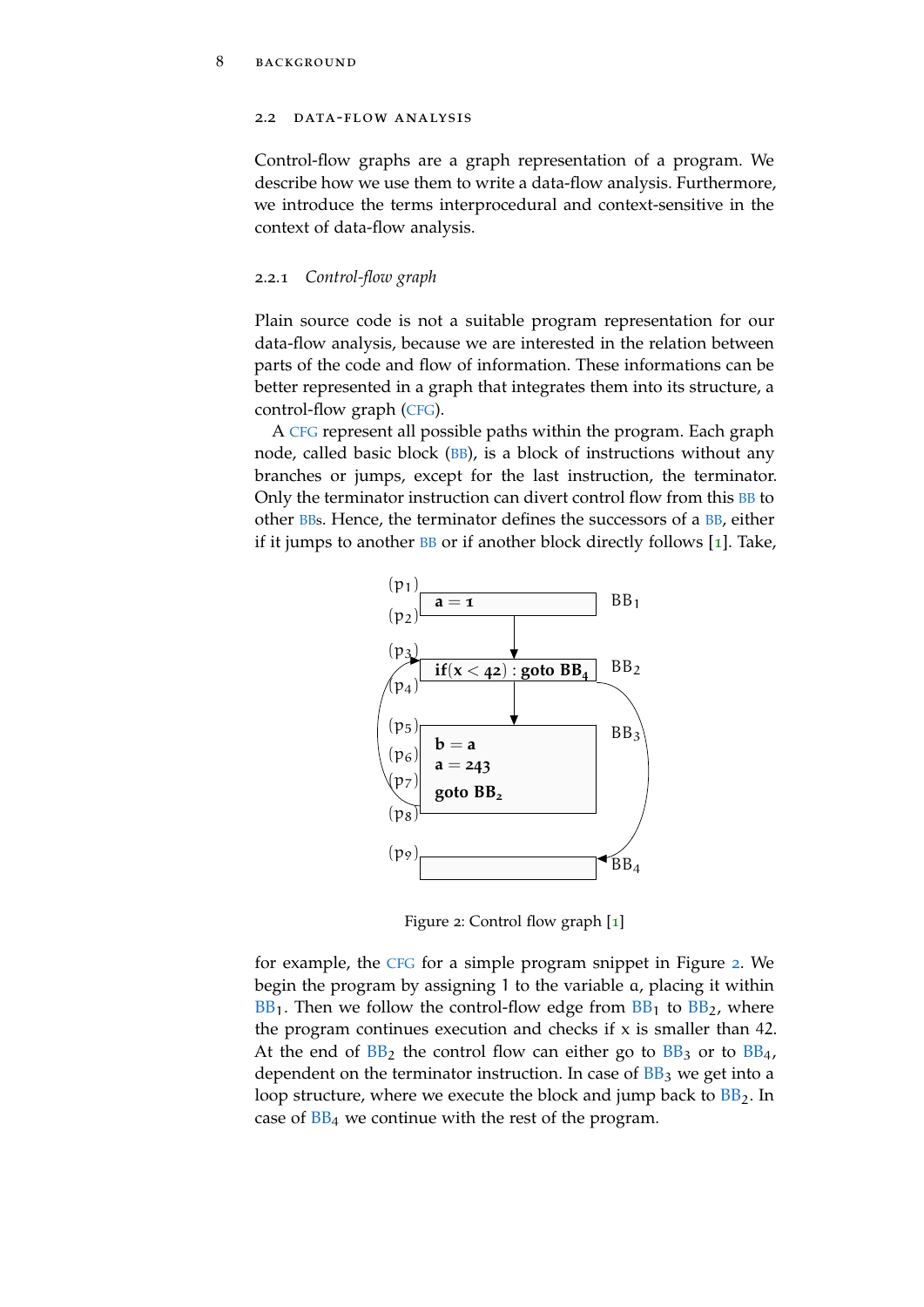Representing the program as a graph gives us the possibility to reason about control flow. How we can use this structure for dataflow analysis is described in the next section.

#### <span id="page-20-0"></span>2.2.2 *Data-flow analysis*

Data-flow analysis is a technique to gather informations about a program, which integrates control-flow paths into the analysis to collect more precise information by relating it to specific locations in the program. The analysis inspects every instruction and aggregates information along the control flow. Hence, we need a fixed state between each instruction that represents the information.

Therefore, we define a program state as a finite number of facts (n) about the program. We place program states between each instruction and number them as  $p_1, p_2, \ldots, p_n$ ,  $(1 \leq i \leq n)$ . For example, we find 9 different states in our program in Figure [2](#page-19-2). Each instruction then represents a transformation from one state to the next, meaning if  $p_i$ is the state before the instruction,  $p_{i+1}$  is the state after it. In order to set these states in relation, every data-flow analysis assumes there exists a data-flow value that is an abstraction of the set of all possible program states for that state. This allows us to define two set, for each instruction; IN, a set of data-flow values before the instruction, OUT, a set of data-flow values after the instruction. Furthermore, we create for each instruction two sets: gen, which represent the information generated by the instruction, and kill, which represents the deleted information. Then we define the transfer function as follows, taking IN as input and calculating OUT.

$$
f(x) = gen \cup (x - kill)
$$

This allows us to define the relation between IN and OUT sets within a [BB](#page-11-4). The OUT set of an instruction is the IN set of the following instruction. So, we can aggregate the information flow between in-structions within a [BB](#page-11-4), by defining the IN and OUT sets of a BB. Its OUT set is the OUT set of the last instruction and its IN set is the IN set of the first instruction. After we have defined the information flow of a [BB](#page-11-4) we now define how the sets of [BBs](#page-11-4) relate. We calculate the IN set of a [BB](#page-11-4) by combining all its predecessors (P) OUT sets with an analysis specific *meet* operator  $\bigwedge$ .

$$
IN[B] = \bigwedge_{p \in P} OUT[p]
$$

<span id="page-20-1"></span>The well defined relations between instructions and **[BB](#page-11-4)** allow us to propagate data-flow values through the program, which allows us to analyze it in more detail. However, we always have to consider that assumptions within our analysis can lead to incorrect results. So, we should interpret our results conservatively [[1](#page-66-1)].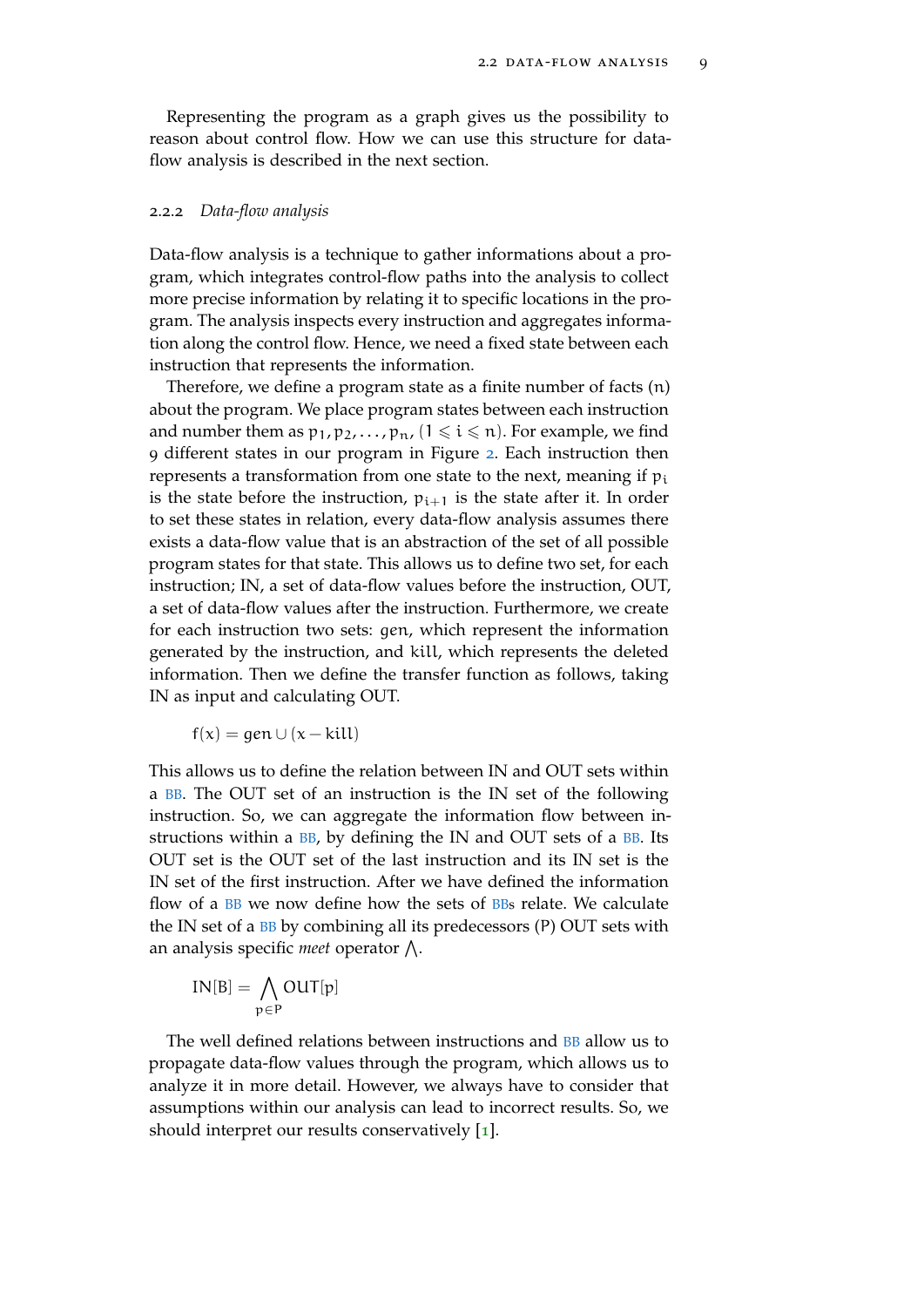## 2.2.3 *Interprocedural and context-sensitive analysis*

Accuracy of the information gathered by an analysis depends heavily on properties such as scope and context. We can analyze every function separately but this makes our results imprecise, because by ignoring the relation between caller and callee we loose important information. The information difference arises from processing a call instruction by the transfer function. It can either incorporate the information from the OUT set of the other function or not. If the information is lost the data-values after the call are imprecise or just wrong. Hence, it can be necessary to analyze the whole program and preserve the connections between functions, creating an *interprocedural analysis*.

Another influence factor is the context in which a function is called, because the function behavior depends on the call site. If we want to eliminate this imprecision, introduced by not distinguishing between call sites, we have to analyze each function for every different call context, making our analysis *context-sensitive*.

However, making an analysis interprocedural and context-sensitive impacts the run time of the analyze and could make the processing of large software projects difficult. Hence, it is important to balance the precision and feasibility of an analysis.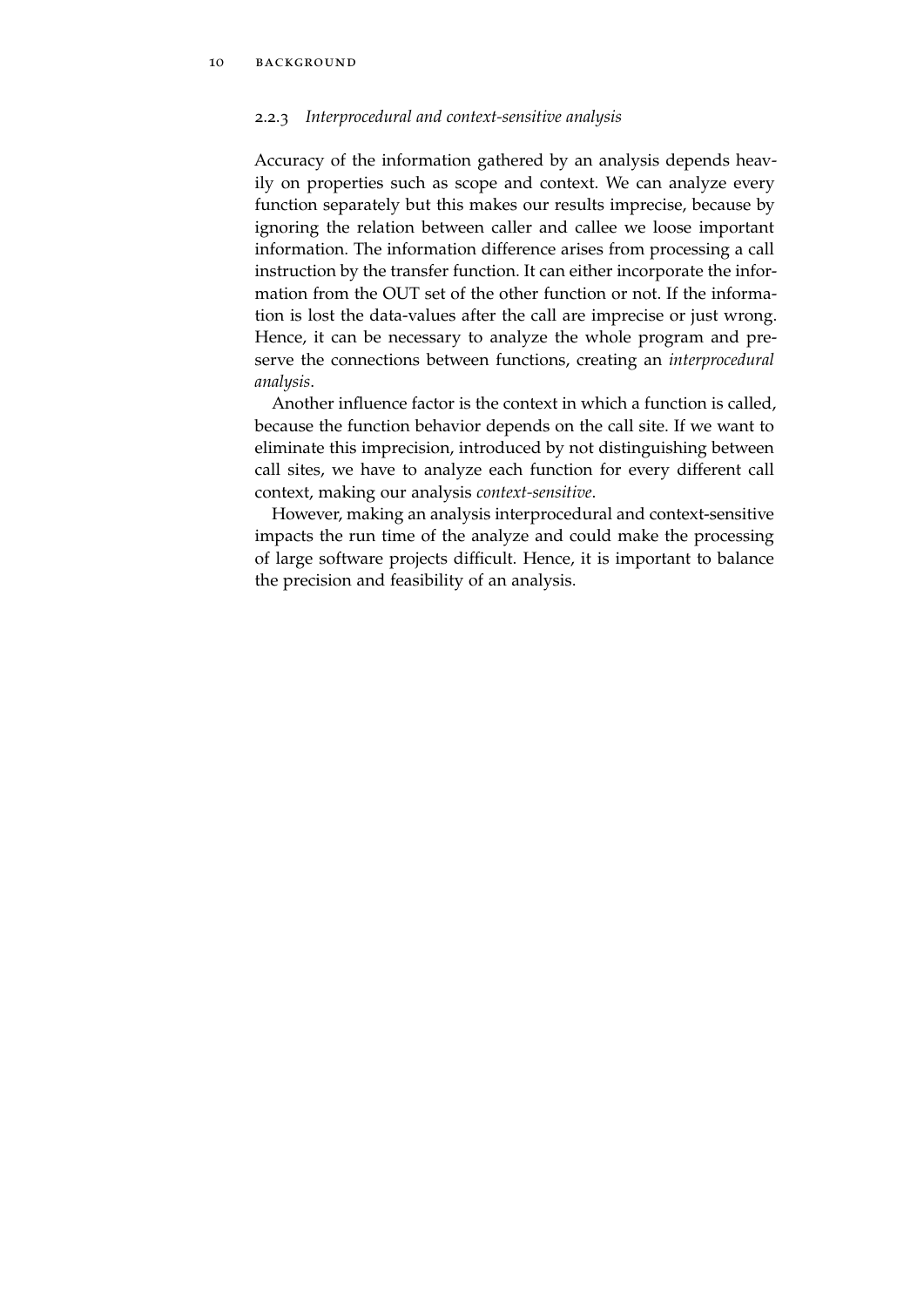#### <span id="page-22-0"></span>2.3 the llvm framework

The following section introduces the design and concepts of the LLVM compiler framework. It describes the overall design and explains how the different components interoperate. Then we give an introduction to the intermediate representation ([IR](#page-11-3)) used inside LLVM, called LLVM-IR. Afterwards, we describe the pass infrastructure and the C/C++ frontend clang.

#### <span id="page-22-1"></span>2.3.1 *Design*

We begin our introduction to LLVM with an overall structure, shown in Figure [3](#page-22-2). LLVM is split into three main components: frontend, optimizer, and backend.

First, the frontend reads a source file, parses it into an [AST](#page-11-2) and performs language specific optimizations, such as type-alias analysis or constant folding. Afterwards, the frontend uses the [AST](#page-11-2) to emit LLVM-IR, LLVM's intermediate representation that is used as common interface between the different components. As a second step, the optimizer takes the [IR](#page-11-3) code from the frontend and performs languageindependent optimizations. This is done by running different transformation passes over the [IR](#page-11-3) code, such as constant propagation, loopinvariant code motion, and others. After all optimizer passes processed the [IR](#page-11-3) code, it gets forwarded to the third component, the backend. The architecture-specific backend performs the target-specific optimizations and translates the [IR](#page-11-3) code into machine instructions, for example, X86 or ARM.

<span id="page-22-2"></span>

Figure 3: LLVM's three-phase design, showing a separation between frontend, optimizer, and backend [[9](#page-66-2)].

As shown in Figure  $_3$  $_3$  the LLVM-IR decouples each component, by providing a common interface, allowing different front-/backends to be combined, and therefore, providing good modularization. This enables reuse not only for the front-/backends but also for the optimizer, meaning the structure of LLVM is language independent. For example, we can write a frontend for our own language that emits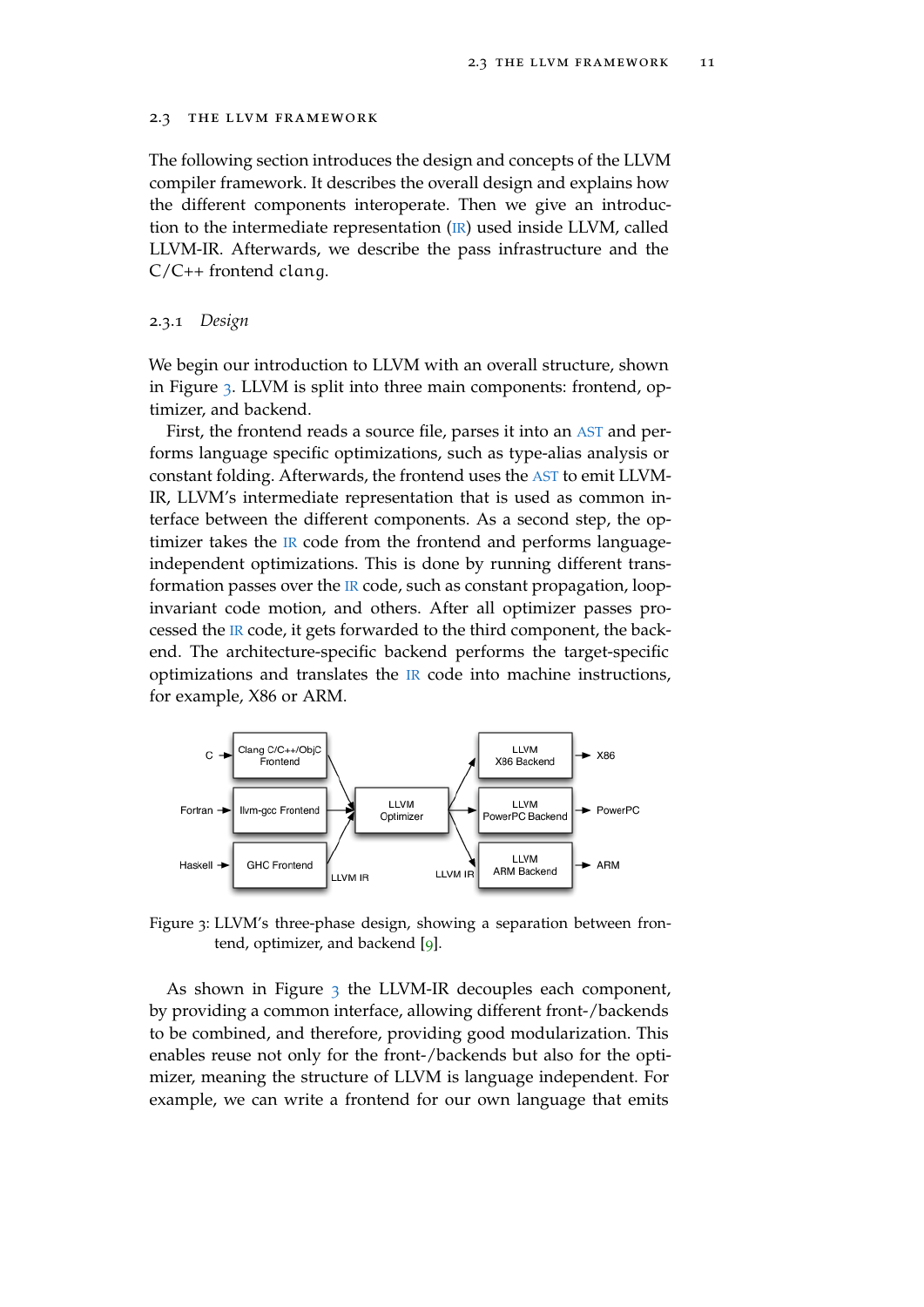LLVM-IR code and can immediately benefit from the implemented optimizations and different backends.

Language independence and a well designed [IR](#page-11-3) together make LLVM an adaptable and thought-out compiler framework [[8](#page-66-9), [9](#page-66-2)].

<span id="page-23-0"></span>2.3.2 *LLVM-IR*

LLVM-IR makes LLVM and all its passes language independent. In this section we give a deeper introduction into the  $IR$ , explaining basic concepts and the  $IR$  structure. We focus on how metadata is embedded and instructions that are particular important for our later implementation. In the end, we show how [CFGs](#page-11-1) represent [IR](#page-11-3) within LLVM.

#### 2.3.2.1 *Introduction to LLVM-IR*

LLVM-IR serves as an internal representation of code for the compiler, allowing mid-level language-independent analysis and transformations but also aiming at being human readable to ease debugging.

The [IR](#page-11-3) has a well-defined semantic, where instructions are represented in three-address form, meaning they have up to two operands and write there result in a different register. Take, for example, the two Listings [2](#page-23-1) and [3](#page-23-2), where Listing [2](#page-23-1) represents the original source code in  $C_{++}$  and Listing [3](#page-23-2) is the same in LLVM-IR. In our  $C_{++}$  ex-

```
Listing 2: C++ example
```
<span id="page-23-2"></span>Listing 3: IR representation of the example.

✆

```
int main() {
  int var;
  var = 41;
 var := 1;return 0;
}
                          ^{\prime}1 define i32 @main() #0 {
                            2 entry:
                            3 \mid %retval = alloca i32, align 4
                            4 \mid %var = alloca i32, align 4
                            5 store i32 0, i32* %retval, align 4
                            6 store i32 41, i32* %var, align 4
                            7 | %0 = load i32, i32* %var, align 4
                            8 \mid %add = add nsw i32 %0, 1
                            9 store i32 %add, i32* %var, align 4
                            10 ret i32 0
                            11 }
```
ample program, we create a variable, store 41 in it, add 1 to it, and return 0 from the main function. Listing  $\frac{1}{3}$  $\frac{1}{3}$  $\frac{1}{3}$  shows the same code in LLVM-IR, but is divided up in more instructions. Lets discuss the statically-typed [IR](#page-11-3) in more detail:

In the first line, similar to  $C_{++}$ , we define the main function, expressing the return type after the "define" with i32. LLVM-IR represents integers with arbitrary bit width, following the representation i{N}, where N is the number of bits in a range from 1 to  $2^{23} - 1$ . Line two is the label for the following [BB](#page-11-4) "entry". At the start of the [BB](#page-11-4),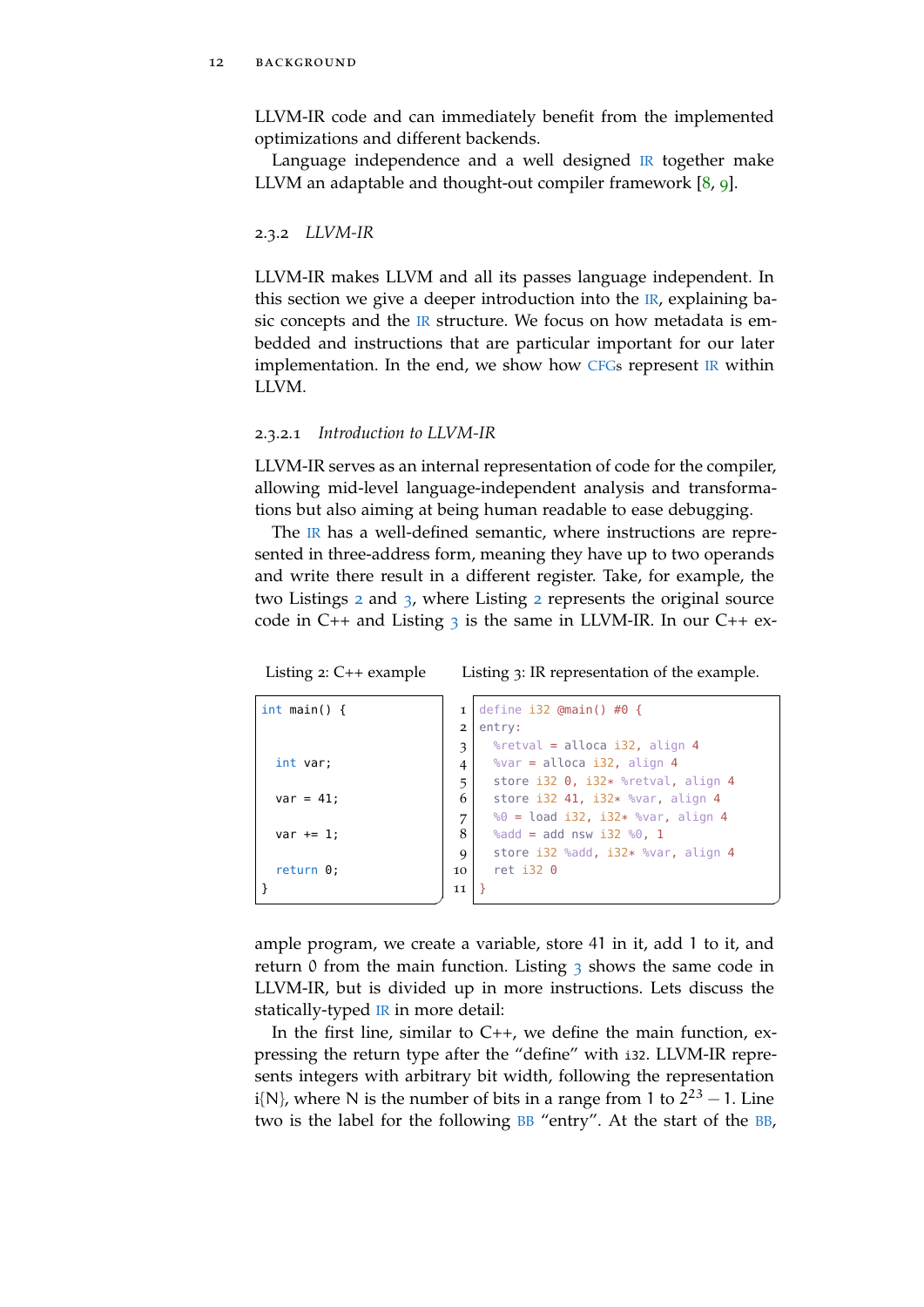$^{\prime}$ 

Lines 3-4, two "alloca" instructions allocate memory on the stack for the variables %retval and %var. Then two "store" instructions write the initial values into the variables. For example, the "store" in Line 6 represents the assignment in the original program. The add instruction on Line 8 takes two operands, %0 from the variable load in the line above, reading the current value from %var, and 1. Then, it adds both together and writes the result to a new temporary variable %add. We have to consider here that LLVM-IR is in static single assignment form ([SSA](#page-11-5)), meaning that every value is defined before used and only assigned once. LLVM-IR implements this by using an unbounded set of temporaries that are numbered sequentially. Take, for example, the result of the "load" in Line 7, which is written to %0. To complete the += operation, the "store" instruction in Line 9 persists the result of the addition, which is stored in the temporary %add, in the variable %var. Finally, we complete the function by returning 0 from the main function in Line 10  $[7, 9]$  $[7, 9]$  $[7, 9]$  $[7, 9]$  $[7, 9]$ .

#### 2.3.2.2 *Metadata*

Another important part of the LLVM-IR is its extensible metadata format, because it allows us to attach instructions with user-designed information. A metadata node is often used to encode debug informations, which can assist an analysis. Take, for example, Listing [4](#page-24-0) with our "store" instruction from the previous example. A ! indicates metadata, and the "FOO" identifier marks a named metadata node. The "!0" is used to reference the actual node containing the information, which can be found at the end of the file. The actual node is split from the instruction to allow reuse and save space. In our example the node itself is a string containing the word BAR.

Listing 4: Example of a metadata node in LLVM-IR.

```
1 store i32 %add, i32* %var, align 4, !FOO !0
2 ret i32 0
3 }
4
5 | !0 = 1 {! "BAR"}
```
In order to create a metadata node and attach it to an instruction LLVM offers a well defined interface. Each metadata object is created by a factory, which tracks all nodes and tries to reuse them if a new one would contain the same information. If we want to create our BAR string from the example, we could use code as shown in Listing  $\overline{5}$  $\overline{5}$  $\overline{5}$ . We create an array MA[] of Metadata \*, which contains an MDString. Then we create an MDNode  $*$  that holds the MDString, which then can be attached to an instruction with setMetadata(StringRef Kind, MDNode \*Node). The StringRef Kind represent the name of the metadata node "FOO".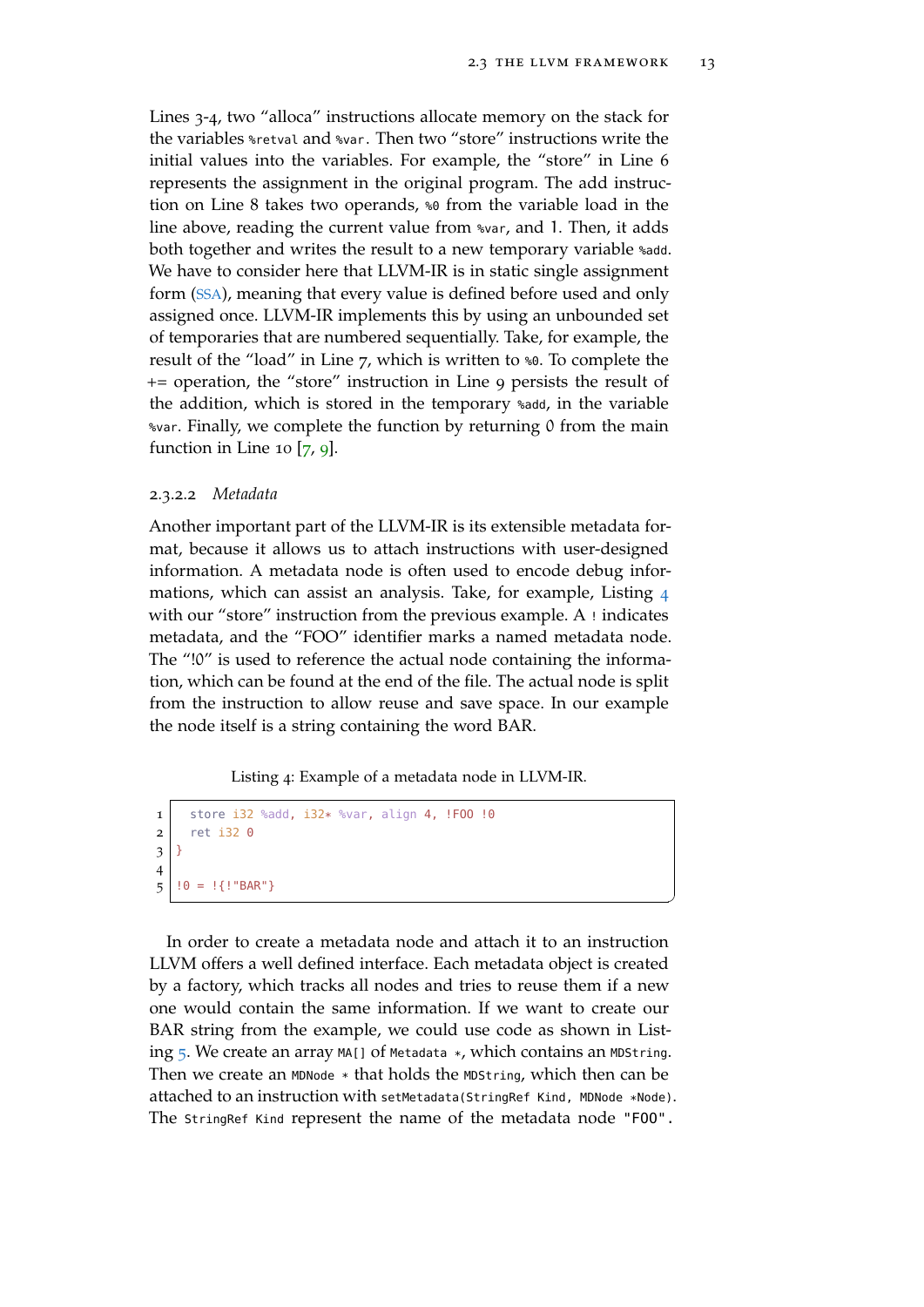Listing 5: Creating a metadata node containing a string.

```
1 llvm::Metadata *MA[] {
2 llvm::MDString::get(LLVMContext, "BAR");
3 };
4 Instruction->setMetadata("FOO", llvm::MDNode::get(LLVMContext, MA));
```
✆

✆

This composition scheme, composing higher-level metadata objects out of pointers to other metadata objects, allows us to build flexible, but at the same time lightweight, metadata representations, which we later use to add information about features.

#### 2.3.2.3 *Important instructions*

In this section, we describe parameter attributes and the instructions, "alloca", "load", "store", "br", and "call" of LLVM-IR in more detail, because we use them later in our analysis. Listing [6](#page-25-1) shows all instructions that we introduce in a small example program.

Listing 6: Program with example instructions.

```
1 \text{ %var} = \text{alloca i32, align 4}2 \text{~} %array = alloca [5 x i32], align 16
3 store i32 5, i32* %var, align 4
4 \mid %0 = load i32* %var, align 45 \times 1 = icmp ne i32 %0, 0
6 br i1 %1, label %then, label %else
7
8 \text{ } %2 = load i32* %var, align 4
9 \timescall = call double Q_Z3fooi(i32 %2)
```
#### parameter attributes

LLVM-IR uses parameter attributes to attach additional information to function parameter types and return types. The following list describes a subset of attributes, that can be attached to some of the later described instructions.

byval: indicates that the attributed parameter, which is of type pointer, should actually be passed by value, for example, to pass an array or struct by value. This attribute is restricted to LLVM pointer arguments and we have to assume that it belongs to the caller not the callee.

sret: hints that the accessed pointer points to the address of a structure that is later returned from the function. This attribute cannot be placed at return types.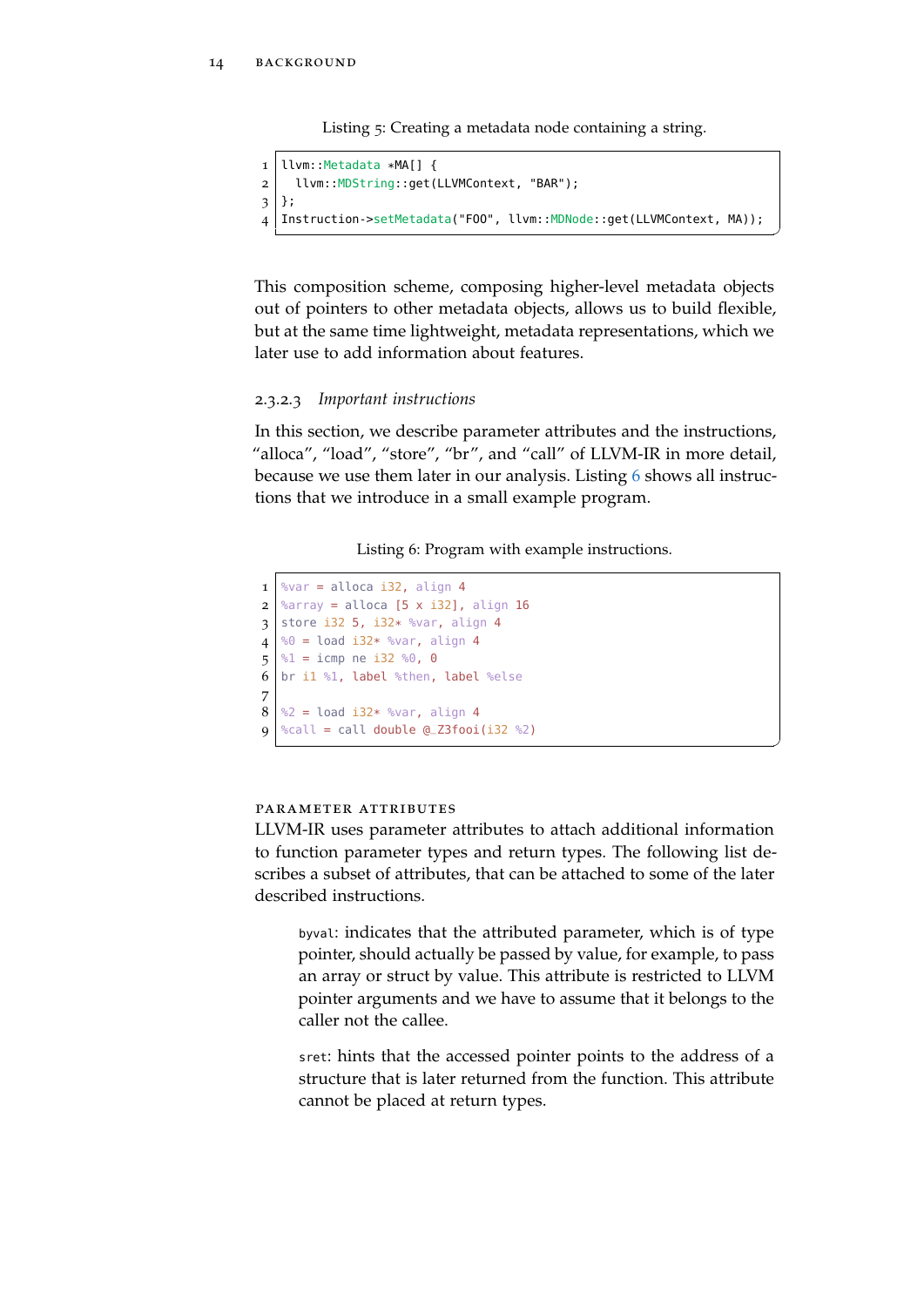align <n>: guides the optimizer to assume that the given pointer value is <n> byte aligned.

#### instruction: alloca

<result> = alloca <type> [, <ty> <NumElements>] [,align <n>]

Allocation instruction, or short "alloca", reserves memory on the stack of the current function, which shall be automatically released at the end of the function. We set the memory size by providing a <type> and the number of elements, which is by default one, specifying that sizeof(<type>) \* <NumElements> bytes should be allocated. The <result> of the instruction is a pointer to the address of the allocated memory of type  $\langle$  type>  $*$  [[7](#page-66-10)]. For example, Line 1 in Listing [6](#page-25-1), allocates space for a 32-bit integer with a 4-byte alignment, that means, the stack pointer shall be on a 4 byte aligned address. In Line 2 we allocate an array of 5 integers, so  $5 *$  sizeof(i32) = 20 bytes.

#### instruction: load

<result> = load [volatile] <ty>, <ty>\* <pointer>[, align <alignment>]

Load instruction, or short "load", loads a value from the specified memory address and puts it in a new temporary variable(<result>). In cases were the load is marked volatile the compiler cannot change the order of execution of the volatile loads. As an example we can look at the "load" in Line 4, which loads the value at the address of the variable %var into the temporary %0.

#### instruction: store

store [volatile] <ty> <value>, <ty>\* <pointer>[, align <alignment>]

Store instruction, or short "store", writes a <value> to a memory location specified with a <pointer>. Important to remark here is that <value> and <pointer> need to have the same first class type (<ty>). The same compiler constrains that apply to volatile "loads" apply also to volatile "stores". In our example in Listing [6](#page-25-1), we use the store in Line 3 to write 5 into the variable saved at the address %var.

#### instruction: br

br label <dest> br i1 <cond>, label <iftrue>, label <iffalse>

Branch instruction, or short "br", diverts the control flow from one [BB](#page-11-4) to another [BB](#page-11-4), marked with the correct label. Control flow shall be discussed in more detail in the next section. The branch can either be unconditional, always resulting in a jump to the <dest> block, or conditional. Every conditional branch checks whether <cond> is 1. In case it is the control flow is diverted to <iffulne>, otherwise to <iffalse>. The last three lines of our example in Listing [6](#page-25-1) show how a branch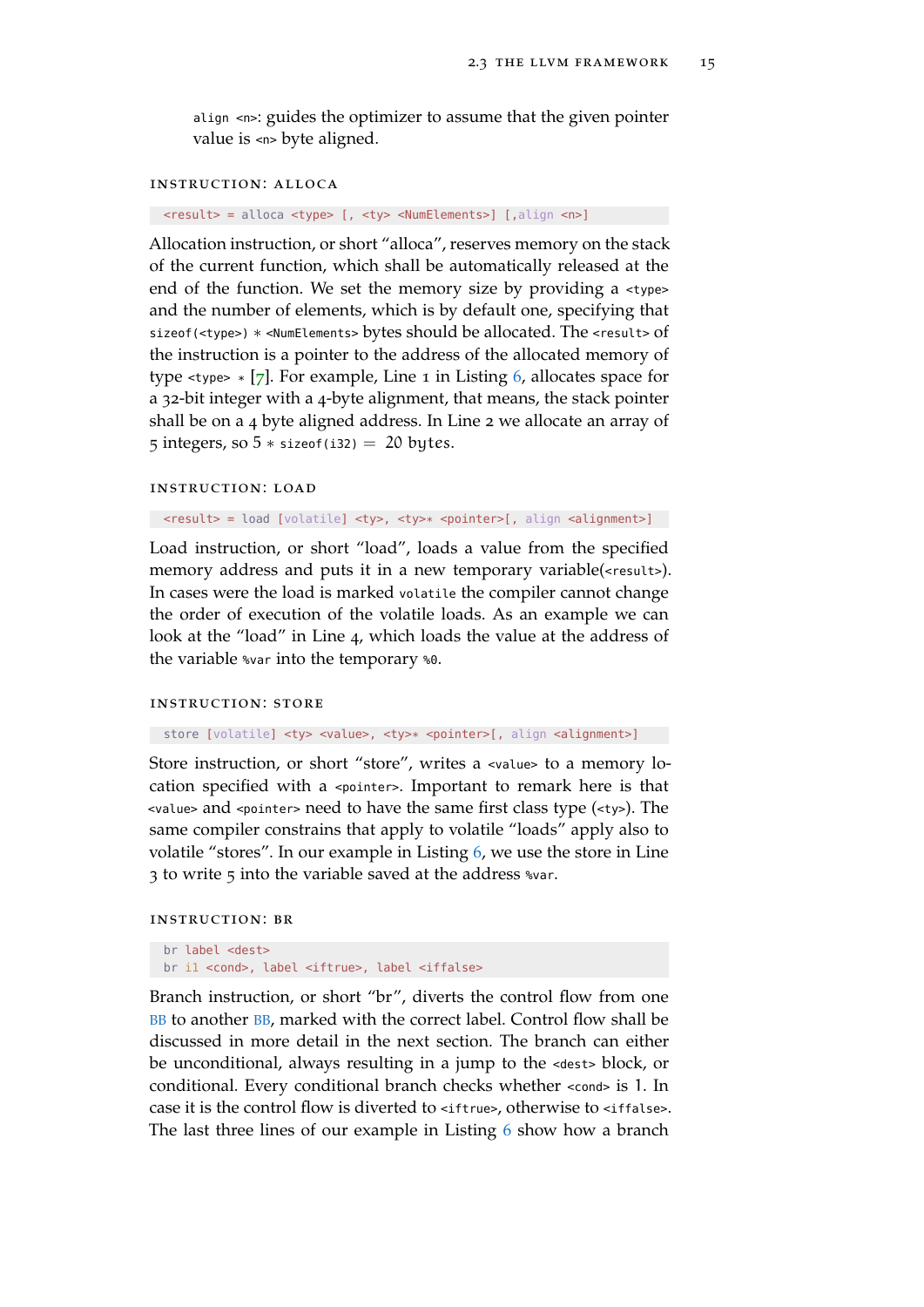works. First, in Line 4 we load a value from %var. Second, we make an integer compare between the loaded value and zero, writing the result to %1. Third, the branch instruction checks whether the compare returned one or zero and branches accordingly.

# instruction: call

<result> = call <ty>|<fnty> <fnptrval>(<function args>)

Call instruction, or short "call", represents a call to another function, meaning it diverts the control flow to the other function and marks the continuation point after the function returns. The first two parameters represent certain types of the function; <ty> represents the type of the call instruction and the return value of the function, where <fnty> is the signature of the function that is called, which is only required if the function has variable arguments. Next <fnptrval>, is a pointer to the function that shall be called. Then the parameters list <function args> follows, specifying the values that are passed to the function. Furthermore, the provided parameters have to match the signature of the function even if not specified. In our example [6](#page-25-1) we call a function @Z3\_fooi in line 9. As parameter we pass and 32-bit integer %2, the value loaded in the line above. The result of the function call will be of type double and stored in the local register %call.

#### 2.3.2.4 *Control-flow in LLVM*

After we introduced a few special instructions, we now turn our focus to the overall structure of the LLVM-IR. On the highest level LLVM defines the term module to represent a translation unit. Translation unit is the whole input c/cpp file, after the preprocessor has been executed, which is then given to the compiler to be compiled into an object file. A module consists of symbol-table entries, global variables, and a list of functions. Each function is composed out of [BBs](#page-11-4), which are a list of instructions without a branch in-between, meaning that only the last instruction, the so called terminator, can divert control flow. The function defines an entry **[BB](#page-11-4)**, where control flow starts when the function is called. Every [BB](#page-11-4) has a set of successor blocks where the control flow can go; this is defined by the terminator. Take, for example, a branch instruction. It has two possible [BBs](#page-11-4) it can jump to, the then or the else block, making them a possible successor of the [BB](#page-11-4). Another terminator instruction is "ret", the return instruction, marking the end of a control-flow within a function and returning to the callers control flow.

This structure of a function is at the same time the control-flow graph, because it represents the control flow through the function. To visualize the graph, we use the predefined graph printers which LLVM offers through the option -dot-cfg. We use the example in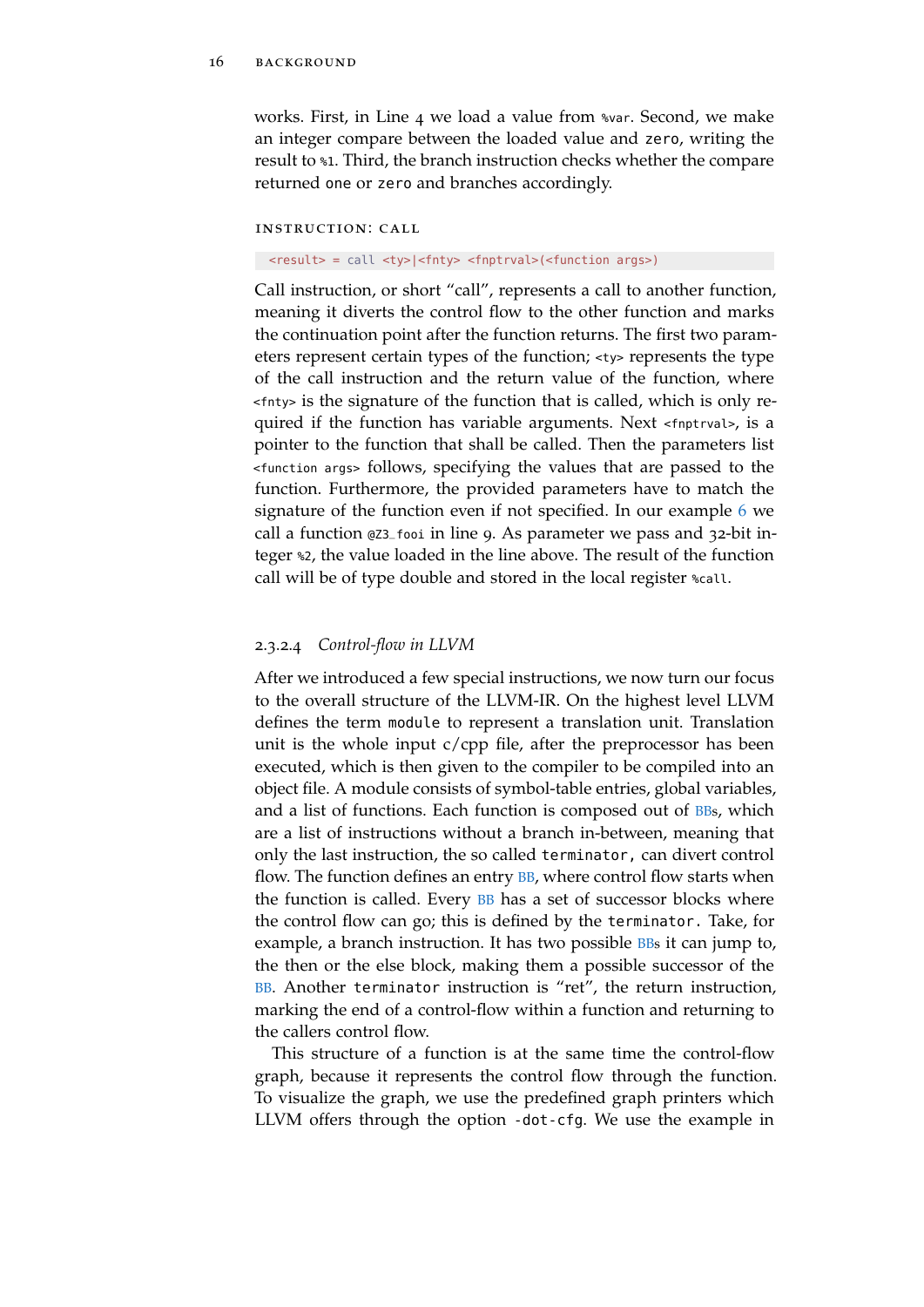<span id="page-28-1"></span>Listing [6](#page-25-1) from before to generate via the opt-tool the control-flow graph, shown in Figure [4](#page-28-1). The first  $BB$  of our graph contains the same



Figure 4: Example control-flow graph.

instruction sequence as shown in Listing  $6$ . In the end of this  $BB$ , we can take two control-flow edges, either to the %then block or %else. If the branch condition is true, the next block is \*then, where \*var is increased by 1, in case it is false, or after we exit the %then block, we branch to the %else block. When the control flow reaches the last instruction of the %else block, zero is returned and we switch the control flow back to the caller.

#### <span id="page-28-0"></span>2.3.3 *Pass Infrastructure*

The LLVM optimizer is the middle component of the compiler, which aims to make the [IR](#page-11-3) representation of the program more efficient. These optimizations are applied in different passes, where each pass does transformations or computes information. For example, the dead instruction elimination (-die), which removes instructions that are never executed, or the promote memory to register pass (-mem2reg), which changes memory references to register references by making memory accesses local. In general, there are two categories of passes: analysis passes, computing higher-order information about the program (for example, information about pointer aliasing) or transformation passes, which transform the  $\mathbb R$  code to make it more efficient. Each pass can specify other passes that should be run before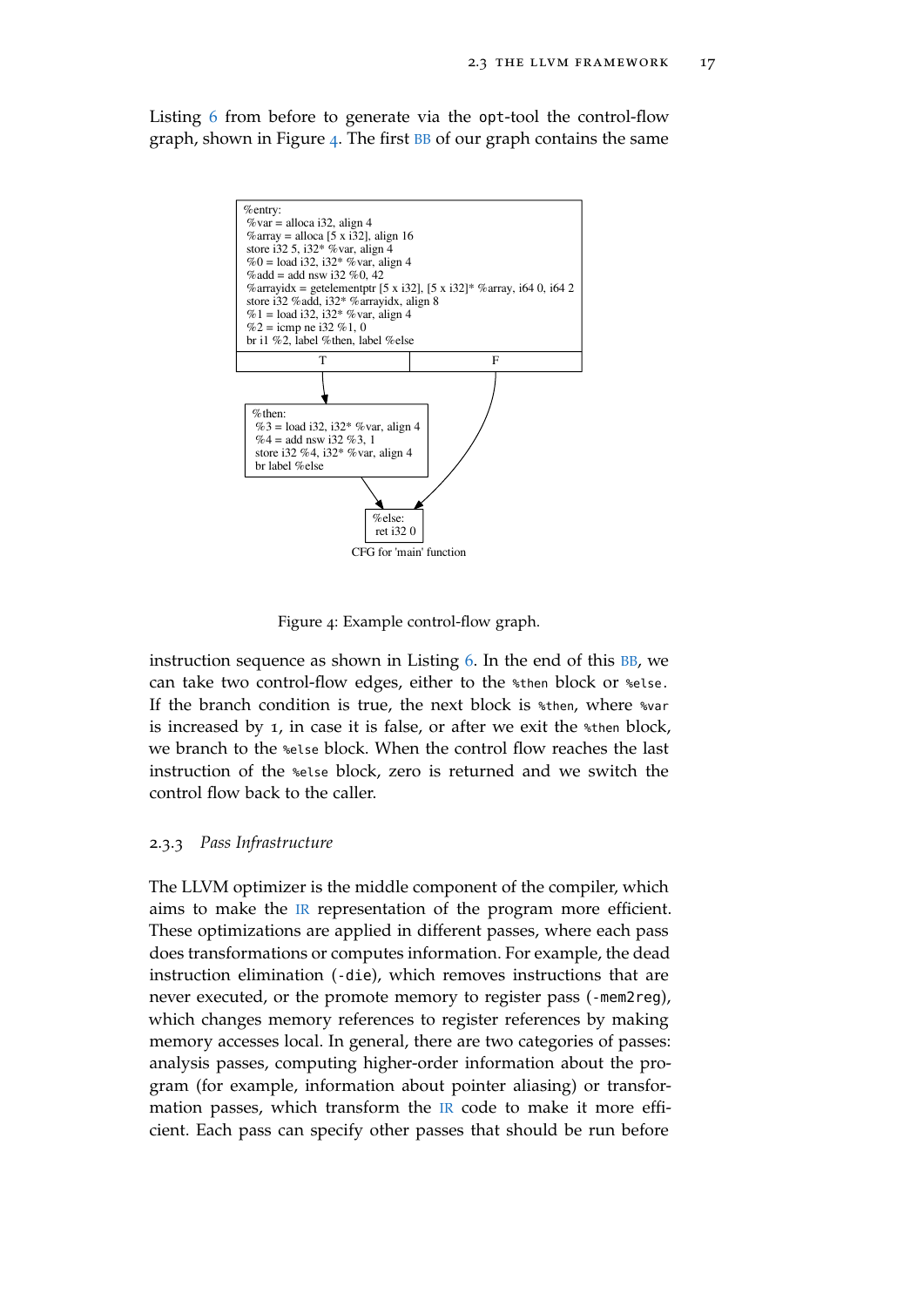it, because it depends on the calculated information or assumes that some transformations were run before it. This creates dependencies between passes and can make it necessary to run passes more than once, because some passes may invalidate the information computed by another pass. Each pass specifies if it "preserves" the computed information or if not, requiring the reexecution of the pass that calculated it. This is why passes are registered with a Passmanager, which manages the dependencies and schedules passes.

Let us take a closer look at how a pass works and how we can create our own pass within LLVM, so we can later write our own analysis. First, we have to define on which levels we want our pass to run, for example, each function or each **[BB](#page-11-4)**. We specify this by inheriting from one of the different pass classes, for example, a llvm::ModulePass runs once on every module where a llvm::LoopPass processes every loop of a program independently. Second, we implement the basic interface by creating a static variable ID and overwriting the runOn<sup>\*</sup> function, for a module pass this would be: bool run0nModule( Module &M)override. Last, we now register our new pass with the LLVM Passmanager by instantiating the register template: static RegisterPass <OurPass> X("OurPass name", false, false). In addition, we could implement the getAnalysisUsage method to specify our dependencies to other passes. With only a few steps, we create our own pass and place it in the LLVM pass infrastructure, allowing us to write a powerful analysis without much engineering effort.

# <span id="page-29-0"></span>2.3.4 *Frontend clang*

After we explained the LLVM-IR and the LLVM pass infrastructure within the optimizer, we now turn to the language dependent part of the LLVM frontend. Regarding frontends, we introduce clang<sup>1</sup> in more detail, but other frontends work in similar ways. Clang is LLVM's frontend for parsing C based languages, supporting C, C++, Objective C/C++, and OpenCL C. The main task of the frontend is to translate the source code into LLVM-IR.

Clang processes the code in three steps. First, the preprocessor resolves #include directives and does expansions of #define and #ifdef macros. Second, the clangsemantic engine, internally called Sema, creates the abstract syntax tree ([AST](#page-11-2)). The language-dependent [AST](#page-11-2) is composed out of many different nodes, which are grouped into three base classes: (1) declarations, such as variable declarations (VarDecl), (2) statements, such as a BinaryOperator, and (3) types. Take, as example, the C++ code in Listing [7](#page-30-0), which corresponds to our IR example from before. We generate a visualization of the [AST](#page-11-2) by calling clang with -Xclang -ast-dump. Figure  $8$  shows a section of the [AST](#page-11-2) dump, omitting unimportant typedefs. On the top level is a FunctionDecl for

<sup>1</sup> <http://clang.llvm.org/index.html>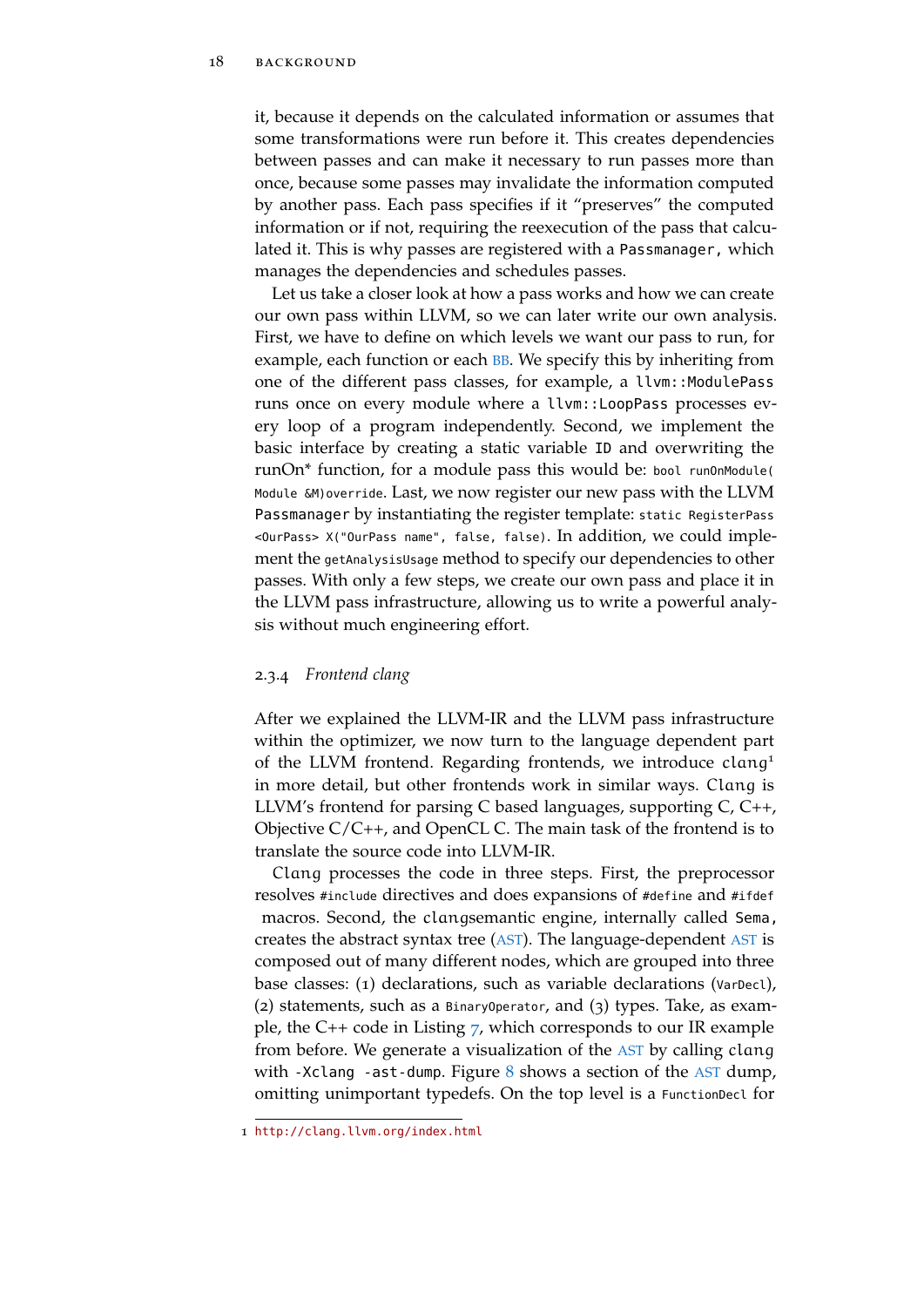$^{\prime}$ 

<span id="page-30-0"></span>Listing 7: C++ source code corresponding to our previous IR example.

```
1 double foo(int a) {
2 return 0.0;
3 }
4
5 \int \text{int } \text{main}()6 int var = 5;
7 int array[5];
8
9 if (var)
10 foo(var);
11
12 return 0;13}
```
our main function. Two nodes deeper into the [AST](#page-11-2) we find a DeclStmt for our variable declaration in Line 2 of the source file. Both sub nodes describe the declaration in more detail, the VarDecl describes the variable and the IntegerLiteral represents our initial value of 5. Another interesting node is the IfStmt, which represents our if in Line 6. After the two <<<NULL>>> lines, we find the condition (ImplicitCastExpr), the then block of the if (UnaryOperator) and the last <<<NULL>>> represents the non-existent else statement. Third, after the frontend created the [AST](#page-11-2), it traverses the [AST](#page-11-2) to create corresponding LLVM-IR code. After code generation, clang passes the code to the optimizer.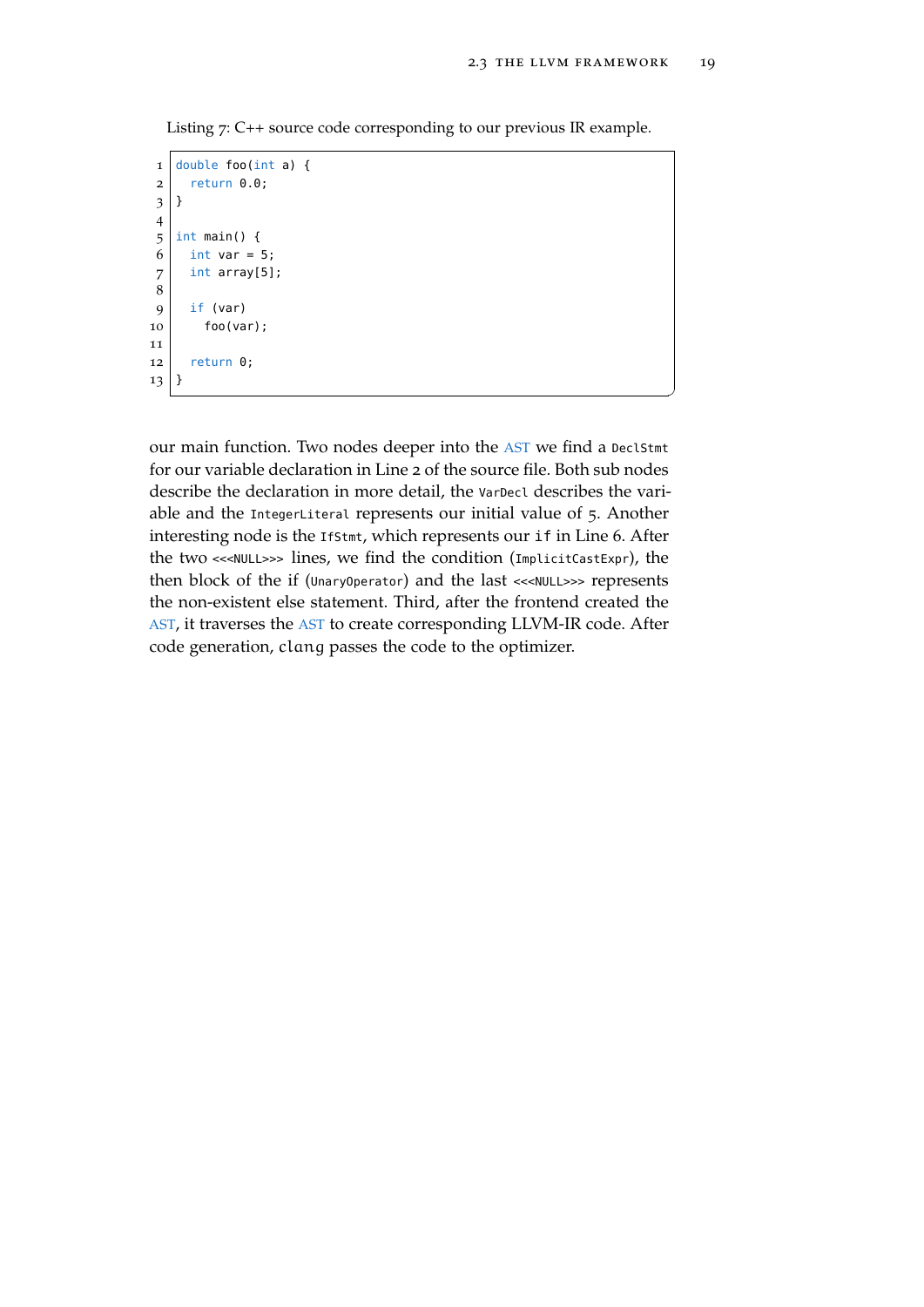Listing 8: Example [AST](#page-11-2) produced by clang.

<span id="page-31-0"></span>

| <b>FunctionDecl</b> $0x164d221$ <example.cpp:1:1, <math="">line:10:1&gt; line:1:5 main 'int (void)'</example.cpp:1:1,> |
|------------------------------------------------------------------------------------------------------------------------|
| $-{\rm CompoundStm}t$ 0x164d748 <col:12, line:10:1=""></col:12,>                                                       |
| $\textsf{I}-\texttt{DeclStmt}$ $0x164d3c8$ <line:2:3, col:14=""></line:2:3,>                                           |
| '-VarDecl 0x164d348 <col:3, col:13=""> col:7 used var 'int' cinit</col:3,>                                             |
| '-IntegerLiteral 0x164d3a8 <col:13> 'int' 5</col:13>                                                                   |
| $-$ DeclStmt $0x164d4b8$ <line:3:3, col:15=""></line:3:3,>                                                             |
| $\degree$ -VarDecl $0 \times 164d458$ <col:3, col:14=""> col:7 used array 'int [5]'</col:3,>                           |
| $\vert$ -BinaryOperator $0 \times 164d610$ <line:5:3, col:20=""> 'int' lvalue '='</line:5:3,>                          |
| -ArraySubscriptExpr 0x164d560 <col:3, col:10=""> 'int' lvalue</col:3,>                                                 |
| -ImplicitCastExpr 0x164d548 <col:3> 'int *' <arraytopointerdecay></arraytopointerdecay></col:3>                        |
| `- <b>DeclRefExpr</b> $0x164d4d0$ <col:3> 'int [5]' lvalue Var <math>0x164d458</math> 'array'</col:3>                  |
| $'$ int [5] $'$                                                                                                        |
| $\vert$ $\vert$ -IntegerLiteral $0 \times 164d4f8$ <col:9> 'int' 2</col:9>                                             |
| $\degree$ -BinaryOperator $0 \times 164$ d5e8 <col:14, col:20=""> 'int' '+'</col:14,>                                  |
| -ImplicitCastExpr 0x164d5d0 <col:14> 'int' <lvaluetorvalue></lvaluetorvalue></col:14>                                  |
| `-DeclRefExpr 0x164d588 <col:14> 'int' lyalue Var 0x164d348 'var' 'int</col:14>                                        |
|                                                                                                                        |
| '-IntegerLiteral 0x164d5b0 <col:20> 'int' 42</col:20>                                                                  |
| $-$ IfStmt $0x164d6d8$ <line:6:3, line:7:8=""></line:6:3,>                                                             |
| $\left  - \right  < \left  \right $                                                                                    |
| $\left  - \right  < \left  \right $                                                                                    |
| -ImplicitCastExpr 0x164d678 <line:6:7> '_Bool' <integraltoboolean></integraltoboolean></line:6:7>                      |
| `-ImplicitCastExpr 0x164d660 <col:7> 'int' <lvaluetorvalue></lvaluetorvalue></col:7>                                   |
| '-DeclRefExpr 0x164d638 <col:7> 'int' lvalue Var 0x164d348 'var' 'int'</col:7>                                         |
| $\vert$ -UnaryOperator $0 \times 164d6b8$ <line:7:5, col:8=""> 'int' postfix '++'</line:7:5,>                          |
| -DeclRefExpr 0x164d690 <col:5> 'int' lyalue Var 0x164d348 'var' 'int'</col:5>                                          |
| $\cdot$ -<< <null>&gt;&gt;</null>                                                                                      |
| -ReturnStmt $0x164d730$ <line:9:3, <math="">col:10&gt;</line:9:3,>                                                     |
| $\texttt{`-Integer Literal}$ $0x164d710$ <col:10> 'int' 0</col:10>                                                     |
|                                                                                                                        |

✆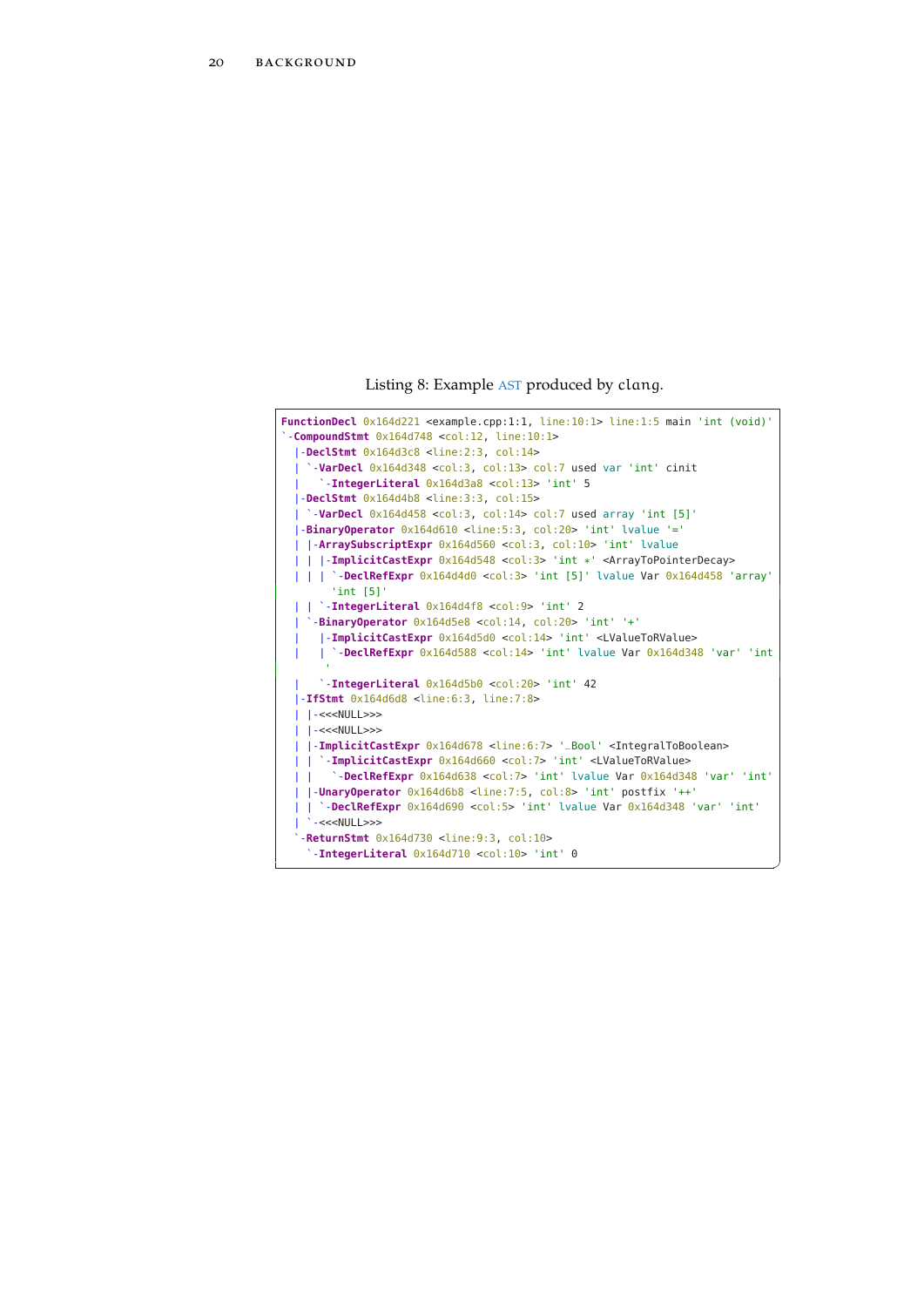<span id="page-32-0"></span>In this chapter, we explain how we use our framework to extract features from source code and make them available in LLVM. First, we describe how we modified the  $C/C++$  frontend clang to extract features from source code and annotate them in LLVM-IR during compilation. Second, we explain our framework called [VaRA](#page-11-0) (variabilityaware region analyzer) in more detail and highlight what makes it adaptive to create new analyses and existing analyses reusable. Third, we present our feature detection as an example for a detection analysis that can be written with [VaRA](#page-11-0).

#### <span id="page-32-1"></span>3.1 feature extraction with clang

Before we can analyze features, we first have to locate them in the source code and mark their locations in LLVM-IR. In Section [2](#page-14-2).1.1, we introduced features in software and explained that load-time options are represented by if conditions. In this section, we locate these if blocks in the [AST](#page-11-2) of a program and transfer them into a data structure, representing presence conditions. We then describe our metadata format and demonstrate how we create it out of the presence condition. Furthermore, we explain how we attach metadata to LLVM-IR [BBs](#page-11-4) to track features. We implement our feature extraction for C/C++ programs by modifying clang, but the general idea can be implemented in all LLVM frontends.

# <span id="page-32-2"></span>3.1.1 *Locating features in C/C++ ASTs*

Previous to the extraction, clang has to load a configuration file that contains the names of the configuration variables. Currently, this configuration file is just a list of names; however, we implemented an interface for accessing the configuration that allows us to replace the simple file format with a more detailed one. During the initialization of the CodeGenModule which handles the generation of code for a module, clang initializes our CodeGenFD. The CodeGenFD, which is short for code generation feature detection, automatically loads the configuration file and is meant to track the found feature occurrences.

To locate features, we hook into clangs code generation, especially the function EmitIfStmt within the CodeGenFunction class which handles the code generation  $(CG)$  $(CG)$  $(CG)$  of a function. Listing [9](#page-33-0) shows a code snipped we want to process, which corresponds to the [AST](#page-11-2) in Listing [10](#page-33-1). EmitIfStmt is called to generate the  $IR$  code for an IfStmt  $AST$  node,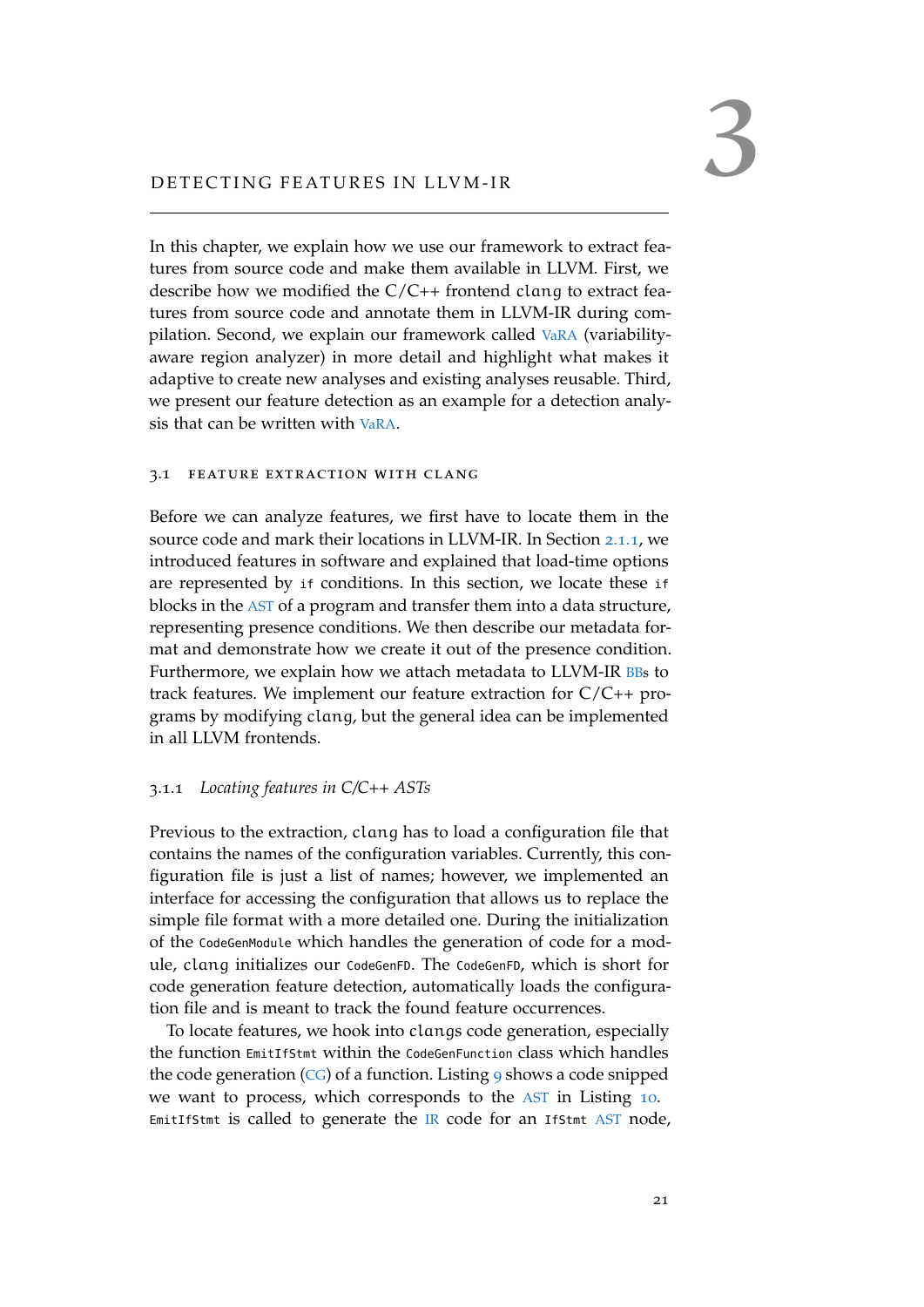Listing 9: Code example with two features.

```
1 if (F00) {
2 \mid \text{if (BAR)} \in3 // feature code
4 | a += 42;5 }
6 }
```
for example, the two in Listing [10](#page-33-1) (Line 1, 7). Therefore, it is a good

 $^{\prime}$ 

✆

Listing 10: Clang produced [AST](#page-11-2) for Listing [9](#page-33-0)

<span id="page-33-1"></span>

| $\mathbf{I}$   | <b>IfStmt</b> 0x2140c98 <line:8:3, line:13:3=""></line:8:3,>                                                               |
|----------------|----------------------------------------------------------------------------------------------------------------------------|
| 2              | $-<>>$                                                                                                                     |
| 3              | $-<>>$                                                                                                                     |
| $\overline{4}$ | -ImplicitCastExpr 0x2140b48 <line:8:7> '_Bool' <lvaluetorvalue></lvaluetorvalue></line:8:7>                                |
| 5              | -DeclRefExpr $0 \times 2140b20$ <col:7> '_Bool' lvalue Var <math>0 \times 2140650</math> 'FOO' '_Bool'</col:7>             |
| 6              | $-{\rm Compounds}$ ${\rm tr}$ $0 \times 2140 \text{c}$ $78$ $\text{ccol}:12$ , line:13:3>                                  |
| 7              | $-IfStmt$ $0x2140c40$ <line:9:5, line:12:5=""></line:9:5,>                                                                 |
| 8              | $\left  - <<\right $ NULL>>>                                                                                               |
| $\mathbf Q$    | -<< <null>&gt;&gt;</null>                                                                                                  |
| 10             | -ImplicitCastExpr 0x2140b88 <line:9:9> '_Bool' <lvaluetorvalue></lvaluetorvalue></line:9:9>                                |
| 11             | $\degree$ - <b>DeclRefExpr</b> $0 \times 2140b60$ <col:9> '_Bool' lvalue Var <math>0 \times 2140718</math> 'BAR' '</col:9> |
|                | Bool'                                                                                                                      |
| 12             | $\sim$ CompoundStmt $0x2140c20$ <col:14, line:12:5=""></col:14,>                                                           |
| 13             | `-CompoundAssignOperator 0x2140be8 <line:11:7, col:12=""> 'int' lvalue '+=</line:11:7,>                                    |
|                | ComputeLHSTy='int' ComputeResultTy='int'                                                                                   |
| 14             | -DeclRefExpr 0x2140ba0 <col:7> 'int' lvalue Var 0x2140a88 'a' 'int'</col:7>                                                |
| 15             | $-$ <b>IntegerLiteral</b> $0x2140bc8 <$ col: $12$ > 'int' 42                                                               |
| 16             | $-<>>$                                                                                                                     |
| 17             | $-<>>$                                                                                                                     |

extension point to determine if the IfStmt is related to feature code. First, we call the function CodeGenFD::getHeadFeatureMD, forwarding the IfStmt. The function tries to create a PresenceCondition, our abstraction to represent presence conditions, for the IfStmt, which is only successful if the statement contains at least one configuration variable. We traverse all variables in the condition of the Ifstmt and check if a variable name matches with one we previously loaded from the configuration file. In the example, we find a DeclRefExpr within the first IfStmt, where the used variable name (FOO) matches with a configuration variable. Thus, we create a PresenceCondition based on the IfStmt. Furthermore, the found if block needs to be annotated with feature information, hence we push the PresenceCondition onto a stack to keep track of it. Keeping a stack is important because, if we have two nested ifs, the presence condition of the inner one must also satisfy the outer condition, meaning that we have to combine them with a logical AND (&&). Listing [9](#page-33-0) shows two nested if blocks. Here, the presence condition of the outer if is FOO, where the presence condition of the inner one is FOO && BAR, different from its actual condition BAR.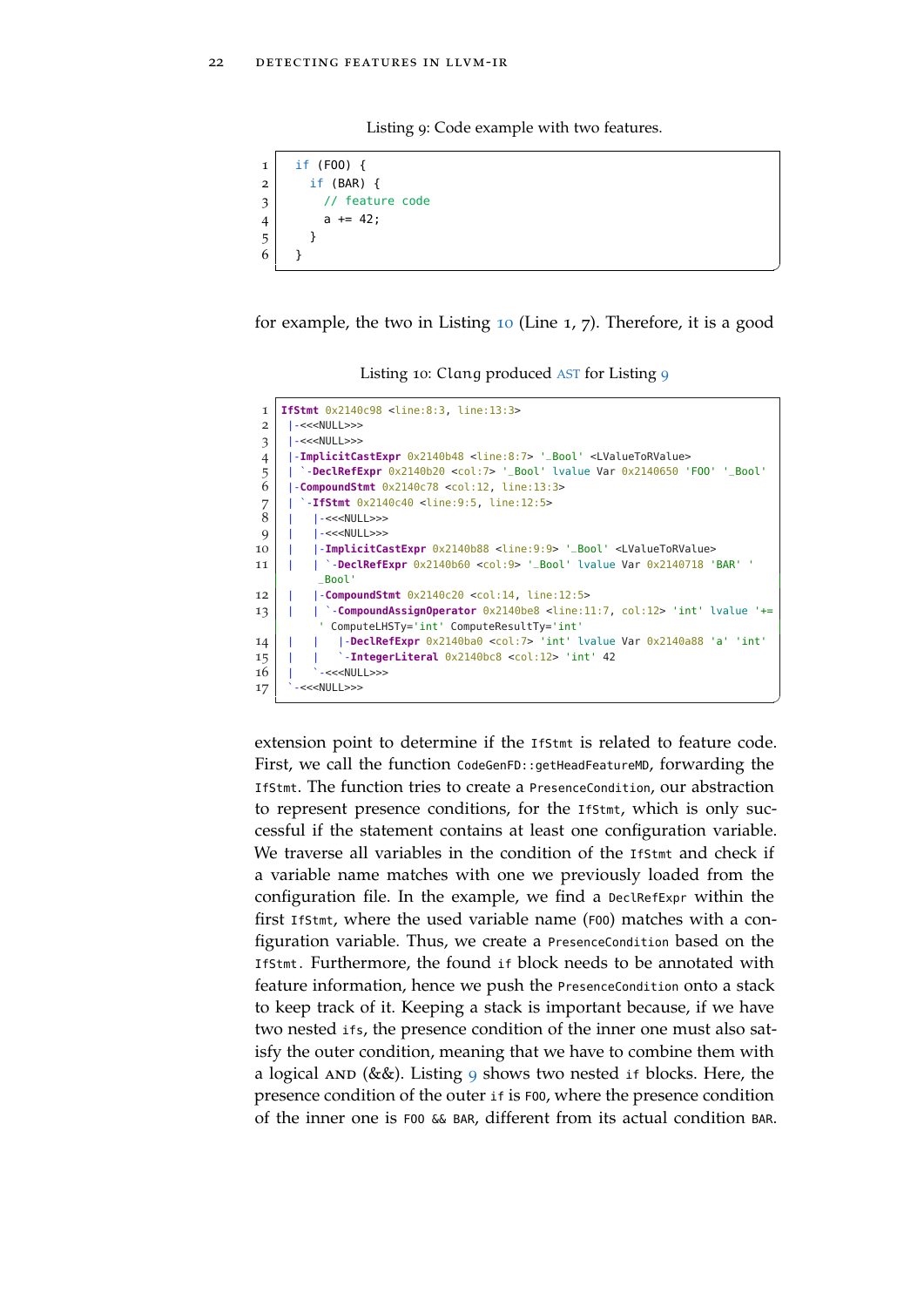$^{\prime}$ 

In the other case, we find no matching variable and therefore do not create a PresenceCondition. We just return a nullptr, which gets ignored from the rest of the code, and are done with processing this IfStmt.

<span id="page-34-0"></span>Before we continue to explain how we annotate feature related **[BBs](#page-11-4)** we describe our metadata format in the next section.

#### 3.1.2 *Feature metadata*

We want to annotate each **[BB](#page-11-4)** related to a feature with metadata that provides information about the feature block, which are either expensive to be recalculated or would get lost during the transformation to LLVM-IR. CodeGenFD offers a function getCurrFeatureMD, which creates a llvm::MDNode from the PresenceConditions on the stack. The metadata node is based on the grammar represented in Listing [11](#page-34-2), beginning with start symbol  $\langle FMDNode \rangle$ . Every  $\langle FMDNode \rangle$  is composed out of

Listing 11: Metadata grammar

<span id="page-34-2"></span>

|                                 | $\langle \text{FMDNode} \rangle$ ::= $\langle \text{FBlock} \rangle$   $\langle \text{FBlock} \rangle$ "&" $\langle \text{FMDNode} \rangle$        |
|---------------------------------|----------------------------------------------------------------------------------------------------------------------------------------------------|
|                                 | $\langle \text{ FBlock } \rangle$ ::= "[" $\langle \text{ Type } \rangle$ "," $\langle \text{ PC } \rangle$ "]"                                    |
|                                 | $\langle PC \rangle$ ::= $\langle Var \rangle$   $\langle Var \rangle$ $\langle Op \rangle$ $\langle PC \rangle$   " $(" \langle PC \rangle "")$ " |
|                                 | $\langle Var \rangle$ ::= "{" $\langle VarName \rangle$ "}"   $\langle Neg \rangle$ "{" $\langle VarName \rangle$ "}"                              |
|                                 | $\langle Type \rangle$ ::= "H"   "T"   "E"                                                                                                         |
|                                 | $\langle \n\begin{array}{ccc} Op \end{array} \rangle$ ::= "&&"   "  "                                                                              |
| $\langle$ Neg $\rangle$ ::= "!" |                                                                                                                                                    |
|                                 | $\langle VarName \rangle$ ::= \$VARNAME                                                                                                            |

at least one  $\langle \textit{FBlock} \rangle$ , which corresponds to one feature block. Each  $\langle$  *FBlock*  $\rangle$  consists of a  $\langle$  *Type* $\rangle$  and the presence condition of the block ( $\langle PC \rangle$ ). The presence condition of each  $\langle FBlock \rangle$  is a sequence of variable names that can be surrounded with brackets, negated, and are joined by different operands — either  $AND (\&\&)$  or  $OR (||)$ .  $\langle Type \rangle$ indicates the part of our feature block; "H", meaning this is part of the header/condition, "T" representing the "then" part, and "E" representing the "else" part of the if. For example, we create the metadata string [H,{FOO}] for the [BBs](#page-11-4) corresponding to the if condition in lines four and five of Listing [10](#page-33-1). Regard to the nested if we produce two  $\langle$  *FBlocks*  $\rangle$  and join them by an AND (&), resulting in [T, {F00}] & [H, { BAR}]. For this case, we used only one & to make parsing the string easier, meaning one  $\&$  joins different  $\langle \textit{FBlock} \rangle$  where two are used within presence conditions.

<span id="page-34-1"></span>Currently, our metadata node is implemented to produce a llvm:: MDString, but this can later be replaced by adding a special MDNode to LLVM. A special llvm::FeatureMDNode would preserve the semantics behind our grammar and reduce the complexity of parsing feature metadata.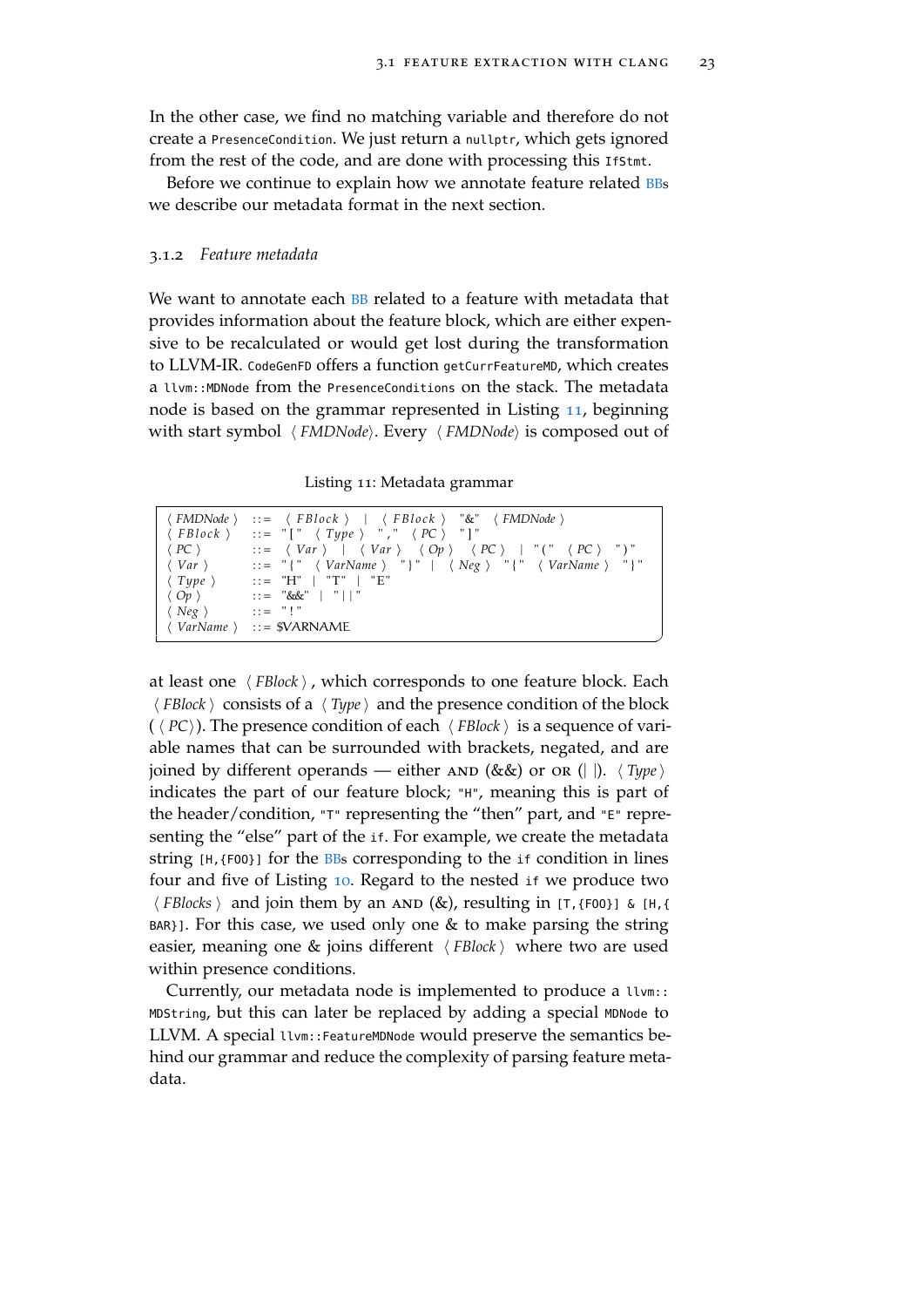# 3.1.3 *Annotating LLVM-IR with feature metadata*

We continue with the execution of EmitIfStmt after we created the PresenceCondition. Now, we need to mark each [BB](#page-11-4) that is related to a feature with a metadata node, but **[BBs](#page-11-4)** themself cannot be annotated with metadata. Thus, we use the terminator of a [BB](#page-11-4) to attach our metadata. Because there are different terminator instructions and we have no direct access to the inserted instructions in the EmitIfStmt function, we separate the insertion of the metadata node from EmitIfStmt. At every location a terminator is created, we add code to insert our metadata. Listing [12](#page-35-0) shows the code we added to the EmitBranch function. The first line of our change tries to create a metadata node by

Listing 12: Annotating branch instructions with metadata.

```
...
  auto BInst = Builder.CreateBr(Target);
  + llvm::MDNode *Feature = CGM.getCurrFeatureMD();
 if (Feature)
    BInst->setMetadata("Feature", Feature);
}
```
calling getCurrFeatureMD. In case this is successful, we add the node to the instruction created earlier; otherwise we do nothing. Besides the branch instruction, we also have to add this code to other terminators such as return, unreachable or switch instructions.

✆

However, separating the insertion of metadata requires us to track in which branch of the if we currently are. To achieve this, we add the state to the PresenceConditions on the stack. The state tracks which branch of the IfStmt, corresponding to the PresenceCondition, was already processed. During the execution of EmitIfStmt, we call three functions, provided by CodeGenFD, to update the state. First, finishHead after the code for the if condition was emitted. Second, finishThen after we processed the "then" block. Last, we call closeFeature to remove the PresenceCondition from the stack. This allows us to precisely add metadata information to every instruction we want and still keep track of the metadata we have to generate.

With all these adjustments we can automatically locate, create, and annotate LLVM-IR with feature metadata. Listing [13](#page-36-0) shows part of the generated [IR](#page-11-3) code from our example in Listing [9](#page-33-0). We see at the end of the entry block, the feature metadata for the condition of if (FOO). Another example is !Feature !3 that marks the "then" block of the inner if (BAR). It has two conditions FOO and BAR, resulting in the combined presence condition F00 & BAR.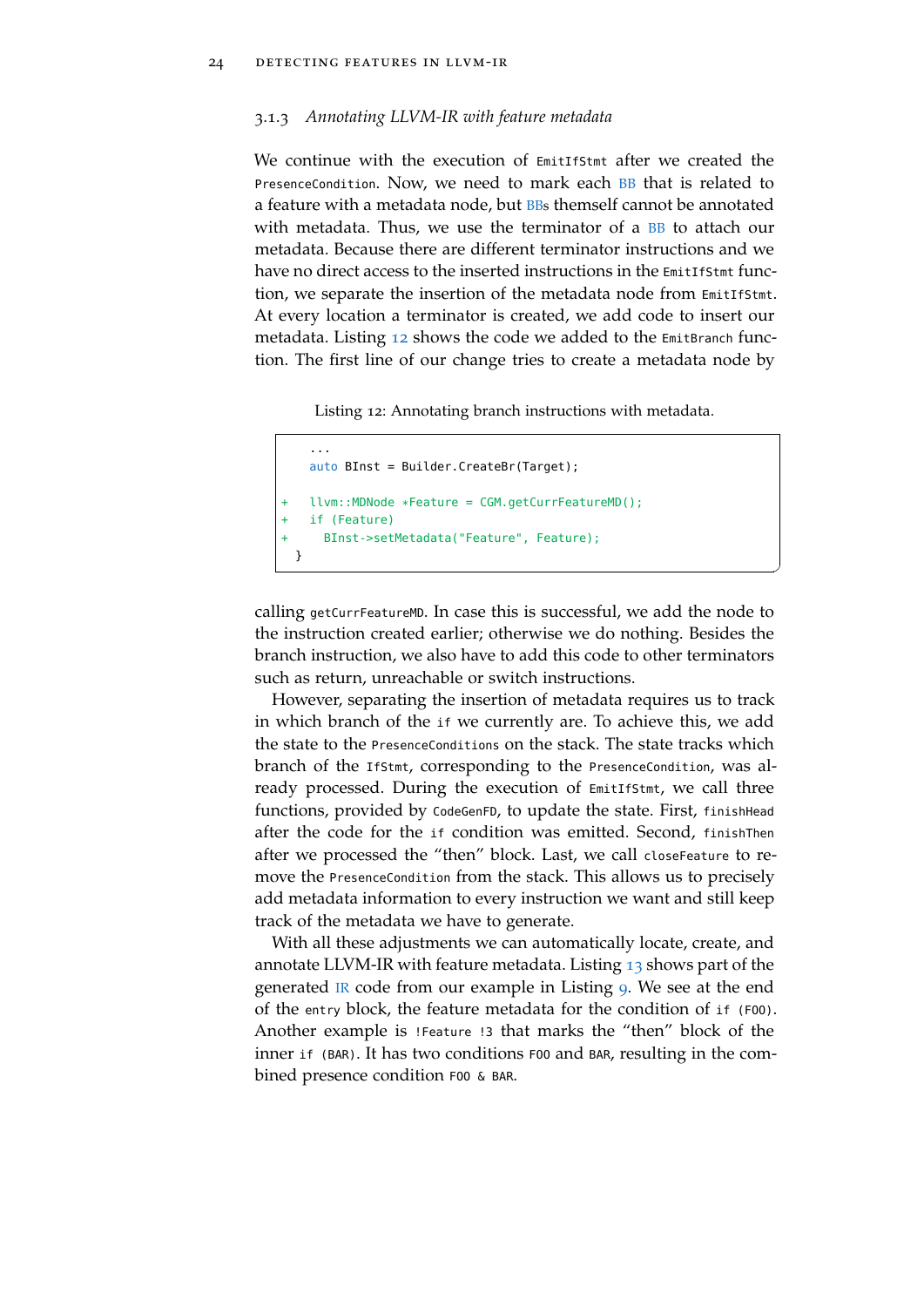$^{\prime}$ 

<span id="page-36-0"></span>Listing 13: LLVM-IR with feature metadata for the code in Listing [9](#page-33-0).

```
1 entry:
2 ...
3 \mid br il %tobool, label %if.then, label %if.end3, !Feature !1
4
5 if.then:
6 ...
7 br i1 %tobool1, label %if.then2, label %if.end, !Feature !2
8
9 | if.then2:
10 ...
11 br label %if.end, !Feature !3
12
13 if.end:
14 br label %if.end3, !Feature !4
15 ...
16
17 | !1 = !{!"[H,{F00}]"}
18 | !2 = !{!"[T,{F00}] & [H,{BAR}]"}
19 | !3 = !\{!"[T,\{F00\}] & [T,\{BAR\}]"}
20 | !4 = !\{!"[T,\{F00\}]"}
```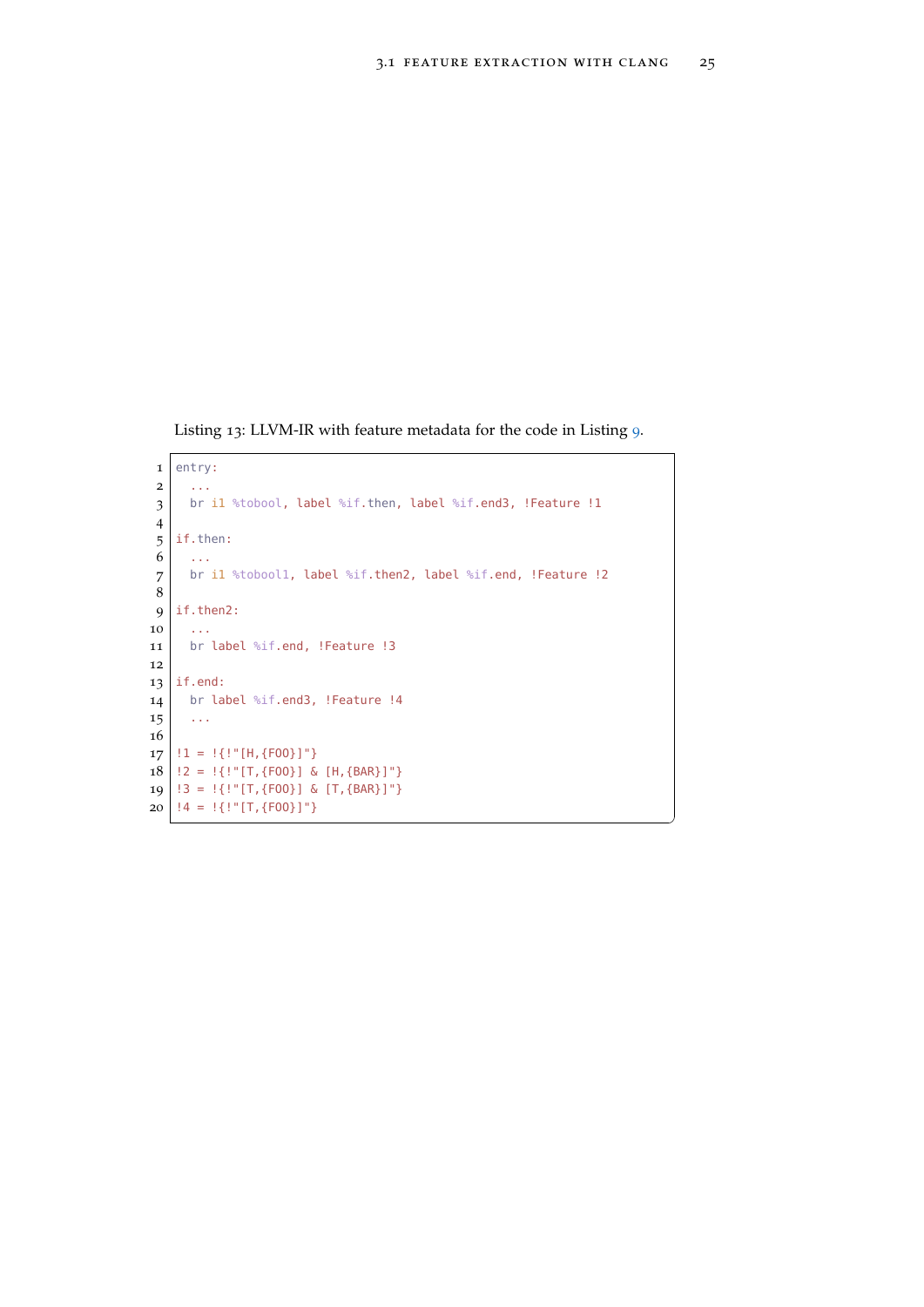#### <span id="page-37-0"></span>3.2 variability-aware region analyzer

This section introduces the idea and the structure of our variabilityaware region analyzer ( $VaRA$ ). We begin by defining the concept of a region within [VaRA](#page-11-0). Then, we explain the interface offered by [VaRA](#page-11-0) in more detail and introduce our generic visualizer.

#### <span id="page-37-1"></span>3.2.1 *Region concept behind VaRA*

The general idea behind [VaRA](#page-11-0) is to extend LLVM with an interface that allows researchers to write arbitrary analyses, based on LLVM-IR. For example, we could write an analysis pass that tries to detect interactions between features, to combat the problem mentioned in Section [2](#page-17-0).1.1.5. Furthermore, we aim to make our analyses reusable, so that we can use the same analysis on different sections of the code. Hence, we have to decouple the analysis from the type of region that is analysed. To this end, we define the concept of an *iregion*, which represents a section in the code we are interested in for analysis. For our interaction example, we would define an iregion as a code section belonging to a feature.

We implemented this concept in [VaRA](#page-11-0) in the class vara::IRegion. IRegion provides an abstract interface for handling different kinds of regions, which shall be explained in the next section in more detail. The developer creates his own region class that represents a section relevant to him and inherits from IRegion. This provides him with a default implementation that eases debugging, such as graph printers, and speeds up development due to pre-implemented data structures. Furthermore, IRegion sets a clear interface for analyses already implemented in [VaRA](#page-11-0). This means that the developer can use these analyses on his regions, by only implementing the interface. In addition, this also helps analysis writers, because they can use different regions to run their analysis on. To complete our example, we implement a region class that is based on IRegion and we implement an analysis that detects interactions between IRegions. This enables us to find feature interactions, but also allows us to combine features with other analyses and find interactions between other types of regions.

#### <span id="page-37-2"></span>3.2.2 *IRegion interface of VaRA*

After we explained the concept behind an IRegion, we now focus on the technical part. We describe some implementation details and highlight how they allow us to use [VaRA](#page-11-0). Listing [14](#page-38-0) shows part of the IRegion interface. We first notice that IRegion is actually a class template, which can be specified by providing a type for PART. This is necessary because of two reasons; first, different types of regions can have different types of parts. Second, an IRegion manages the parts it consists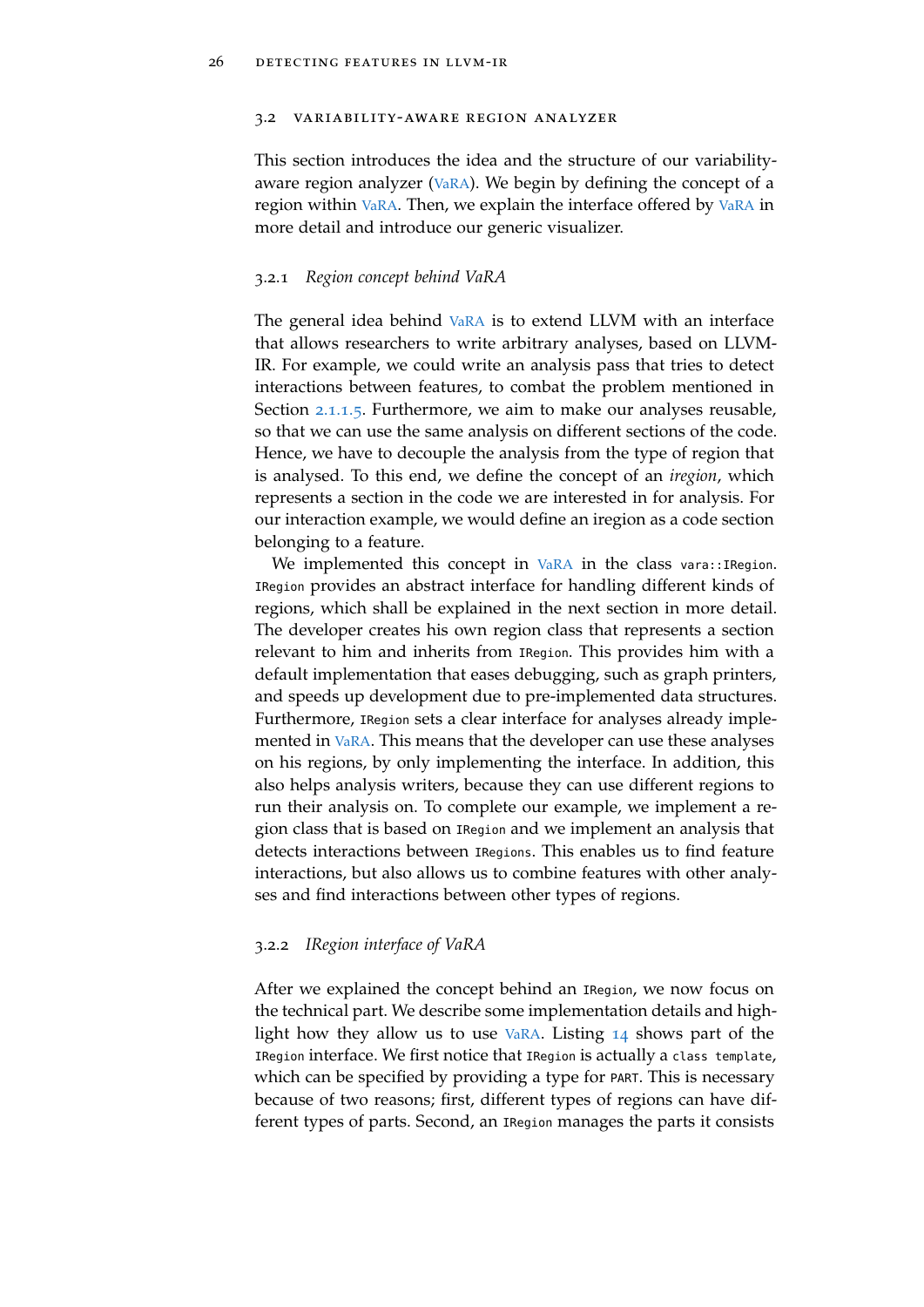Listing 14: IRegion interface

```
1 class IRegionBase {
2 public:
3 unsigned int getID();
4 };
5
6 template <typename PART>
7 class IRegion : protected IRegionBase {
8 | public:
9 std::string getName();
10 unsigned int getID();
11
12 IRegionKind getKind() const;
13
14 virtual void dump(bool full = false);
15
16 bool isTopLevel() const;
17 void addSubRegion(IRegion *IR);
18 | llvm::SmallVector<IRegion *, 4> getSubRegions();
19
20 SubIRegionIter SubRegion_begin();
21 SubIRegionIter SubRegion_end();
2223 IRegionIter begin():
24 IRegionIter end();
25
26 bool contains(PART *BB) const;
27 virtual bool isInPosPart(PART *BB) const;
28 virtual bool isInNegPart(PART *BB) const;
29
30 template <typename PART>
31 class IRegionDetection : public FunctionPass {
32 public:
33 virtual llvm::SetVector<IRegion<PART> *> getRegions() = 0;
```
of for the user and therefore needs the type of a part. For example, one user needs regions based on llvm::BasicBlocks, whereas another wants to group llvm::Functions together. Furthermore, IRegion also has a base class (IRegionBase) that, despite different template instantiations, provides an unique ID for every IRegion.

✆

We now focus on the public methods of IRegion. There are different getters for utility informations, such as name or ID, but also a special getter getKind. IRegionKind is an enum that is used for LLVMs own runtime type information (RTTI), to allow for more efficient down casting. This works similar to calling the instance-of operator in Java before casting. We provide this interface to be compatible to LLVM and to allow the user to utilize the llvm::dyn\_cast<> macro, which allows him to cast an IRegion to a sub type. Next, the IRegion interface offers methods to add sub regions and to iterate over them, which is useful to nest regions. Furthermore, there are methods such as contains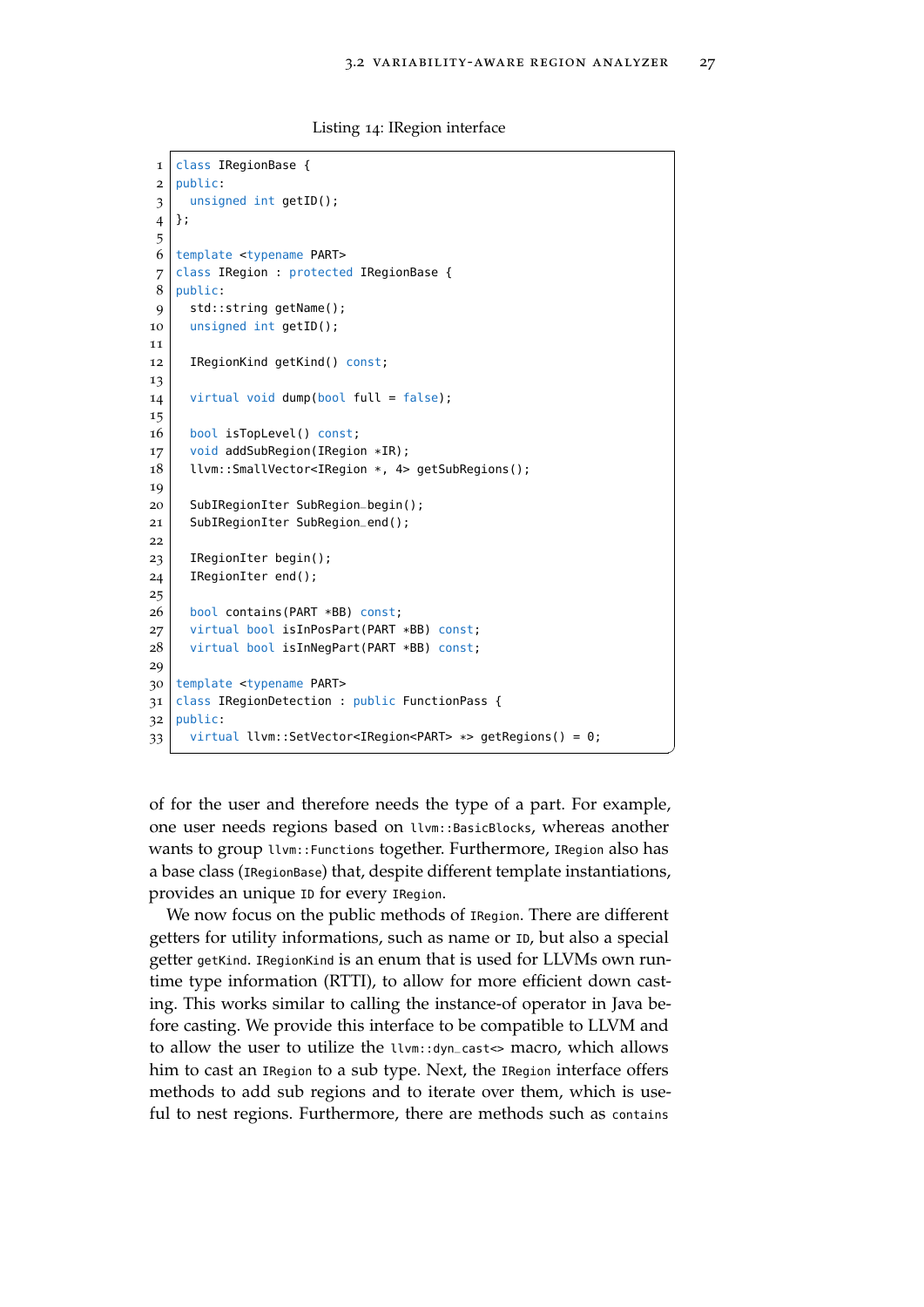to interact with the parts of a region and iterators to iterate over all parts.

However, before we can analyze IRegions, we first have to create them. To achieve this, [VaRA](#page-11-0) offers the IRegionDetection base class that itself is based on LLVM passes like llvm::FunctionPass explained in Section [2](#page-28-0).3.3. Every detection pass that inherits from IRegionDetection provides a virtual getRegions function to access its found regions.

The IRegion interface combined with own detection passes completes our structure to analyze generic types of regions. It makes the designer of analyses and regions independent of each other, allowing reuse of existing implementations. Currently, this interface was sufficient for our implementations, but we plan to enhance it further to offer more support to analysis developers.

#### <span id="page-39-0"></span>3.2.3 *IRegion visualizer*

As an example, we describe IRegionCFG, a visualizer for [CFGs](#page-11-1) that highlights regions. [VaRA](#page-11-0) offers other support, such as special data structures and debugging utilities, too. The IRegionCFG eases debugging during the development of new region classes. It shows a [CFG](#page-11-1) of a function and simply highlights the regions that are currently detected, so that the developer can easily see if all [BBs](#page-11-4) are correctly grouped. To use the IRegionCFG the developer only needs to create a IRegionFunction, initialize it with the function he wants to draw, and add IRegions to it. Then he can call view[CFG](#page-11-1) to show the full CFG with details, or viewCFGonly to get a small version of the graph. Listing [15](#page-39-1) shows how to draw an IRegionCFG and Figure  $\frac{1}{2}$  shows an example graph.

Listing 15: Code to view IRegionCFG

```
1 llvm::Function F;
2
3 IRegionFunction IRF = IRegionFunction(F);
4 IRF.addIRegion(/* pass IRegion*/);
5 IRF.viewCFG();
  IRF.viewCFGonly();
```
In order to draw such a graph, [VaRA](#page-11-0) uses GraphTraits provided from LLVM. IRegionFunction is a decorator around a llvm::Function that provides region information. In essence, it is a struct that holds the functions and pointers to all regions. We then specialize the two graph templates GraphTraits<> and DOTGraphTraits<> for our decorator IRegionFunction. GraphTraits<> specifies how our graph is connected and how we can iterate over the nodes. IRegion[CFG](#page-11-1) is based on the CFG provided by LLVM. Therefore, we inherit the relations from GraphTraits <llvm::BasicBlock \*> and provide our own entry node and node itera-

✆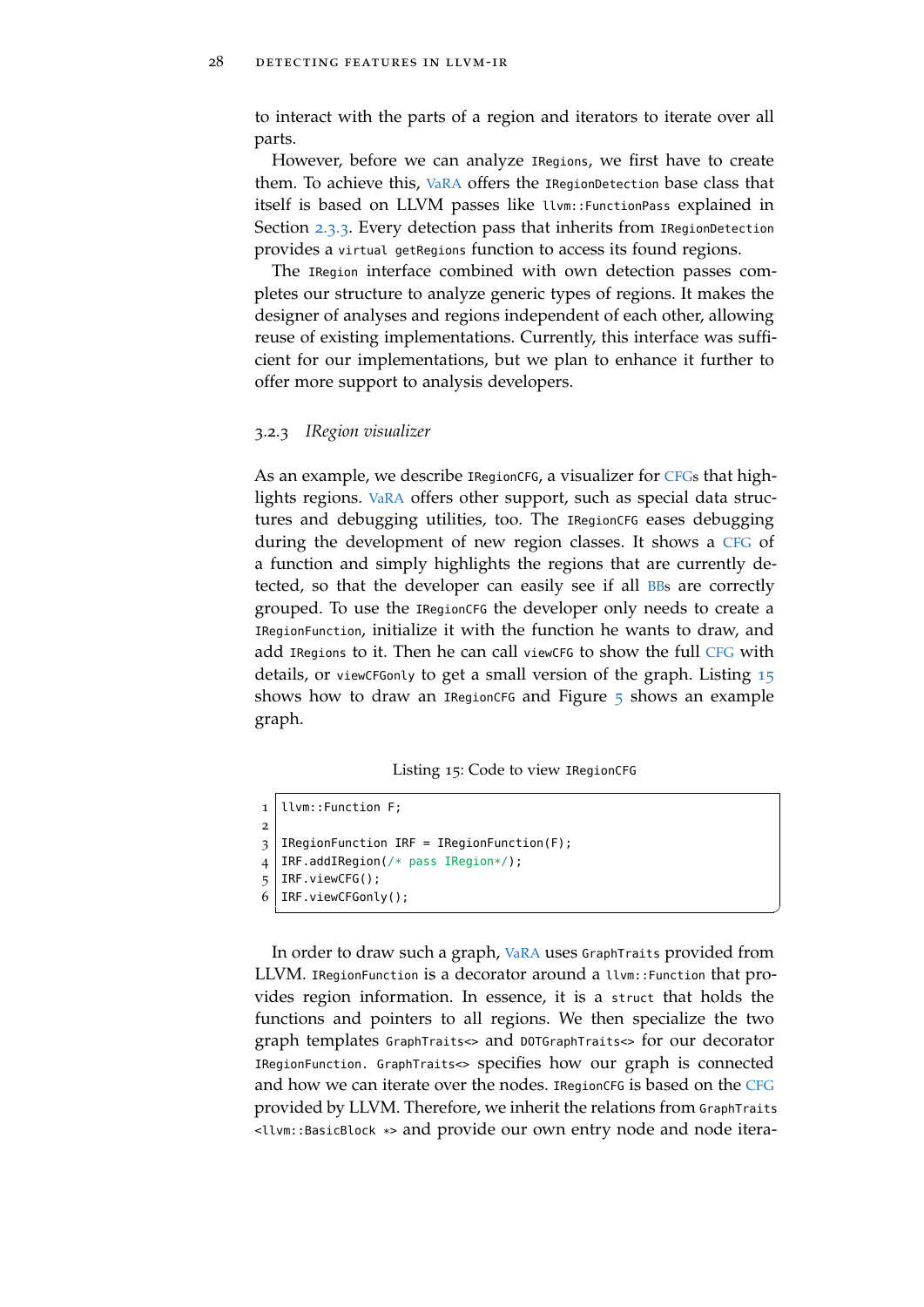<span id="page-40-0"></span>

Figure 5: Visualization of the example code in Listing [9](#page-33-0).

tor. We simply forward them to the iterators of the function stored inside the IRegionFunction, because we want the same relations between the [BBs](#page-11-4). The second template we have to specialize is DOTGraphTraits that specifies how the contents of a ".dot" file is created. To get a basic functionality, we inherit from DOTGraphTraits<Function \*> and overwrite only methods where we want different contents. For example, we overwrite getEdgeSourceLabel to change which branch edges are drawn and addCustomGraphFeatures. This method is used to adapt the graph above-anticipated modifications by allowing write access to the GraphWriter, meaning we can directly write to the ".dot" output file. The ".dot" file specification allows us to cluster nodes into subgraphs and fill the cluster with a specified color. Hence, to color our regions, we create a string that describes a region as a subgraph and write it directly to the ".dot" file.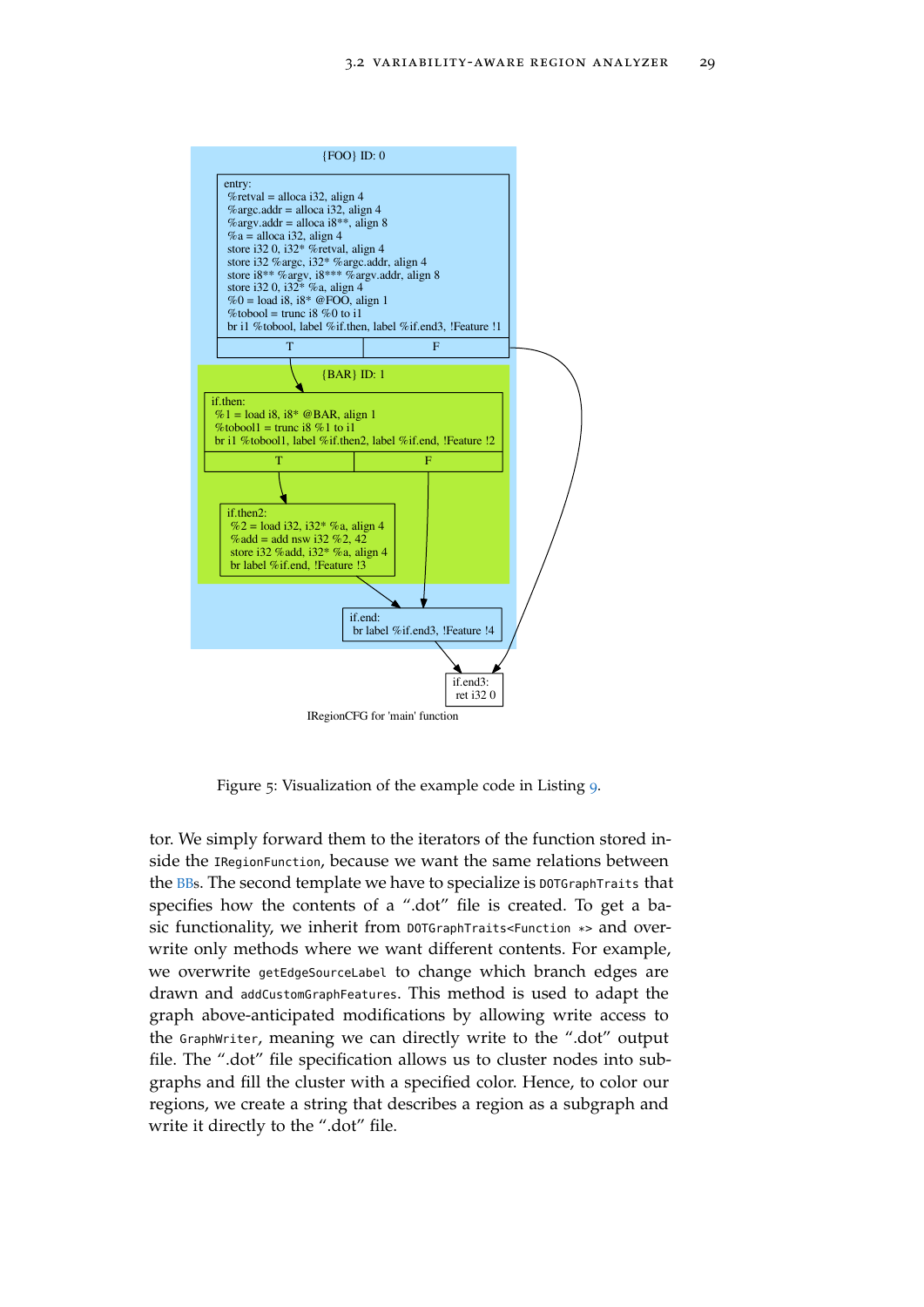# 30 detecting features in llvm-ir

The developer can now automatically print a [CFG](#page-11-1) that highlights its specified regions as a ".dot" file and thus visualize the internal structure, for example, by converting it to a "png" file<sup>1</sup>.

<sup>1</sup> dot -T png /PATH/iregioncfg:main.dot -o iregioncfg.png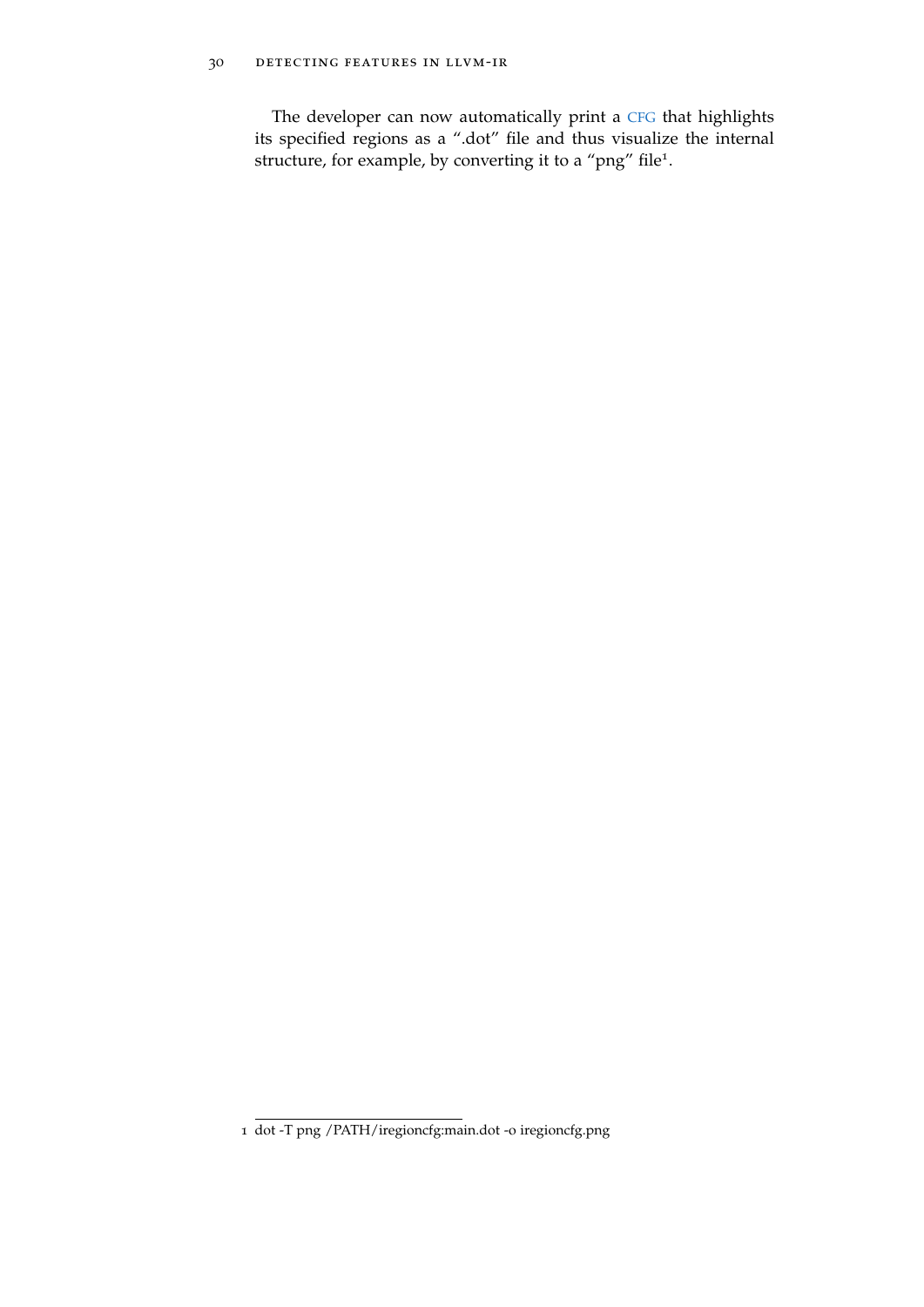#### <span id="page-42-0"></span>3.3 feature extraction in llvm

After the introduction of the generic structure of [VaRA](#page-11-0), we explain how we use it to create a feature extraction. This continues after clang generated LLVM-IR code, as describe in Section [3](#page-34-1).1.3, and passed it to the optimizer. First, we describe the overall structure of features within [VaRA](#page-11-0) and how they fit into the region concept. Second, we explain how we recreate features from the annotated metadata left by clang.

#### <span id="page-42-1"></span>3.3.1 *The feature structure within VaRA*

We implemented the concept of a feature and their source code regions within [VaRA](#page-11-0). The following section explains the different classes used to make [VaRA](#page-11-0) feature aware.

# 3.3.1.1 *Feature*

A feature is represented by two classes: one is the FeatureVariable that encapsulates the configuration variable. Every FeatureVariable has an unique identifier and a name, corresponding to the name of the configuration variable. Furthermore, every feature variable stores a list of FeatureRegions that belong to it, because they are influenced by the encapsulated configuration variable. The second class, FeatureRegion that is based on vara::IRegion<llvm::BasicBlock>, is a group of llvm:: BasicBlocks that relate to the feature code. More precisely, the base class IRegion keeps track of all [BBs](#page-11-4) in the regions, where the FeatureRegion itself groups the blocks into head/then/else to differentiate the parts of an if block. Hence, FeatureRegion implements the different methods to fulfill the IRegion interface, such as contains and classof (for RTTI), but also offers special methods to get more detailed information about a feature like if a block belongs to the condition part or a branch. Furthermore, each FeatureRegion has a PresenceCondition and a list of pointers to PresenceConditions from surrounding regions.

#### 3.3.1.2 *Presence conditions*

PresenceCondition represents the condition under which the [BBs](#page-11-4) in the "then" group of a FeatureRegion are executed. We structured our PresenceCondition class similar to the  $\langle PC \rangle$  non-terminal in the grammar shown in Listing [11](#page-34-2). Therefore, PresenceCondition is an abstract base class and can be either a PresenceConditionValue (PCValue) or a PresenceConditionNode (PCNode). A PCValue represents a single Feature-Variable, where a PCNode is a conjunction of two PresenceConditions. PCNode corresponds to a node in a binary tree, because it has a left- and a right-child node that are joined by an operator, which can be either and or or.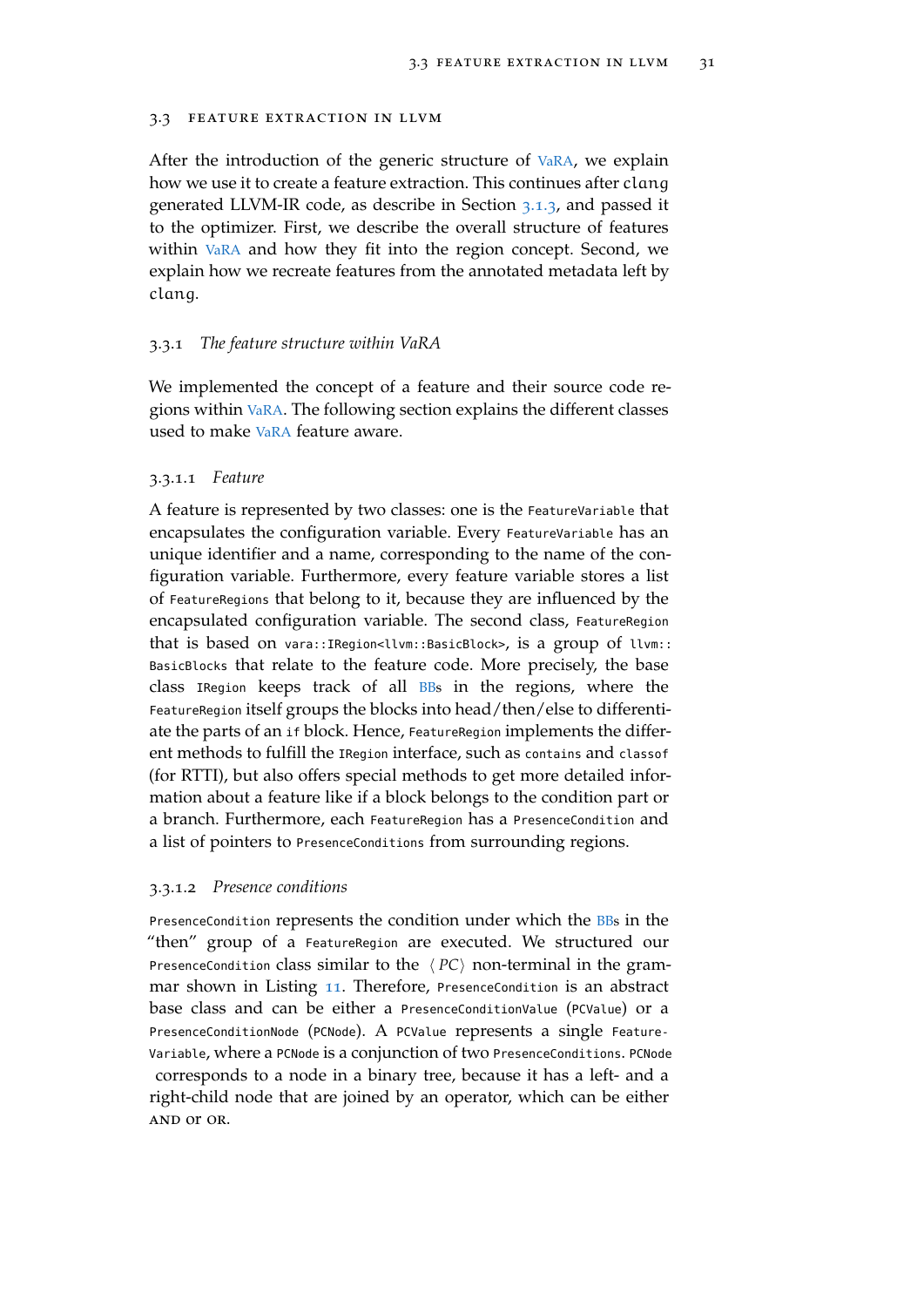#### 3.3.1.3 *FeatureManager*

FeatureManager is the core component of the feature support for [VaRA](#page-11-0), not only because it manages features and provides an interface to access features, but also because it serves as a mapping between LLVM data structures and [VaRA](#page-11-0). Because our feature classes have a lot of relationships among each other, we need a component to ensure that certain invariants, which we assume between our data structures, are preserved. For example, a FeatureRegion can have multiple presence conditions, due to surrounding regions, which themself can have multiple FeatureVariables, such that a FeatureRegion belongs to different FeatureVariables and each of these FeatureVariables needs a connection back. Furthermore, we need mappings from LLVM classes to [VaRA](#page-11-0) classes, such as the mapping from llvm::Functions to FeatureRegions. Hence, we restrict the creation of FeatureRegions to the FeatureManager, which is done by making the constructor private and declaring the FeatureManager as a friend, and let him manage all FeatureVariables. This allows us to assume certain invariants: they hold for the empty set, FeatureManager can ensure that they hold after modification, and other modifications are excluded. In addition, we can use the FeatureManager to handle memory management.

Furthermore, the FeatureManager offers an interface. For example, getFRsForFunction returns all regions belonging to a function or getVFFromString returns all FeatureVariables within a string, which can be helpfull for parsing metadata.

## <span id="page-43-0"></span>3.3.2 *Recreating feature regions from metadata*

In Section [3](#page-34-1).1.3, we used clang to annotate LLVM-IR with metadata. This  $\mathbb R$  code is then passed to the optimizer where we want to analyze feature regions. Thus, we first need a LLVM pass that extracts the metadata and creates FeatureRegions, providing them to other analysis passes.

#### 3.3.2.1 *Feature detection*

The FeatureDetection pass is based on the vara::IRegionDetection pass, which is a function pass. Therefore, the FeatureDetection processes each function by itself. It initiates the FeatureManager and initializes a PresenceConditionMap, which acts as a cache so we do not have to recreate PresenceConditions for metadata string we have seen before. Then, the FeatureDetection iterates over all [BBs](#page-11-4), and checks whether the block has feature metadata. In case it has metadata and this [BB](#page-11-4) was not processed before, that is, it is not in the visitedBBs set, the FeatureDetection starts to extract a FeatureRegion.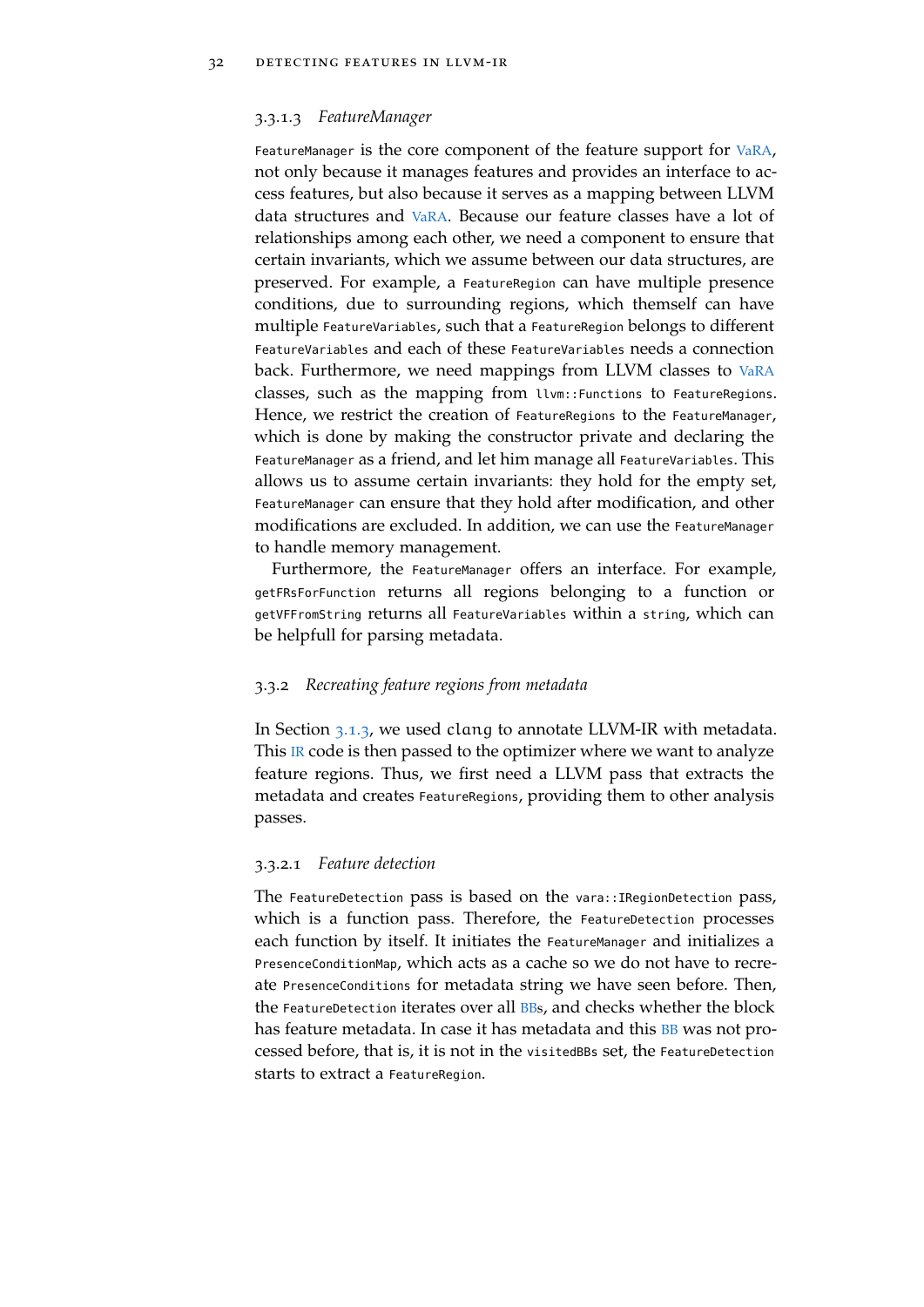#### 3.3.2.2 *Creating a presence condition*

Before we continue with the extraction, we first need to describe how we convert the metadata representation of a feature into a PresenceCondition. The method  $cPCFS()$ <sup>2</sup> strips the header information from the string, by removing the parts that do not belong to the presence condition, and tries to create a PCNode from the string. To create a PCNode, we call the function createPresenceConditionNodeFromString that searches for junctions, for example,  $(\&\&)$  or  $(||)$ ; furthermore, it tries to find enclosing brackets. We compute substrings based on whether we found a conjunction or brackets and there locations. Then, we either recursively call createPresenceConditionNodeFromString twice, one with the substring for right-hand side(rhs) the other with the sub string for left-hand side(lhs), or we call cPCVFS()<sup>3</sup>. In the latter case, a PresenceConditionValue is created and returned; by checking for if we need to create brackets or negation (!) markers, extracting the name of the feature variable from the string, fetching the FeatureVariable from the FeatureManager, and assembling a new PresenceCondition. In the recursive case, we combine the return values of rhs and lhs into a new PresenceConditionNode and return it. At the end, we recursively put together a PresenceCondition that represents the presence condition in the metadata.

# 3.3.2.3 *Creating a feature region*

As input to the constructor of a FeatureRegion, we get the created PresenceCondition, the entry block of region, and a set of [BBs](#page-11-4) that have already been visited (visitedBBs). To create the region we have to find all [BBs](#page-11-4) that belong to it, therefore, we create a queue that tracks all [BBs](#page-11-4) we need to check and initialize it with the entry block. Then, we process every [BB](#page-11-4) in the queue, skipping those we have processed before, so that they are in the set of visited [BBs](#page-11-4). We start by adding the [BB](#page-11-4) into the set of visited [BBs](#page-11-4) and check if the metadata of the BB describes the same or a subblock of the current presence condition. In the case it does, we get the group type (head/then/else) from metadata and add the **[BB](#page-11-4)** into the corresponding group. Next, we queue every successor block of the [BB](#page-11-4) to the queue for processing and continue with the next [BB](#page-11-4). After the queue is empty, the creation of the FeatureRegion is finished.

# 3.3.2.4 *Extracting a new feature region*

We begin the extraction of a FeatureRegion by fetching the metadata from the [BB](#page-11-4) and converting it into a list of PresenceConditions. Corresponding to the nesting, the metadata string is split into different blocks; each of them is then converted into a PresenceCondition.

<sup>2</sup> createPresenceConditionFromString()

<sup>3</sup> createPresenceConditionValueFromString()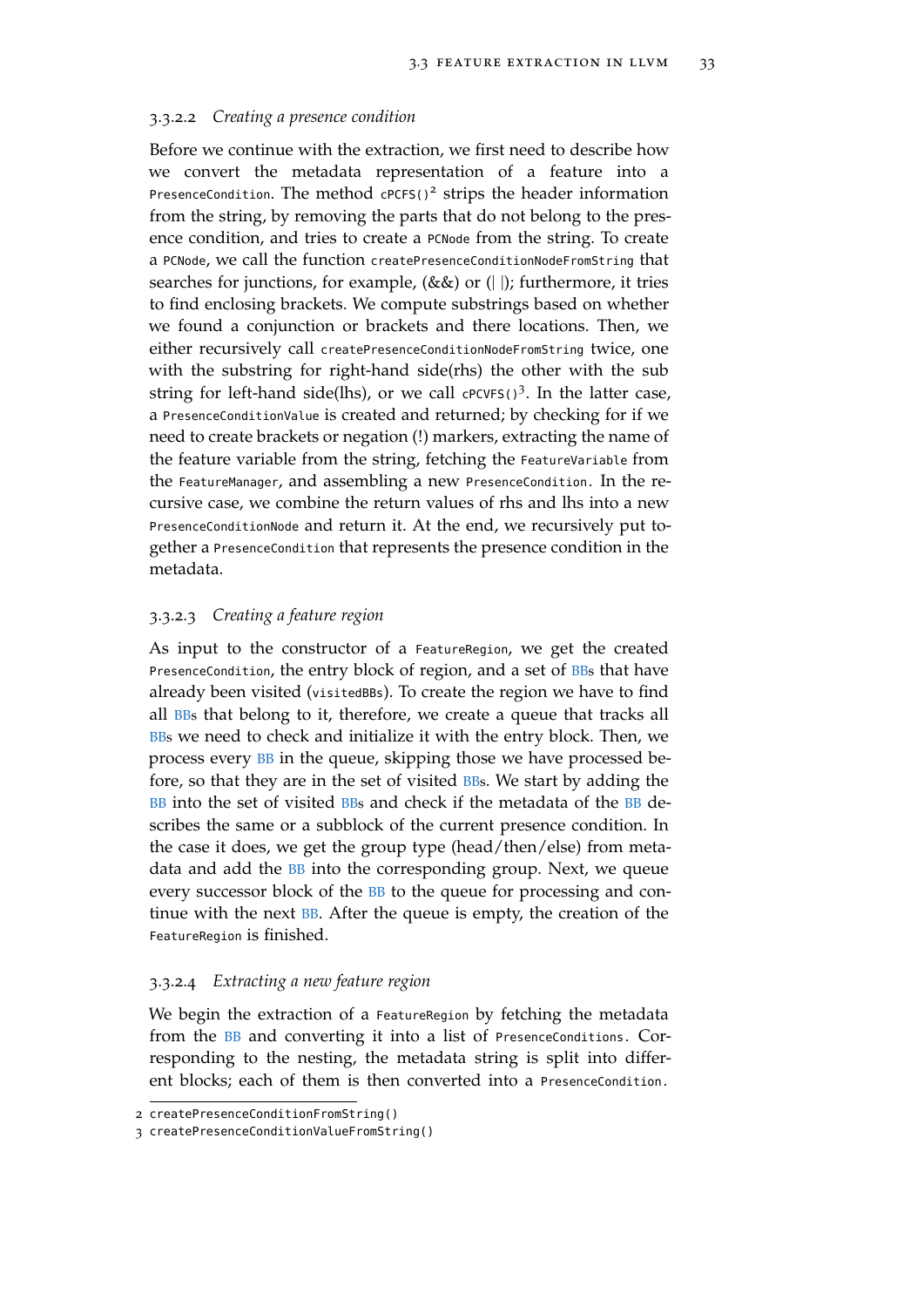Since there are many equal blocks and we do not want to convert the same string twice, we use a cache to look up previously created PresenceConditions. Then we forward the list of PresenceConditions, the [BB](#page-11-4) we are processing, and a list of visited [BBs](#page-11-4) (visitedBBs) to the createFeatureRegion method of the FeatureManager. This function creates a new FeatureRegion and updates the data structure in the FeatureManager. First, a pointer to the new regions gets added to every region that sur-rounds it. Second, we add a mapping of from the llvm:: Function, the [BB](#page-11-4) belongs to, to FeatureRegions into a map. Third, the new FeatureRegion gets added to every FeatureVariable that occurs in its PresenceCondition. At the end we return a pointer to the new FeatureRegion.

# 3.3.2.5 *Visualizing feature regions*

After we have extracted all regions that correspond to features and created FeatureRegions for them, we now use [VaRA](#page-11-0)'s visualizer to show a simple [CFG](#page-11-1) that highlights the found regions, as shown in Figure 6[a.](#page-45-0)

<span id="page-45-0"></span>

(a) Visualization of the example code in Listing [9](#page-33-0).

<span id="page-45-1"></span>(b) FeatureCFG for the example code in Listing [9](#page-33-0).

However, we can also adapt the code of the visualizer to create our own FeatureCFG, that contains a better representation for features. For example, we can add the full presence condition of the feature to the top of region, as shown in Figure 6[b.](#page-45-1)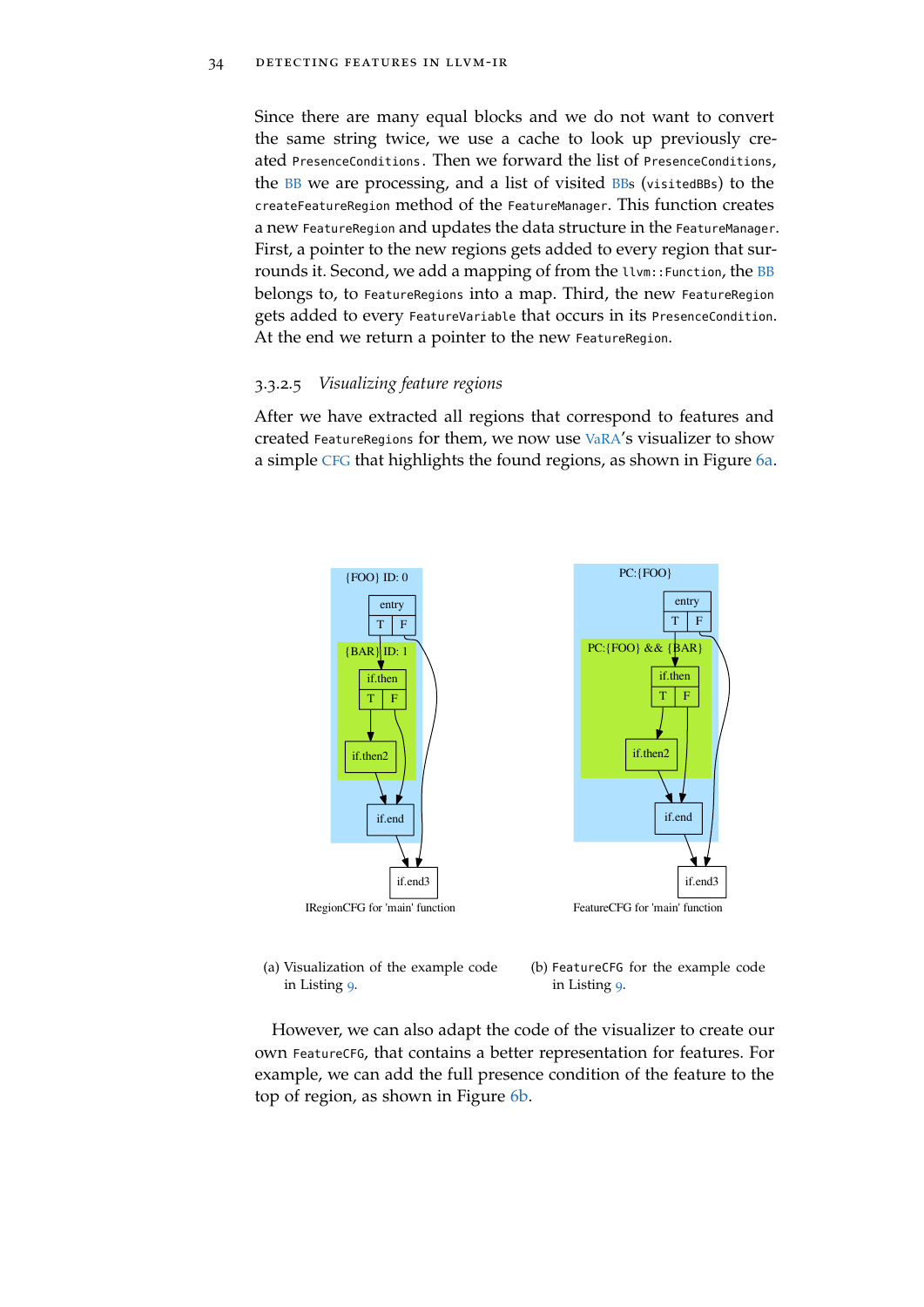<span id="page-46-0"></span>In this chapter, we evaluate our framework [VaRA](#page-11-0) by implementing a language-independent interaction analysis. We show how [VaRA](#page-11-0) allows our analysis to only work on abstract regions by implementing the analysis only based on the IRegion interface. After that, we also evaluate whether our interaction analysis produces correct results by analysing and verifying certain example programs.

#### <span id="page-46-1"></span>4.1 feature-interaction analysis

In the previous chapter we made the claim that [VaRA](#page-11-0) allows developers to write analysis that run on LLVM-IR without considering on which kind of region they operate. To prove this, we demonstrate our feature-interaction analysis that we developed with [VaRA](#page-11-0). The analysis is only based on IRegions and finds interactions between them. For example, we shall use FeatureRegions to find interactions between different features. We begin with an explanation of the analysis-graph structure that is later used. Then we explain how we detect interactions based on IRegions but use it to find feature interactions.

# <span id="page-46-2"></span>4.1.1 *Analysis graph structure*

Our interaction analysis runs as a module pass in LLVM and requires two other passes as dependencies. DominatorTreeWrapperPass provides us with dominator information about [BBs](#page-11-4), meaning we can query if [BB](#page-11-4) A dominates [BB](#page-11-4) B. LLVM implements the relationship "dominates" as follows: [BB](#page-11-4) A dominates B if and only if every control-flow path that leads to B must go through A. The other pass we depend on is FeatureDetection that provides us with region information, but here we could use any IRegionPass. For each function we only run the FeatureDetection and access it through the IRegionPass interface with getRegions, to get a list of all IRegions. This list is then forwarded to the top-level node of our analysis structure, which consists of ModuleNodes, FunctionNodes, and BBNodes.

# 4.1.1.1 *ModuleNode*

ModuleNode encapsulates a module and manages all relationships between functions. We add a function to the ModuleNode with the method addFunction(Function \*F, Set<IRegion> Regions) that takes the function together with a set of IRegions as inputs. The ModuleNode then creates a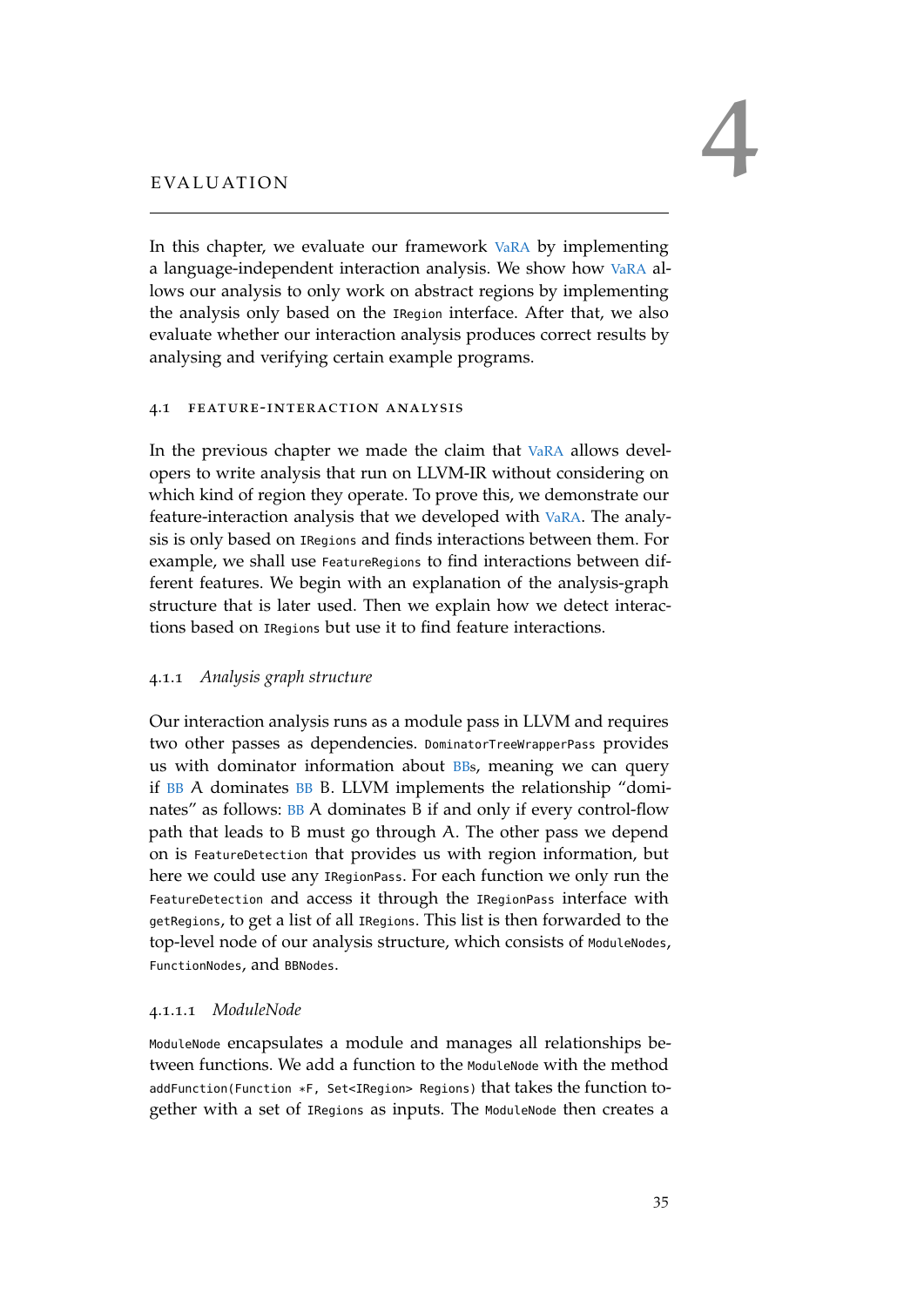FunctionNode to represent the function and keeps a mapping between function and FunctionNode. In addition the ModuleNode also tracks all found interactions with an InteractionStore, allowing him to output all found interactions at the end or draw a graph to visualize the analysis structure. After we added all functions to the ModuleNode we call analyze. The method starts by pushing all functions onto a work queue and then starts to process the queue. For every interaction we pop the first function from the queue, lookup the corresponding FunctionNode, and call its analyze method. After the queue is empty the analysis of this module is finished.

#### 4.1.1.2 *FunctionNode*

FunctionNode is a wrapper around a function that manages the relationships between the [BBs](#page-11-4). It creates a BBNode for every [BB](#page-11-4) and holds a mapping between the nodes and [BBs](#page-11-4). Analog to the data-flow analy-sis schema from Section [2](#page-20-0).2.2 every FunctionNode has an IN and a OUT set. These sets contain all Accesses that flow into or out of the function.

An Access is an abstraction of an memory operation that sums up information about the memory access like; which instruction accessed memory, in which region was the access, and did the operation read or write. Furthermore, it tracks a history of changes, meaning if the contents of location *a* was stored to *b* and *b* is then stored to *c* the history of the write Access to *c* includes this change, allowing us to track the data flow back to *a*.

Thus, IN is a set of Access object that represent an access to one of the variables that get passed into the function as a parameter and OUT is a set of Accesses that relate to the variable which is returned from the function. Similar to the ModuleNode the FunctionNode provides an analyze method that handles the analysis of the function. The work queue of a FunctionNode is initialized with every [BB](#page-11-4) of the function and processes every [BB](#page-11-4) by calling its analyze method. After the queue is empty the method checks if its OUT set has changed and in case it did all functions that depend on this one are added to the queue of the ModuleNode.

#### 4.1.1.3 *BBNode*

<span id="page-47-0"></span>BBNode is a small wrapper around a llvm::BasicBlock that also has an IN and a OUT set. However, it also has a third set of Accesses (Own-Accesses) that are created by the instructions of the [BB](#page-11-4). The relationships between **[BBs](#page-11-4)** and there successors are handled as described in Section [2](#page-20-0).2.2 with the union (∪) as *meet* operator. How the analyses of a [BB](#page-11-4) works is explained in detail in the next section.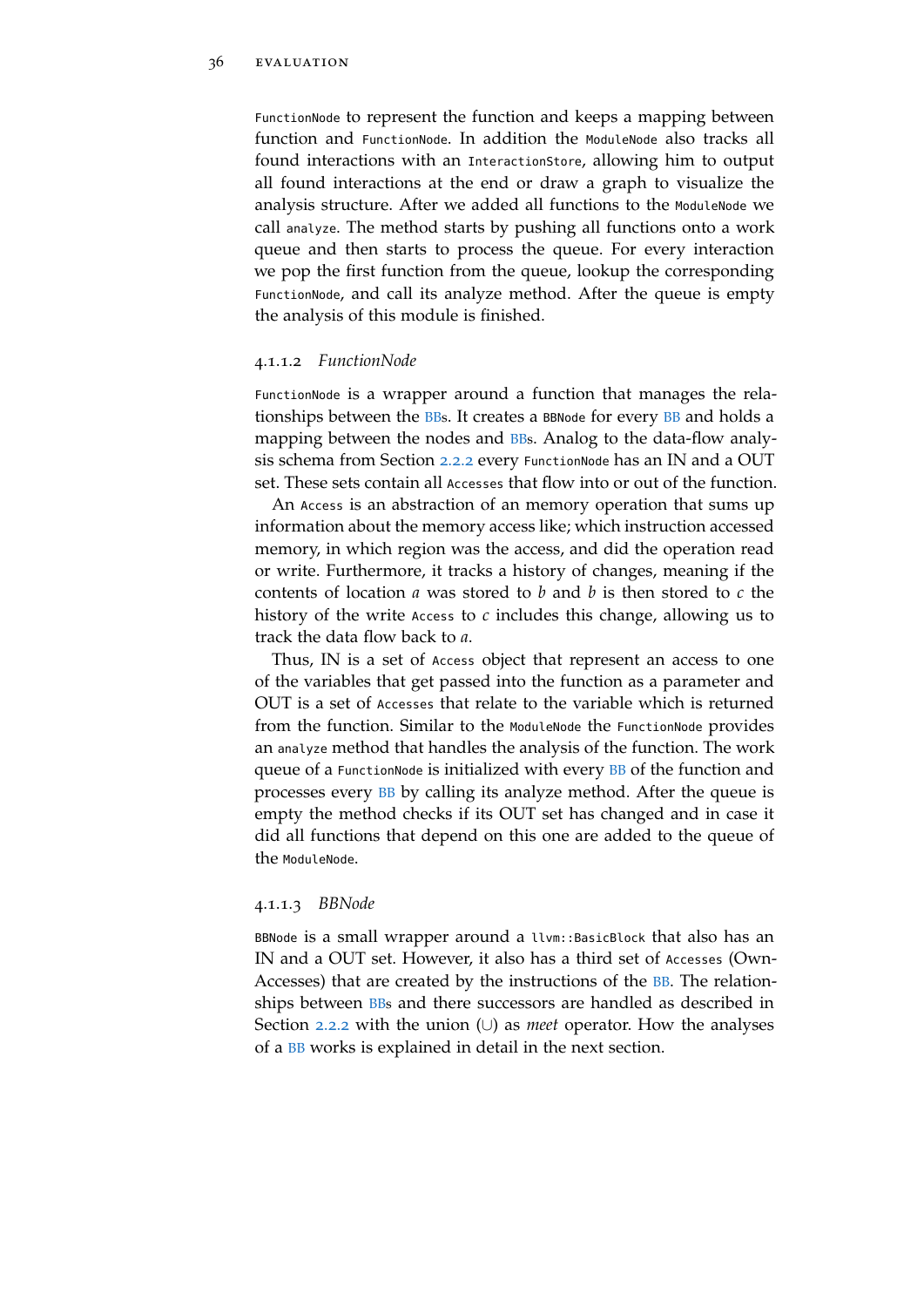#### 4.1.2 *Detecting data-flow dependencies between features*

In this section, we describe the interaction detection. To find interactions we need to find data flow from one region to another, that means in general one region writes a value that later is used by another region or influences the regions control flow. In particular the three instructions "load", "store", and "call" are important to detect interactions, where the "call" instruction is only used to propagate access information between function calls.

The analyze method of the BBNode needs to compute and propagate variable accesses encapsulated by Access. This corresponds to the schema from the data-flow analysis Section [2](#page-20-0).2.2; in our case we take the Accesses from the IN set, generate new Accesses from our "store" instructions (gen), delete accesses if we overwrite their information (kill), and forward the union of the IN set minus the deleted Accesses to the OUT set. The analyse method processes every instruction of the [BB](#page-11-4) in the order they would be executed.

#### 4.1.2.1 *Processing a "load" instruction*

In case the instruction is a "load" we check whether its operand <pointer> reads from a variable that is marked by an Access, either contained in the IN set or the set OwnAccesses. If it does and the [BB](#page-11-4) belongs to a region we found an interaction, for which we create an Interaction object that we store in the InteractionStore of the ModuleNode. The Interaction class stores all important informations about the interaction, like which regions interact or the [BB](#page-11-4).

# 4.1.2.2 *Processing a "store" instruction*

If the instruction is a "store" and the [BB](#page-11-4) is within a region we create a new Access to mark the write to the variable used in operand <pointer>. However, operand <pointer> might be a "load" from another location, therefore, we have to traverse the chain of "load" instructions to find the corresponding stack allocation, which we then use to mark the access. Next, we delete all Accesses from the IN set and the OwnAccesses set that are overwritten by the new Access. Then we need to check whether the "store" used an input that is marked by an Access, meaning operand <value> reads from a previously accessed value. In case we find an Access we create another separate new Access and preserve the information from the other access by adding it to the history of the new Access. This allows us to ensure the transitive access relationship, meaning if *a* is written within region FOO, then the value of *a* is read and stored in *b*, and after that *b* is used as an input for an instruction in region BAR, we get an interaction between FOO and BAR. Listing [16](#page-49-0) shows an example of a transitive access relationship.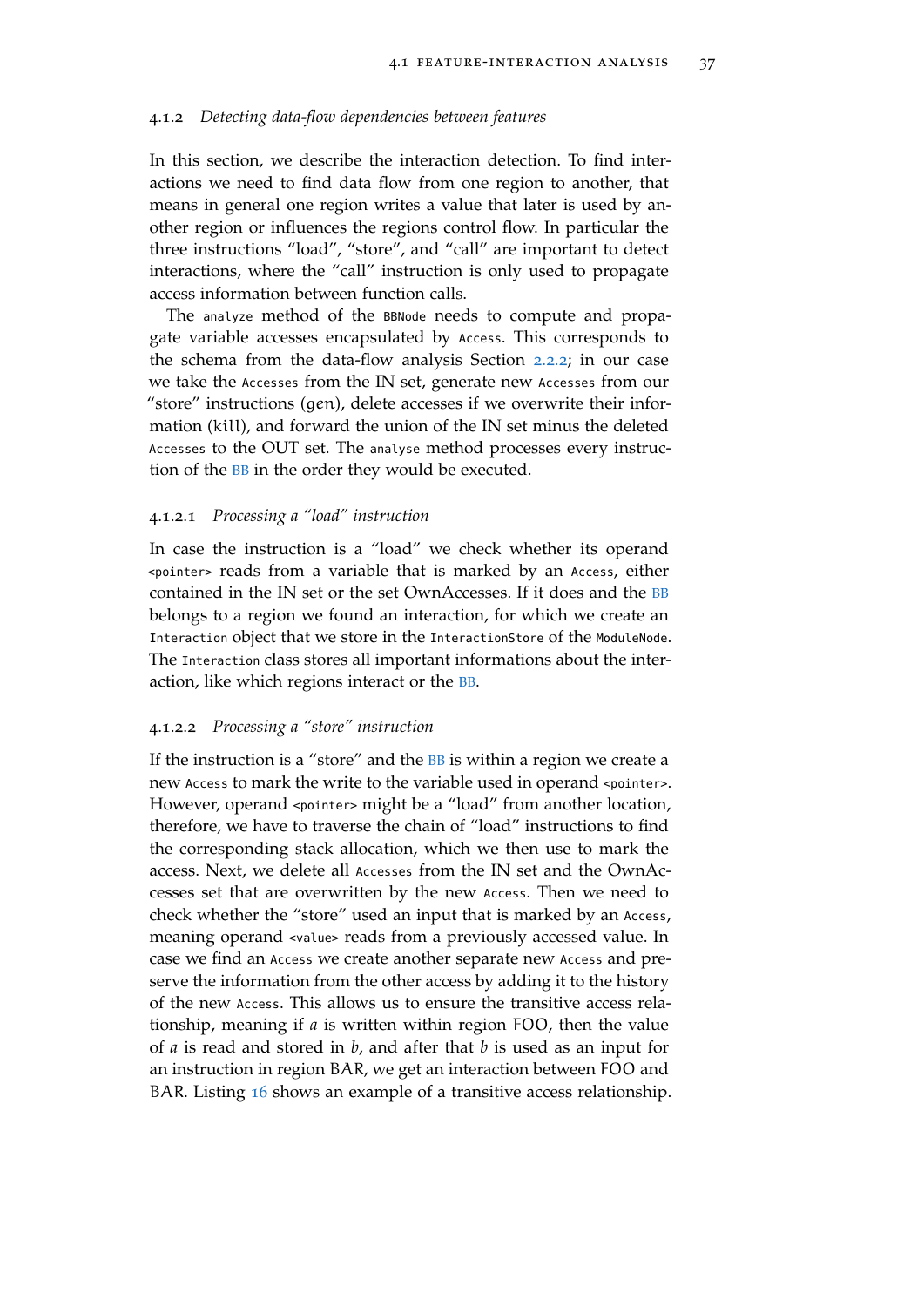<span id="page-49-0"></span>Listing 16: Transitive flow of information between feature regions.

```
1 if (FOO) { // Feature Region FOO
2 | a = 41;3 }
4 | b = a + 1;5 if (BAR) { // Feature Region BAR
6 if (b == 42) {
7 // ...
8 }
9 }
```
# 4.1.2.3 *Processing a "call" instruction*

The handling of "call" instructions is split into two parts, handling the propagation to a function and forwarding the access returned from the function: first, we need to determine which Accesses get propagated to the function. We match the call parameters, the values passed to the function, to the function parameters, the values symbolizing the parameter within the function, and create new Accesses for the new variables, to preserve the relations to the old Accesses. Listing [17](#page-49-1) shows an example where we pass the variable callvar to the function foo for the function parameter funcvar. This means we need

 $^{\prime}$ 

✆

Listing 17: Difference of call and function parameter

```
1 void foo(int funcvar) { /* code */ }
2
3 \mid \{4 int callvar = 42;
5 foo(callvar);
6 }
```
to create a new Access whose value is based on the allocation of the function parameter, fully preserving the history of previous accesses to the variable behind the call parameter. These new Accesses then get added to the IN set of the function we want to call. Furthermore, we register the function as dependent function with our FunctionNode and queue the function in the ModuleNode to be analyzed if the IN set of the other FunctionNode changed. Second, we need to forward the Accesses that are returned from the function into the current context of the BBNode. We iterate over the OUT set of the function and create new Accesses, preserving the history, in case the returned value is used.

# 4.1.2.4 *Completing the analysis*

After all instructions of the **[BB](#page-11-4)** are processed we propagate all Accesses from the OUT set of this BBNode to its successors IN sets. In case this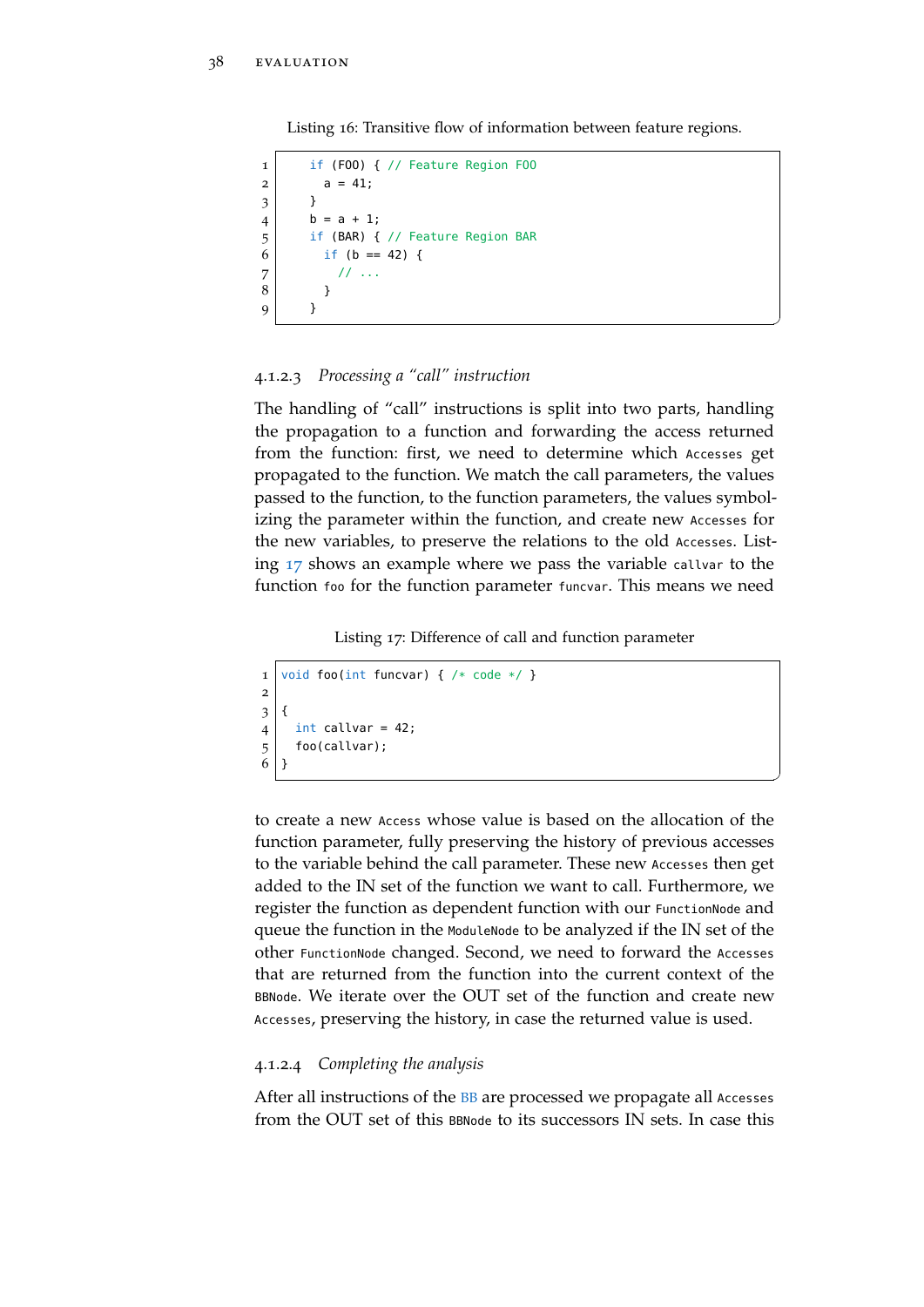changed the IN set of the successor we queue for reanalyzing at the FunctionNode. The analysis finishes when each queue is empty and we do not have to reanalyze anything, meaning our analysis has reached a fix point regarding the information collected with Accesses. At the end of the analysis, we print all found Interactions that are stored in the InteractionStore of the ModuleNode.

To implement this feature-interaction analysis we did not have to use any FeatureRegion specific methods. Hence, our interaction analysis is independent of the type of region and we could use any region that is based on the IRegion interface.

# <span id="page-50-0"></span>4.1.3 *Current limitations*

In this section, we describe current limitations of our analysis. We discuss two problems that arises from the current implementation of our analysis structure. Furthermore, we explain the problem our analysis has when analysing pointers.

# 4.1.3.1 *Context-sensitivity*

The first problem is that the analysis currently is context insensitive, because we do not distinguish between different call locations and group them into one FunctionNode, making the results not wrong but imprecise. This can be solved by creating a FunctionNode for every call side of a function but this also impacts the speed of the analysis. Therefore, we need to develop a method to make the analysis contextsensitive without increasing the run-time too much.

# 4.1.3.2 *Inter module dependencies*

Another problem is that our analysis can only operate on a module level, meaning we cannot analyze function calls that call functions from another module, again making our analysis imprecise. This problem can partially be solved by reanalyzing these functions during link-time, but this works only if the function comes from another module of the program. If the function is dynamically liked we cannot analyze the other function.

# 4.1.3.3 *Handling of pointers*

The handling of pointers is only partially supported by our analysis. On the one hand we detect when the stack allocation of the pointer variable is accessed, meaning we notice that something was read from or written to the location behind the pointer. Furthermore, we can trace if a location is forwarded to another pointer, for example, passed to a function. But on the other hand we cannot fully follow the location, because it could change with pointer arithmetic during run-time. Furthermore, if a computation or control-flow decision is based on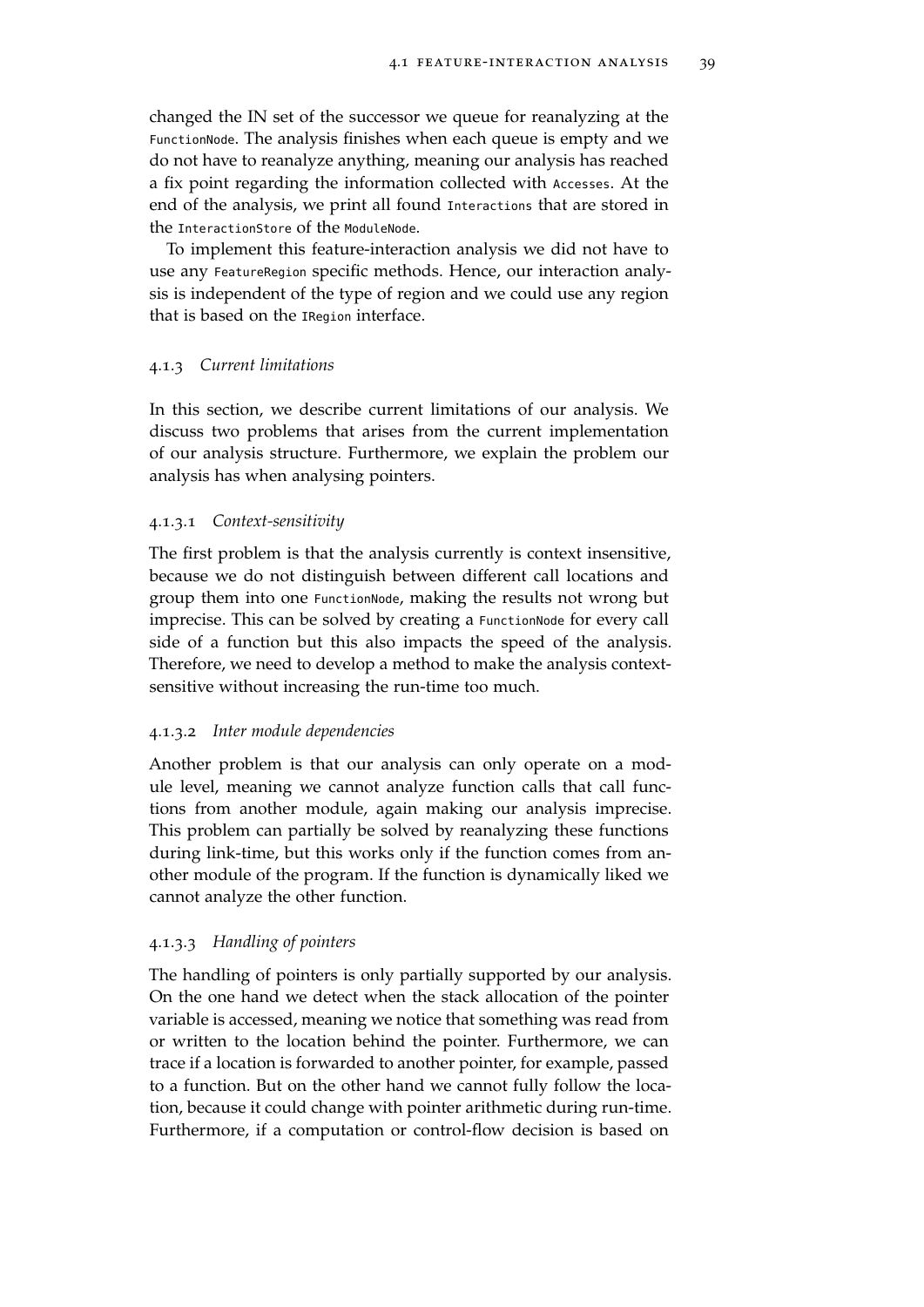the value behind the pointer we cannot infer anything. The results of this analysis could be partially correct by adding dynamic run-time information about the pointers, but theoretically this problem undecidable.

#### <span id="page-51-0"></span>4.2 evaluation of our interaction analysis

In this section, we show how we visualize the analysis structure to understand control flow between different regions. Furthermore, we give an overview of the test cases and we explain two test cases in more detail, using our visualization.

# <span id="page-51-1"></span>4.2.1 *Visualizing interaction analysis*

In order to better understand and debug our analysis we also implemented special GraphTraits to draw a [CFG](#page-11-1) annotated with the information of a FunctionNode. The InteractionAnalysisCFG shows in each node, corresponding to a BBNode, the three sets IN, OwnAccesses, and OUT separated by  $---$ . Each set contains the Accesses displayed with the triple (Type | variable, RegionID). Figure [6](#page-52-0) shows an example graph for the function main, the corresponding  $C++/IR$  $C++/IR$  code can be found in appendix [A](#page-62-0) in Listings [19](#page-62-2), [20](#page-63-0). In the example graph, we see a write Access in the "if.then" block, that is propagated to the following [BBs](#page-11-4). This Access generates an interaction when the value gets used in the block "if.then.3" of Figure [6](#page-52-0). If we compare the identified interaction with the code in Listing [19](#page-62-2) we see that it corresponds to the read of the variable *a*, in the feature BAR that was previously written in the feature FOO. The automatic graph generation allows us to inspect the results and the state of our analysis, which eases debugging and later allows the user to examine interactions.

# <span id="page-51-2"></span>4.2.2 *Evaluating the interaction analysis*

In the previous section we presented our interaction analysis and how we automatically create graphs to ease debugging. We now evaluate if our analyses works as intended by verifying the generated graphs and comparing the results with our expectations. For this purpose we create different test cases that focus on specific cases like forwarding information to a function. All our test cases can be found in the [VaRA](#page-11-0) repository at github<sup>1</sup>. This section gives an overview of our test cases and then describes the evaluation of two in more detail.

<sup>1</sup> <https://github.com/vulder/VaRA/tree/master/examples/FeatureDetection>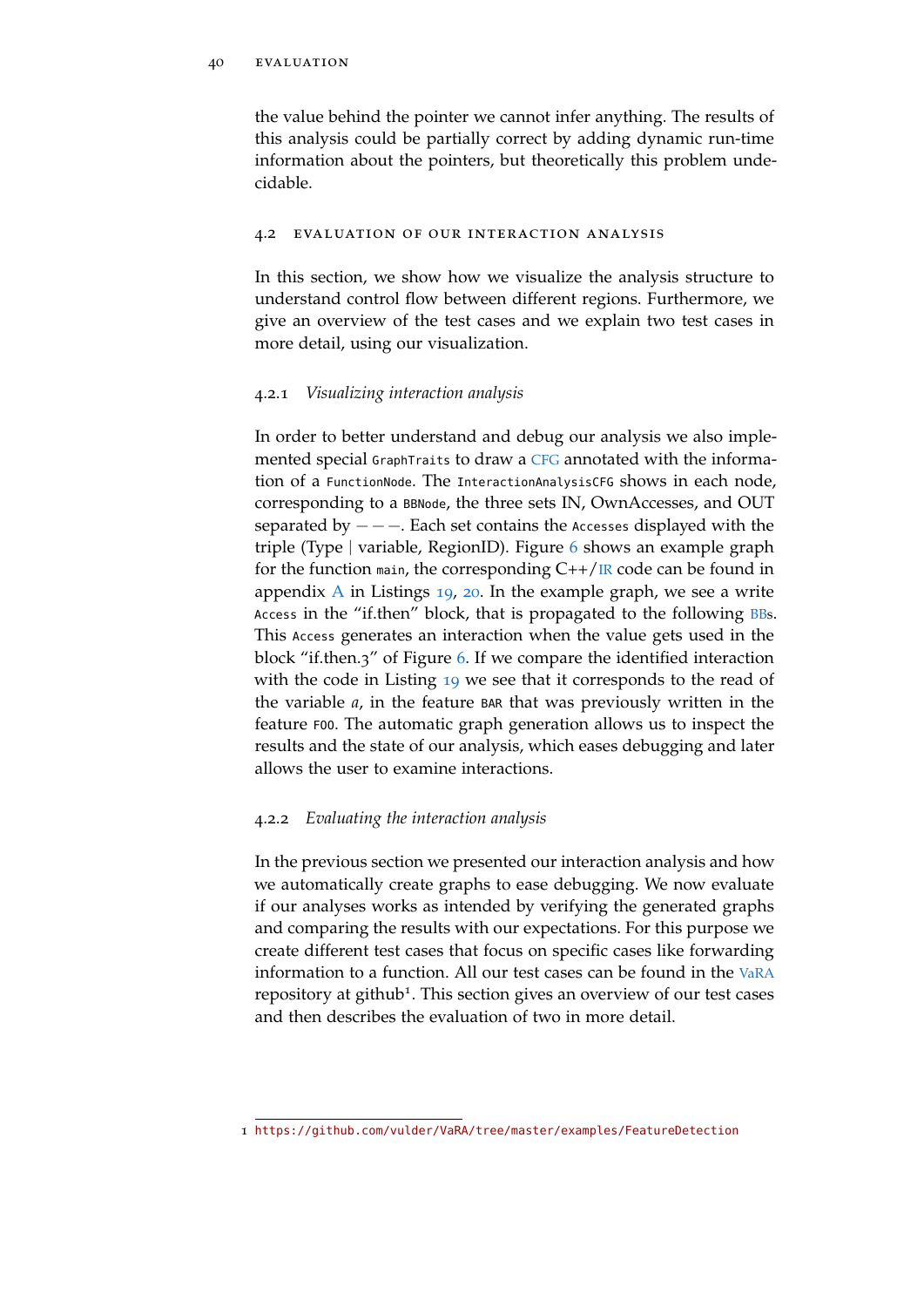<span id="page-52-0"></span>

Figure 6: Interaction-analysis [CFG](#page-11-1) for the function main.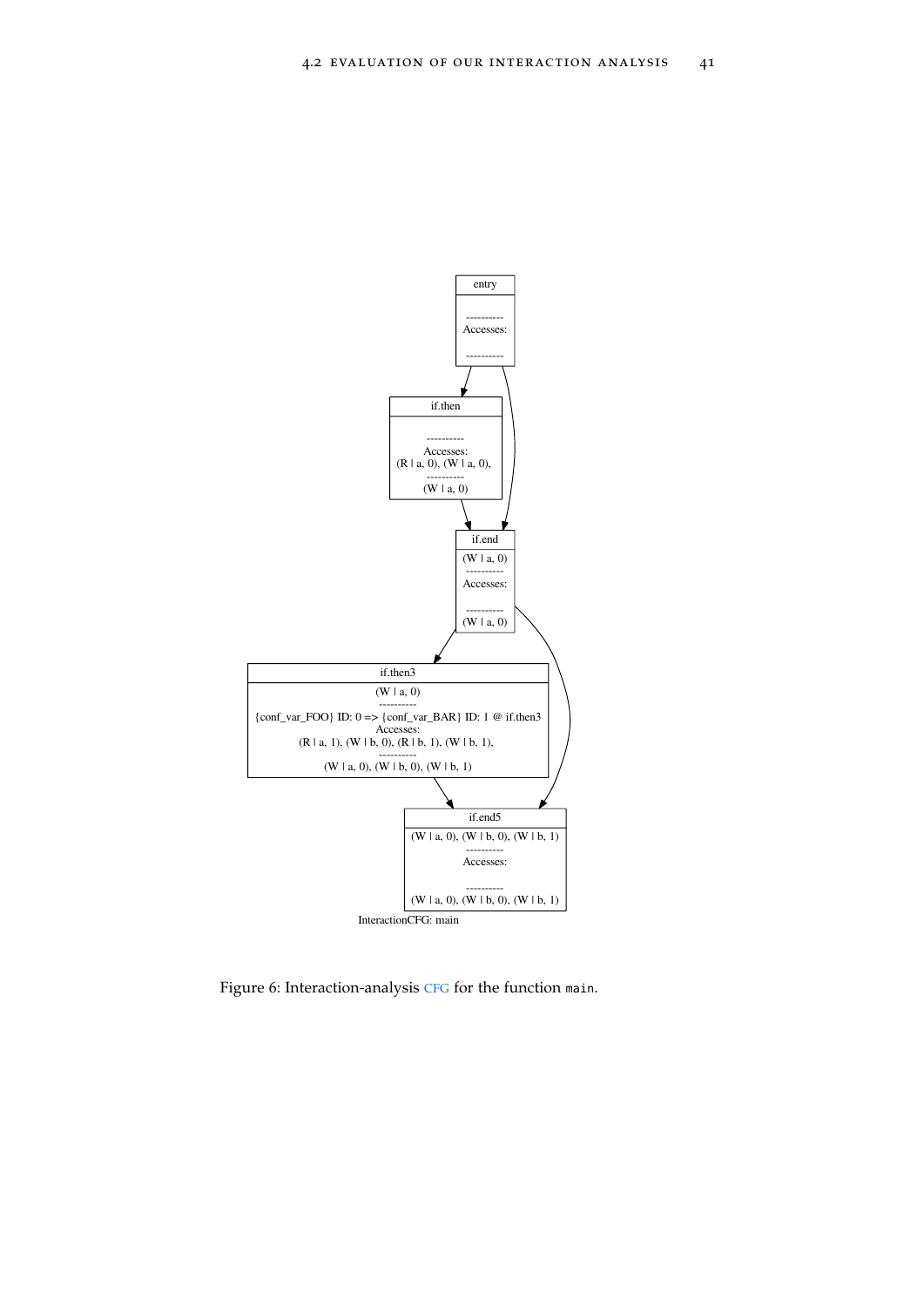# 4.2.2.1 *Test scenarios*

For the evaluation of our analysis we constructed different test scenarios where each focuses on a particular scenario our interaction analysis has to handle. The following list shows the different cases we extracted during development:

- Basic functionality:
	- **–** simple data flow between two regions
	- **–** multiple nested presence conditions
- Handling of function calls:
	- **–** data flow between function using references/pointer semantics
	- **–** data flow between function using copy by value semantics
	- **–** data flow from value returned by a function
- Local relations:
	- **–** blocking data flow with local overwrite
	- **–** data flow through transitive relation
- Special cases:
	- **–** data flow within a loop
	- **–** data flow within recursive function
	- **–** different levels of pointer indirection

For each test case, we create a small program that has some kind of data flow from one region to another, potentially causing an interaction. We check whether the created Accesses get propagate correctly through our graph and if the analysis can detect the interaction correctly. The first two test cases check the basic functionality; parsing presence conditions, creating Accesses, and propagating them through the graph. Then we check whether the analysis can handle function calls correctly and forwards all relevant Accesses to the IN set of the function, also testing if functions get reanalysed when their IN sets change. In addition, we also verify if we can detect an interaction in case a Access is returned from a function. Furthermore, we duplicate all our test cases to test value semantics as well as pointer/reference semantics, for example, when calling a function. Next we test if our analysis correctly deletes Accesses in case the variable is overwritten, meaning the previous Access is overwritten and the region would not influence the other region. Then we created test cases to check if a transitive Access correctly causes an interaction. In addition we also create examples for, some special cases, to handle loops and recursive function calls, which is important because in these cases we have cycles. Last we also created a larger test case that uses different levels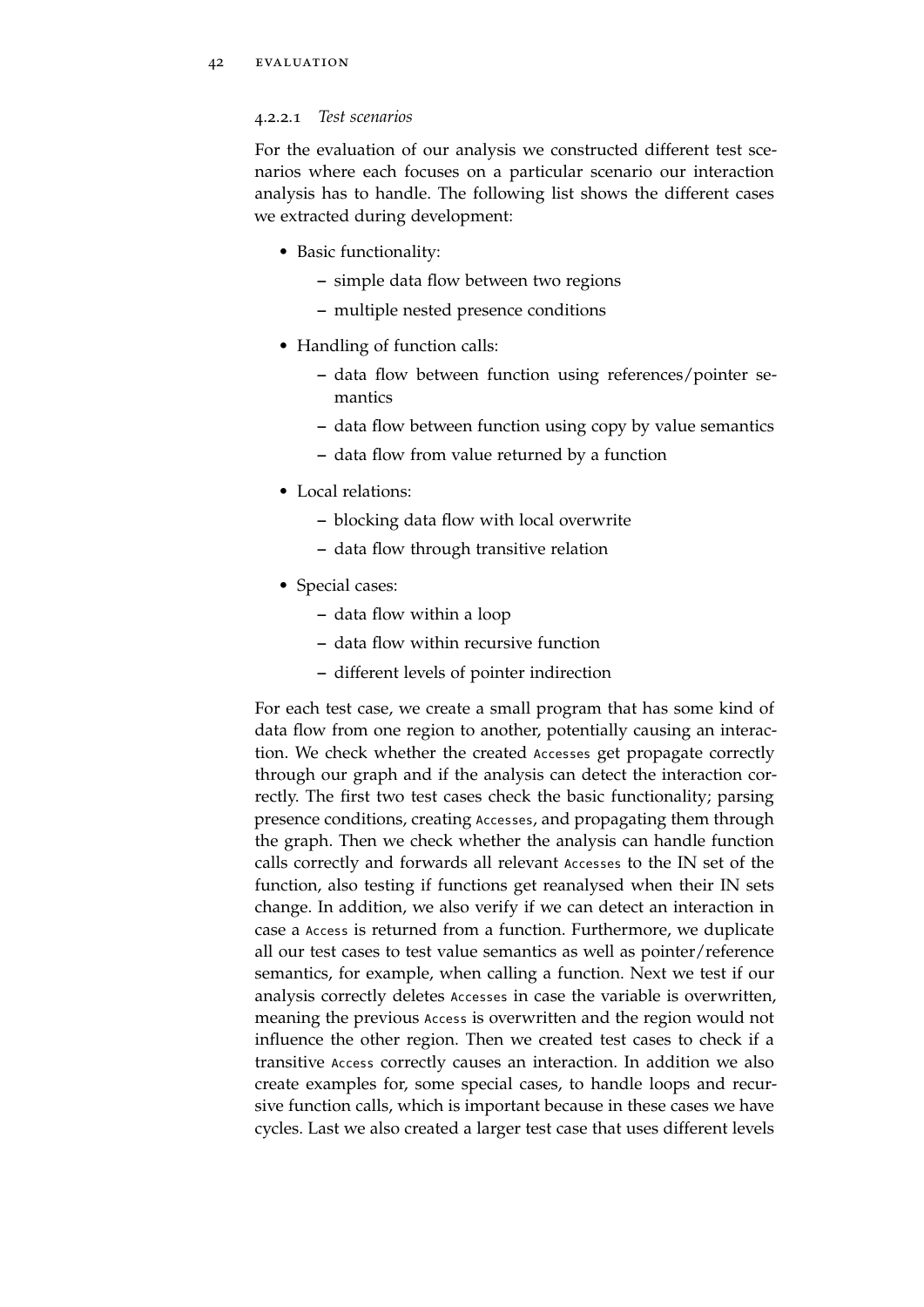of pointer indirection. Currently we correctly detect interactions in all our test cases, meaning we only find intended interaction.

We use the created test suite to ensure the correctness of our analysis and will expand it with further scenarios. In addition we also plan to evaluate our analysis on real world programs which currently cannot be done because our clang extension does not support all kinds of [AST](#page-11-2) nodes.

#### 4.2.2.2 *Testing interaction between different functions*

<span id="page-54-0"></span>It is important for our analysis to correctly handle interactions between different functions. This means we have to detect an interaction in case that a value that was written within a feature region is used in another region within a different function. Figure  $8$  shows the interaction graph for the function bazz, from our test case. The code of the test case can be found in appendix [A](#page-62-0) in Listing [21](#page-64-1) and the graphs for the main function in Figure [7](#page-54-0). At the beginning of the main function



Figure 7: Interaction-analysis [CFG](#page-11-1) for function main

the variable <sup>a</sup> is initialized and then incremented within the feature region conf\_var\_FOO, represented by the write Access in the "if.then" block of the main function, Figure [7](#page-54-0). Later this variable is passed by reference to the two function baz and bazz. Within the function bazz the passed variable <sup>a</sup> is mapped first to the parameter <sup>z</sup> and then to the local reference allocation z.addr, therefore, we create a new Access to z.addr, representing the previous Access to <sup>a</sup>, and put it in the IN set of the FunctionNode. Later the variable z.addr is read, meaning the value of <sup>a</sup> influences some value within the feature region of conf\_var\_BAR. Hence, our analysis detect an interaction when then "if.then" block in graph, Figure  $8$ , reads the Access to z.addr.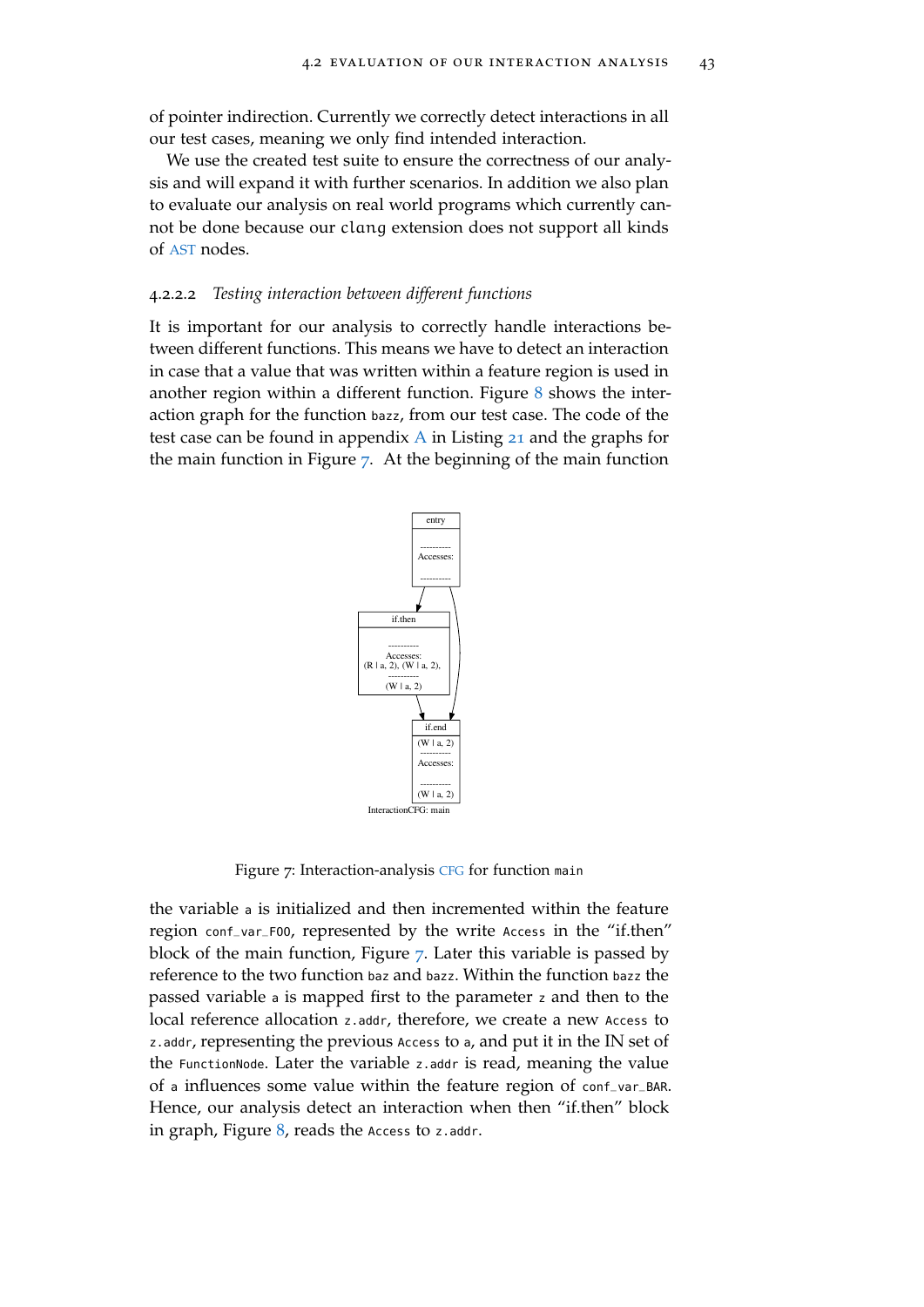<span id="page-55-0"></span>

Figure 8: Interaction-analysis [CFG](#page-11-1) for function bazz

Listing 18: TC: Overwriting previous Access.

✆

```
1 \vert void bazz_over(int &z, int &c) {
2 \mid if (conf_var_BAR) {
3 \mid z = 42; \text{ // detecting local overwrite}4 | z = 2 + z;5 \mid \}6 }
```
# 4.2.2.3 *Testing overwriting accesses*

Another important case is overwriting an Access, this means, if a variable gets overwritten we have to delete the previous Access to it, because further accesses no longer get influenced by this Access. To test this we extend the previous example [21](#page-64-1) with a new function bazz\_over, shown in Listing [18](#page-55-1). The difference between bazz and bazz\_over is only in Line 3, here <sup>42</sup> is assigned to <sup>a</sup>, which leads to overwriting the previous access to <sup>a</sup> within feature conf\_var\_FOO. The rest of the program runs exactly as before, but if we now analyze bazz\_over we should not find an interaction. In Figure [9](#page-56-0), we show the InteractionAnalysisCFG for bazz\_over. Our analysis detects the access as before and forwards a write Access to the IN set of function bazz\_over, correctly transforming it to an Access to z.addr. However, although we have a read Access to z.addr withing the "if.then" block there is no interaction found. Hence,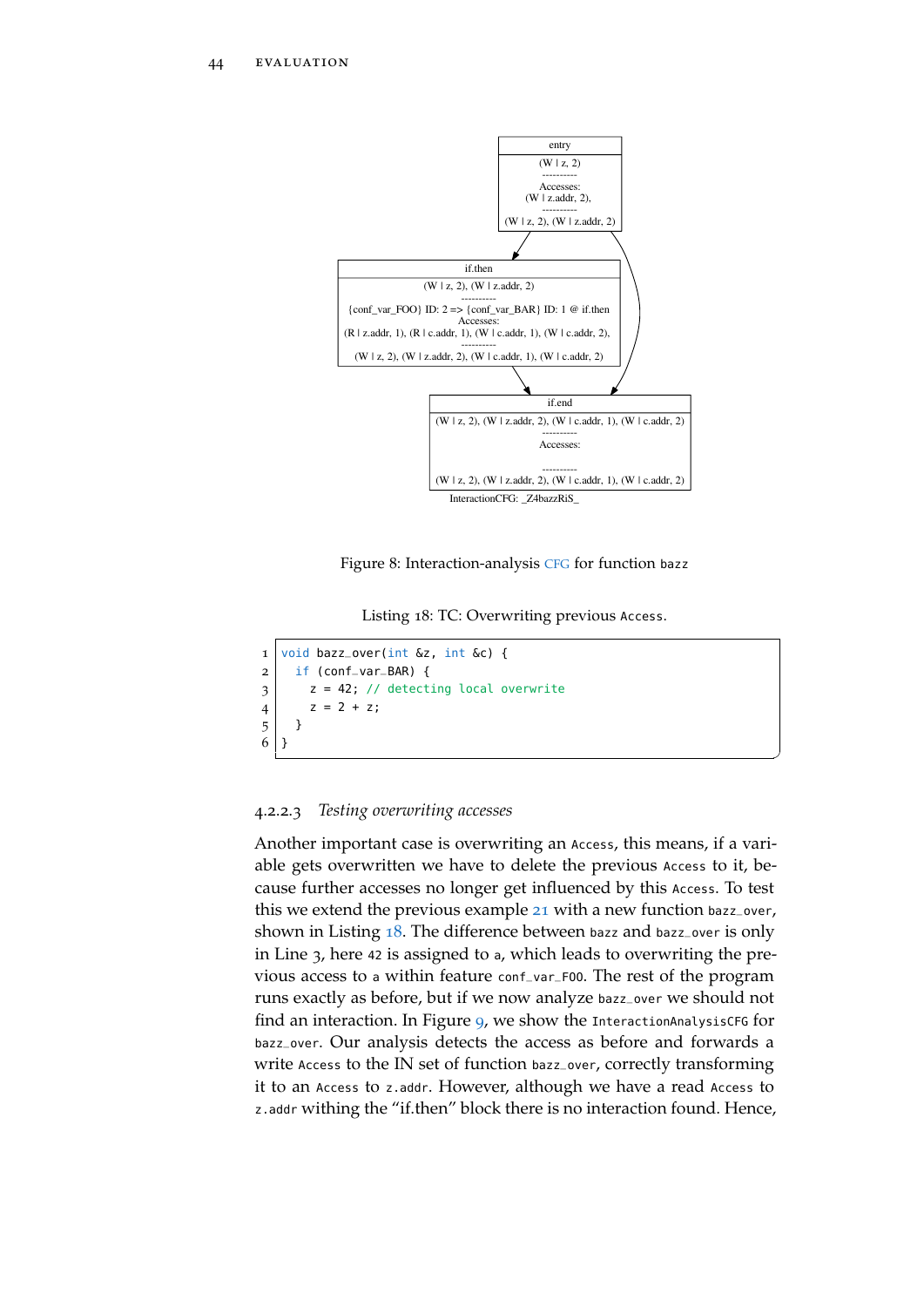

<span id="page-56-0"></span>our analysis correctly identified an overwrite to <sup>z</sup> and invalidated the previous Access.

Figure 9: InteractionAnalysisCFG for function bazz\_over.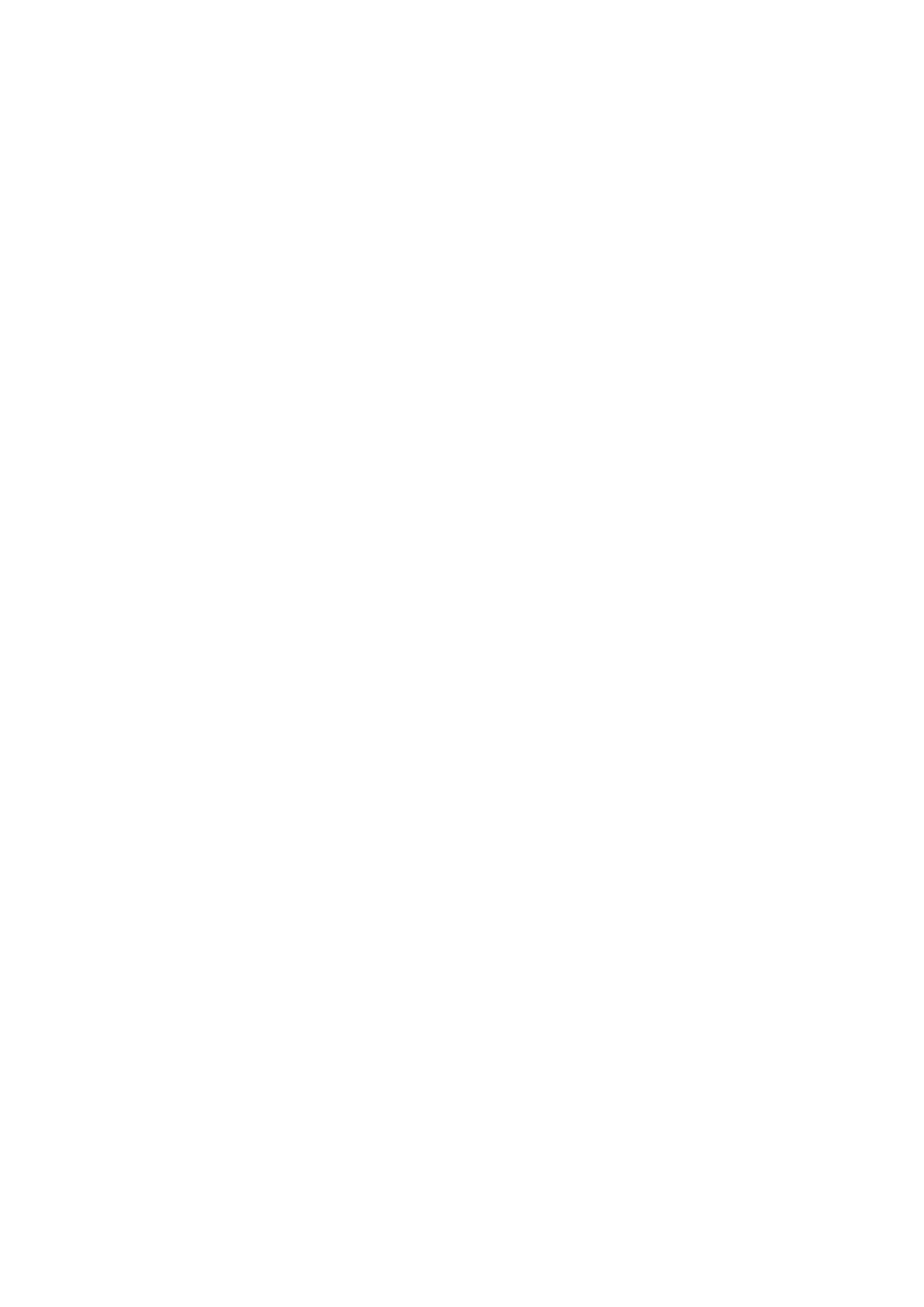<span id="page-58-0"></span>We conclude the thesis by summarizing the presented framework [VaRA](#page-11-0) and also our two analyses that detect features in LLVM-IR and find interactions between regions. Furthermore, we present future work, in which we describe how to solve existing problems with our analyses, and how we want to enhance our framework by providing even more support for researchers.

#### <span id="page-58-1"></span>5.1 conclusion

In this thesis, we have shown that the interfaces offered by [VaRA](#page-11-0) enable the detection of specific code regions. In our example, we used the C/C++ frontend clang to extract code regions that correspond to software features and to annotate them in the intermediate representation using metadata. Then, we used the infrastructure of [VaRA](#page-11-0) to create regions out of metadata that can be used by different analyses. Furthermore, we demonstrated that we could write an analysis that operates on these abstract regions. Our language-independent analysis could detect interactions among different regions. In our working example, we used [VaRA](#page-11-0) to find feature interactions, information that could be used by developers to determine which features need to be tested together.

Supporting developers with tools and analyses to make debugging easier and software less error-prone is important as well as reducing work for researchers to develop new analyses. With [VaRA](#page-11-0), we have presented a framework that makes writing language-independent analyses easier and decouples them from the regions they work on. This allows us to run an analysis on different regions, enabling us to reuse analyses to investigate different problems. Furthermore, because we integrated [VaRA](#page-11-0) into the LLVM compiler infrastructure, using the analyses inside the compiler or building tools gets easier.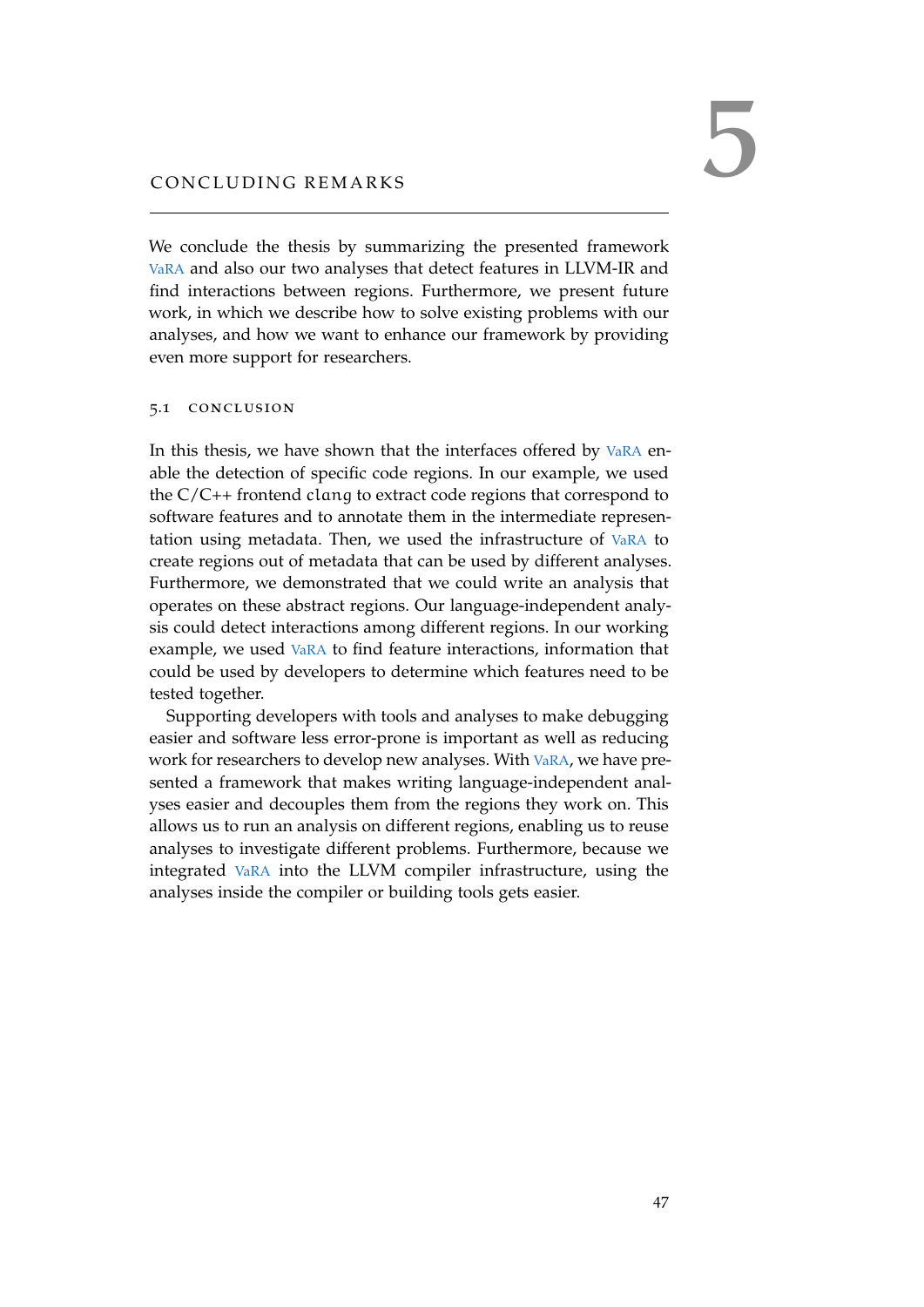#### <span id="page-59-0"></span>5.2 future work

In Section [4](#page-50-0).1.3, we mentioned some problems that arise regarding our interaction analysis. The first problem mentioned is a trade-off between the precision and the run-time of the analysis. We can either run the analysis context insensitively and consequently get more false-positives (meaning, we find interactions that are not present in any call context of the code base), or we analyze every function dependent on its call context (which makes our analysis very slow). This problem cannot be universally answered; scientists prefer accurate results and can handle longer analysis times, where compiler vendors need to keep the compile-time low, that is, an analysis has to be fast to be practical. Hence, we need to find a hybrid solution where we can tune the precision of the analysis. We plan to improve the analysis by making it context-sensitive. Additionally, we plan to reduce run-time by grouping similar call-contexts and by adding a threshold to limit the amount of contexts. This approach allows us to tune our analysis by selecting the amount of different call-contexts, either making it more precise or faster.

Another problem is that our analysis is designed as a module pass and can currently only process a single module at a time. We could address this problem in two ways: one solution is to do the analysis during link-time where we have the whole program there to analyze, but this means we have to reanalyze the complete module every time the IN set of a function within it changes, which could be very expensive. Another solution is to extend the current analysis to use further inputs beside the source code. We would analyze every module separately, but persist IN/OUT values to an information store from which the analysis can later obtain the values again, either in case it analyzes another module or in case it analyzes the same module again. For example, our analysis would store the OUT set of some function bar and, later, during the analysis of another module, use the stored information to handle analysis of the function call to bar.

Furthermore, we want to add dynamic informations to our analysis, such as call-contexts, to enhance the precision of our analysis, which can be combined with our second solution to the module-pass problem and provided from the same store. The information store could also contain run-time information about the program, such as pointer information, and provide it during analysis. For example, we annotate the program with measurement code that tracks the values of call parameters and stores this information. Then, during the next analysis of the program, we use this information to weigh which callcontexts should be analyzed. The information store acts as a cache and provides incrementally more information that could be gathered about the program, making the analysis more precise without increasing run-time significantly.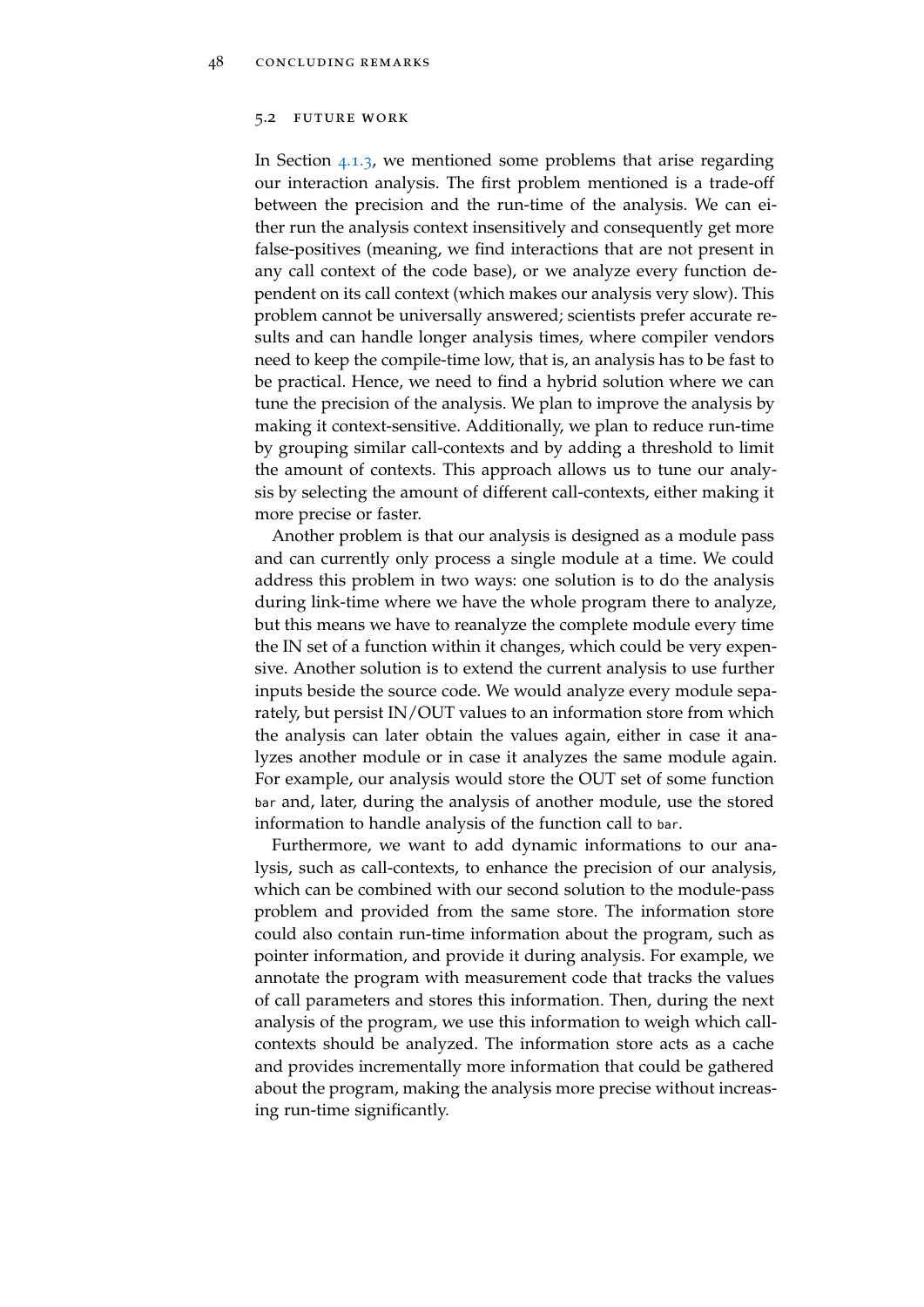Another area where we see future work is extending the support [VaRA](#page-11-0) offers to developers. We plan to add additional data structures, further analysis base classes (such as a llvm::BasicBlock pass) and we aim at enabling data sharing among analysis passes during optimization and analysis passes during link-time. In addition, we also want to provide generic analysis schemes, like a data-flow analysis, that can be specialized by researchers. For example, to create a data-flow analysis, a researcher would only have to specify which information is gathered and how different parts join their information. Furthermore, we are currently developing a way to analyze any arbitrary region within a program without implementing a new region type, allowing researchers to instrument the regions with markers that are automatically transformed into IRegions.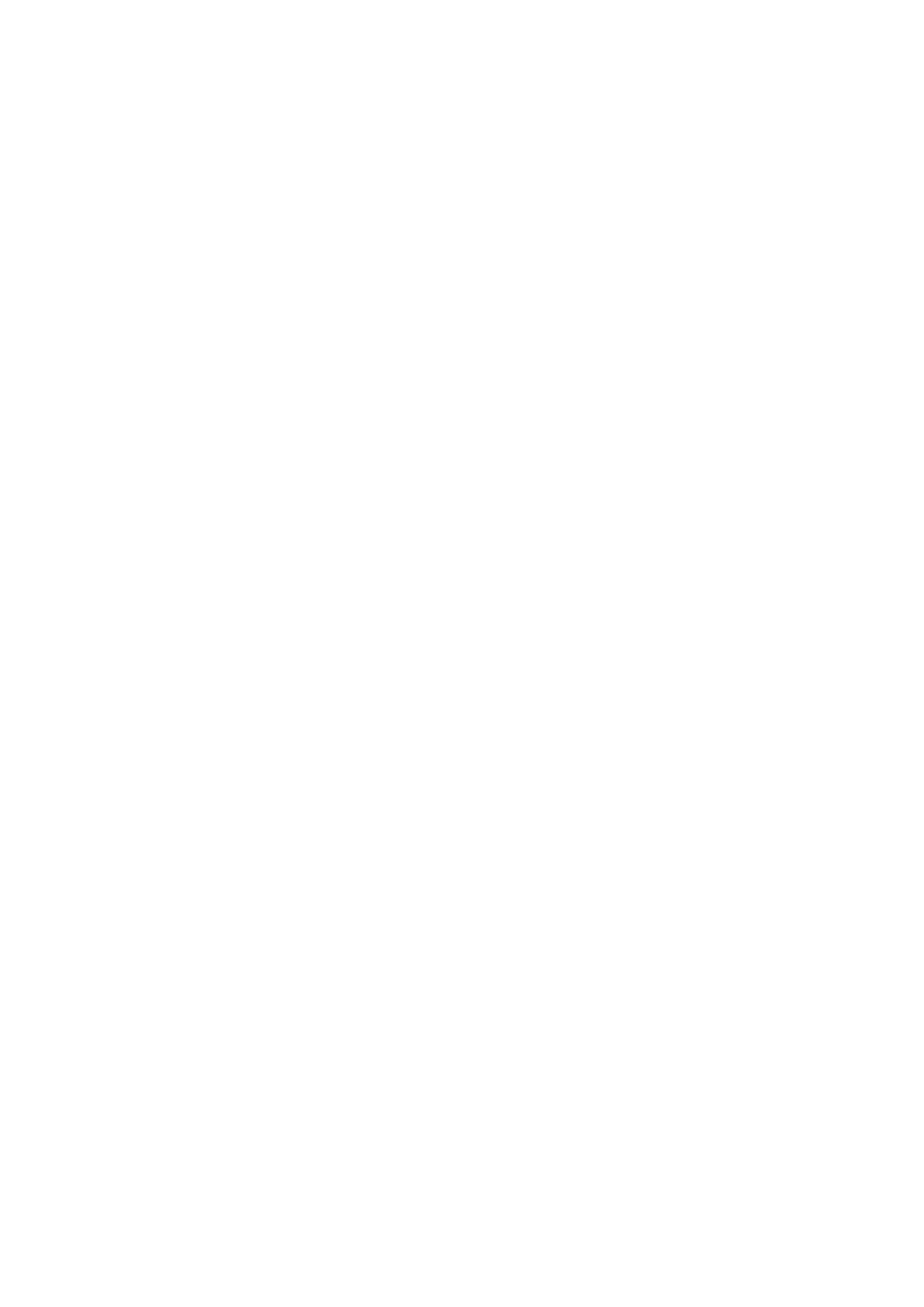<span id="page-62-0"></span>

In this appendix, we show the extended source code to our small simplified examples.

<span id="page-62-1"></span>a.1 code examples for interaction graph.

Listing [19](#page-62-2) shows the source code for our feature interaction example. The example has two code region that depend on the features (conf\_var\_FOO and conf\_var\_BAR). In the first region (FOO), <sup>1</sup> is added to the variable <sup>a</sup>. The variable <sup>a</sup> is later read within the other region (BAR), resulting in an interaction of the two features.

<span id="page-62-2"></span>Listing 19: Example code for feature interaction between FOO and BAR.

```
1 \nparallel \#include <cstdio>
2
3 volatile int conf_var_F00 = 1;
 \frac{1}{4} volatile int conf_var_BAR = 1;
 5
 6 \text{ int main(int argc, char *argv[])}7 {
8 \mid int a = 0;
9 int b = 0;
10
11 if (conf_var_F00) {
12 a += 1;
13 }
14
15 b += 1;
16
17 if (conf_var_BAR) {
18 b = a + 1;
19 \mid \}20
21
22 printf("%d\n", a);
23 printf("%d\n", b);
24 return 0;
25 }
```
Listing [20](#page-63-0) shows the complete LLVM-IR code that is generated for the code in Listing [19](#page-62-2). In contrast to our previous LLVM-IR examples, Listing [20](#page-63-0) is not simplified to reduce the burden on the reader and make it easier to understand. For our other examples, we removed details like target datalayout and various attribute annotations, because they are not important to understand our work. However, we include

✆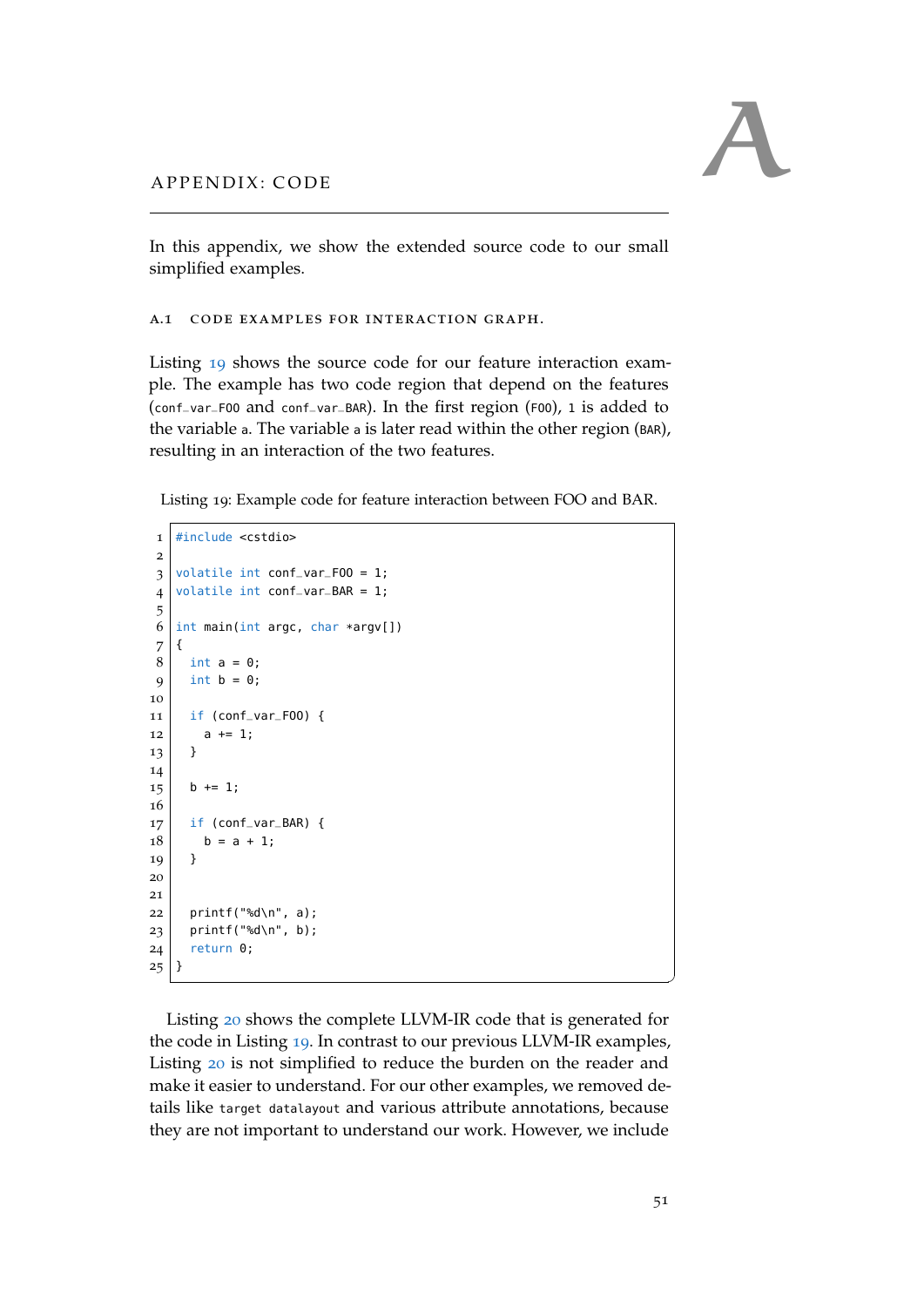Listing 20: [IR](#page-11-3) code for the example shown in Listing [19](#page-62-2)

<span id="page-63-0"></span>

| 1<br>$\overline{2}$<br>3<br>$\overline{4}$ | ; ModuleID = 'SmallFlowExample.cpp'<br>source_filename = "SmallFlowExample.cpp"<br>target datalayout = "e-m:e-i64:64-f80:128-n8:16:32:64-S128"<br>$target$ $triple$ = " $x86_64$ -unknown-linux-gnu"                                                                                                                                                                                                                                                                                                                                   |
|--------------------------------------------|----------------------------------------------------------------------------------------------------------------------------------------------------------------------------------------------------------------------------------------------------------------------------------------------------------------------------------------------------------------------------------------------------------------------------------------------------------------------------------------------------------------------------------------|
| 5<br>6<br>7<br>8<br>9                      | $Qcont_Var_FOO = global$ i32 1, align 4<br>@conf_var_BAR = global i32 1, align 4<br>$Q. str = private$ unnamed_addr constant $[4 \times 18]$ c"%d\0A\00", align 1                                                                                                                                                                                                                                                                                                                                                                      |
| 10<br>11<br>12                             | ; Function Attrs: norecurse uwtable<br>define i32 @main(i32 %argc, i8** %argv) #0 {<br>entry:                                                                                                                                                                                                                                                                                                                                                                                                                                          |
| 13<br>14<br>15                             | %retval = alloca i32, align 4<br>%argc.addr = alloca i32, align 4<br>%argv.addr = alloca i8**, align 8                                                                                                                                                                                                                                                                                                                                                                                                                                 |
| 16<br>17<br>18<br>19                       | %a = alloca i32, align 4<br>%b = alloca i32, align 4<br>store i32 0, i32* %retval, align 4<br>store i32 %argc, i32* %argc.addr, align 4                                                                                                                                                                                                                                                                                                                                                                                                |
| 20<br>21<br>22                             | store i8** %argv, i8*** %argv.addr, align 8<br>store i32 0, i32* %a, align 4<br>store i32 0, i32* %b, align 4                                                                                                                                                                                                                                                                                                                                                                                                                          |
| 23<br>24<br>25                             | %0 = load volatile i32, i32* @conf_var_F00, align 4<br>%tobool = icmp ne i32 %0, 0<br>br il %tobool, label %if.then, label %if.end, !Feature !1                                                                                                                                                                                                                                                                                                                                                                                        |
| 26<br>27                                   | if.then:<br>; $preds = %entry$                                                                                                                                                                                                                                                                                                                                                                                                                                                                                                         |
| 28<br>29                                   | %1 = load i32, i32* %a, align 4<br>%add = add nsw i32 %1, 1                                                                                                                                                                                                                                                                                                                                                                                                                                                                            |
| 30<br>31<br>32                             | store i32 %add, i32* %a, align 4<br>br label %if.end, !Feature !2                                                                                                                                                                                                                                                                                                                                                                                                                                                                      |
| 33<br>34<br>35                             | ; $preds = %if.then, %entry$<br>if.end:<br>%2 = load i32, i32* %b, align 4<br>%add1 = add nsw i32 %2, 1                                                                                                                                                                                                                                                                                                                                                                                                                                |
| 36<br>37<br>$38\,$<br>39                   | store i32 %add1, i32* %b, align 4<br>%3 = load volatile i32, i32* @conf_var_BAR, align 4<br>%tobool2 = icmp ne i32 %3, 0<br>br il %tobool2, label %if.then3, label %if.end5, !Feature !3                                                                                                                                                                                                                                                                                                                                               |
| 40<br>41                                   | ; $preds = %if.end$<br>if.then3:                                                                                                                                                                                                                                                                                                                                                                                                                                                                                                       |
| 42<br>43<br>44<br>45<br>46                 | $%4 =$ load i32, i32* %a, align 4<br>%add4 = add nsw i32 %4, 1<br>store i32 %add4, i32* %b, align 4<br>br label %if.end5, !Feature !4                                                                                                                                                                                                                                                                                                                                                                                                  |
| 47<br>48<br>49                             | ; $preds = %if.then3, %if.end$<br>if.end5:<br>$\$5 =$ load i32, i32* %a, align 4<br>%call = call i32 (i8*, ) @printf(i8* getelementptr inbounds ([4 x i8], [4 x i8]* @.str, i32 0, i32                                                                                                                                                                                                                                                                                                                                                 |
| 50<br>51                                   | $\theta$ ), i32 %5)<br>%6 = load i32, i32* %b, align 4<br>%call6 = call i32 (i8*, ) @printf(i8* getelementptr inbounds ([4 x i8], [4 x i8]* @.str, i32 0, i32                                                                                                                                                                                                                                                                                                                                                                          |
| 52<br>53                                   | $\theta$ ), i32 %6)<br>$ret$ i32 $0$<br>Υ.                                                                                                                                                                                                                                                                                                                                                                                                                                                                                             |
| 54<br>55<br>56                             | declare i32 $Qprint(i8*, \ldots) #1$                                                                                                                                                                                                                                                                                                                                                                                                                                                                                                   |
| 57                                         | attributes #0 = { norecurse uwtable "correctly-rounded-divide-sqrt-fp-math"="false" "disable-tail-calls"<br>="false" "less-precise-fpmad"="false" "no-frame-pointer-elim"="true" "no-frame-pointer-elim-non-<br>leaf" "no-infs-fp-math"="false" "no-jump-tables"="false" "no-nans-fp-math"="false" "no-signed-<br>zeros-fp-math"="false" "no-trapping-math"="false" "stack-protector-buffer-size"="8" "target-cpu"=<br>"x86-64" "target-features"="+fxsr,+mmx,+sse,+sse2,+x87" "unsafe-fp-math"="false" "use-soft-float"<br>$='false"$ |
| 58                                         | attributes #1 = { "correctly-rounded-divide-sqrt-fp-math"="false" "disable-tail-calls"="false" "less-<br>precise-fpmad"="false" "no-frame-pointer-elim"="true" "no-frame-pointer-elim-non-leaf" "no-infs-<br>fp-math"="false" "no-nans-fp-math"="false" "no-signed-zeros-fp-math"="false" "no-trapping-math"="<br>false" "stack-protector-buffer-size"="8" "target-cpu"="x86-64" "target-features"="+fxsr,+mmx,+sse<br>, +sse2, +x87" "unsafe-fp-math"="false" "use-soft-float"="false" }                                              |
| 59<br>60<br>61                             | $!$ llvm.ident = $!$ {!0}                                                                                                                                                                                                                                                                                                                                                                                                                                                                                                              |
| 62                                         | $\theta = \frac{1}{2}$ . The set of the component of $\theta$ is component to $\theta$ is component of $\theta$ is component to $\theta$ is $\theta$ is $\theta$ is $\theta$ is $\theta$ is $\theta$ is $\theta$ is $\theta$ is $\theta$ is $\theta$ is component to $\theta$ is $\theta$ is $\theta$ is<br>e9d51d2dfb8699c02faa767393123cd063ecd) (git@github.com:vulder/vara-llvm.git<br>f791d9d8c5e28c2f9be5d3b3a55eba4fa829a93a)"}                                                                                                 |
| 63<br>64<br>65                             | $!1 = !{!} " [H, {conf\_var_F00}]"]$<br>$!2 = !{!} " [T, {conf-var_F00}]"]$<br>$!3 = !{! " [H, {conf\_var_BAR}]"}$                                                                                                                                                                                                                                                                                                                                                                                                                     |
| 66                                         | $!4 = !{!} " [T, {conf-var_BAR}]"]$                                                                                                                                                                                                                                                                                                                                                                                                                                                                                                    |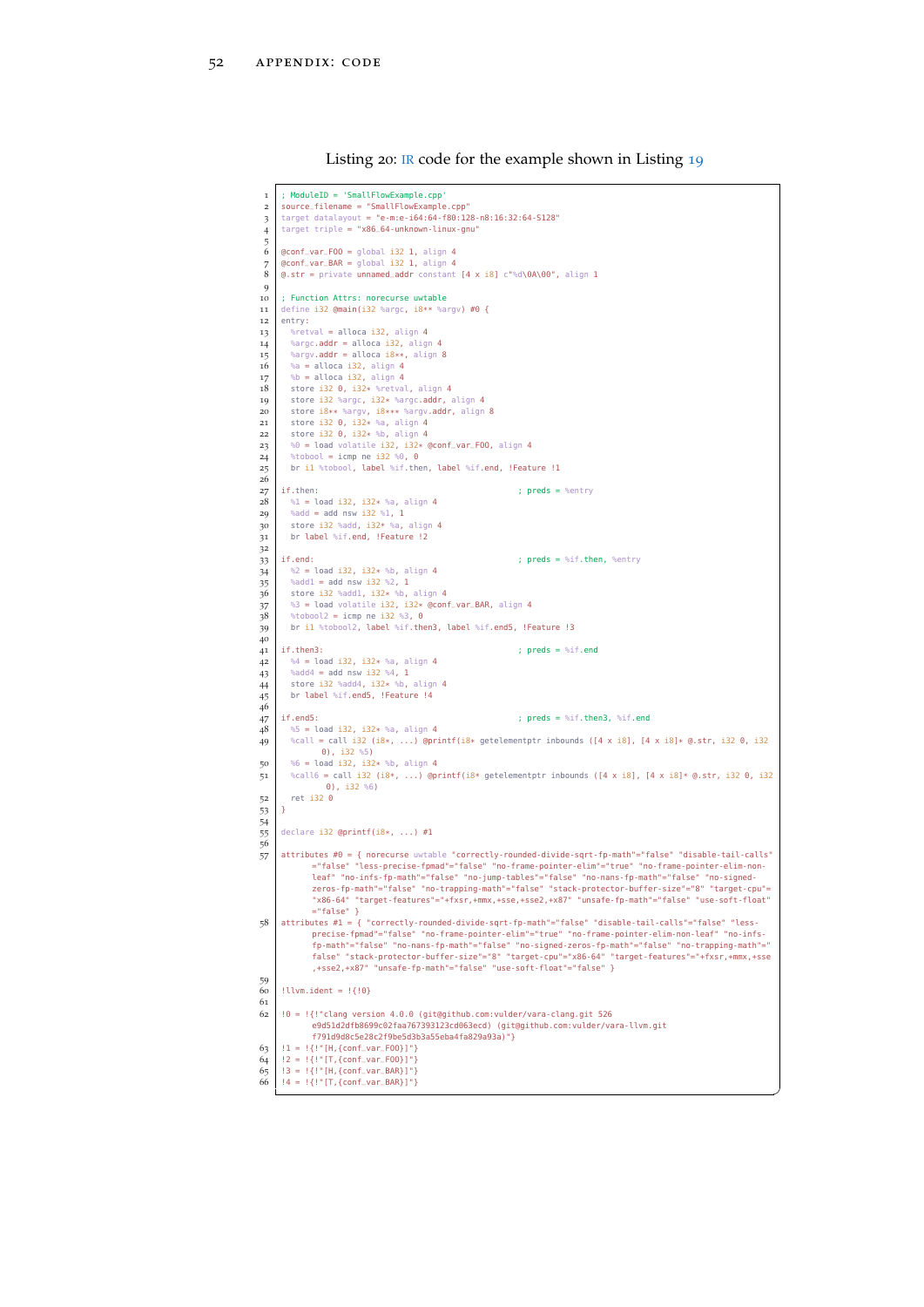<span id="page-64-0"></span>one complete example in the appendix to show the full extend of an LLVM-IR file.

#### a.2 code examples for test cases

Listing [21](#page-64-1) shows an example test case we use to test our feature extraction and interaction analysis. This test case in particular checks if our analysis correctly forwards the collected information to other function calls. All other test cases can be found in our repository<sup>1</sup>.

Listing 21: TC: Interaction between different functions.

```
1 \mid \text{\#include } < \textsf{cstdio}2
 3 volatile int conf_var_COMP = 1;
 4 \times 4 volatile int conf_var_FAST = 1;
 5 volatile int conf_var_RECU = 1;
 6 volatile int conf_var_F00 = 1;
 7 volatile int conf_var_BAR = 1;
 8
 9 \vert void baz(int &a, int &c) {
10 if (conf_var_BAR) {
11 c = a + 1;
12 }
13}
14
15 void bazz(int \&z, int \&c) {
16 if (conf_var_BAR) {
17 c = z + 1;
18 }
19 \mid \}20
21 int main(int argc, char *argv[])
22 \mid \{23 \mid \text{int } a = 0;24 int b = 0;
25
26 if (conf_var_F00) {
27 a += 1;
28 | }
29
30 b += 1;
31
32 baz(a, b);
33
34 bazz(a, b);
35
36 printf("%d\n", a);
37 printf("%d\n", b);
38 return 0;
39 }
```
 $^{\prime}$ 

<https://github.com/vulder/VaRA/tree/master/examples/FeatureDetection>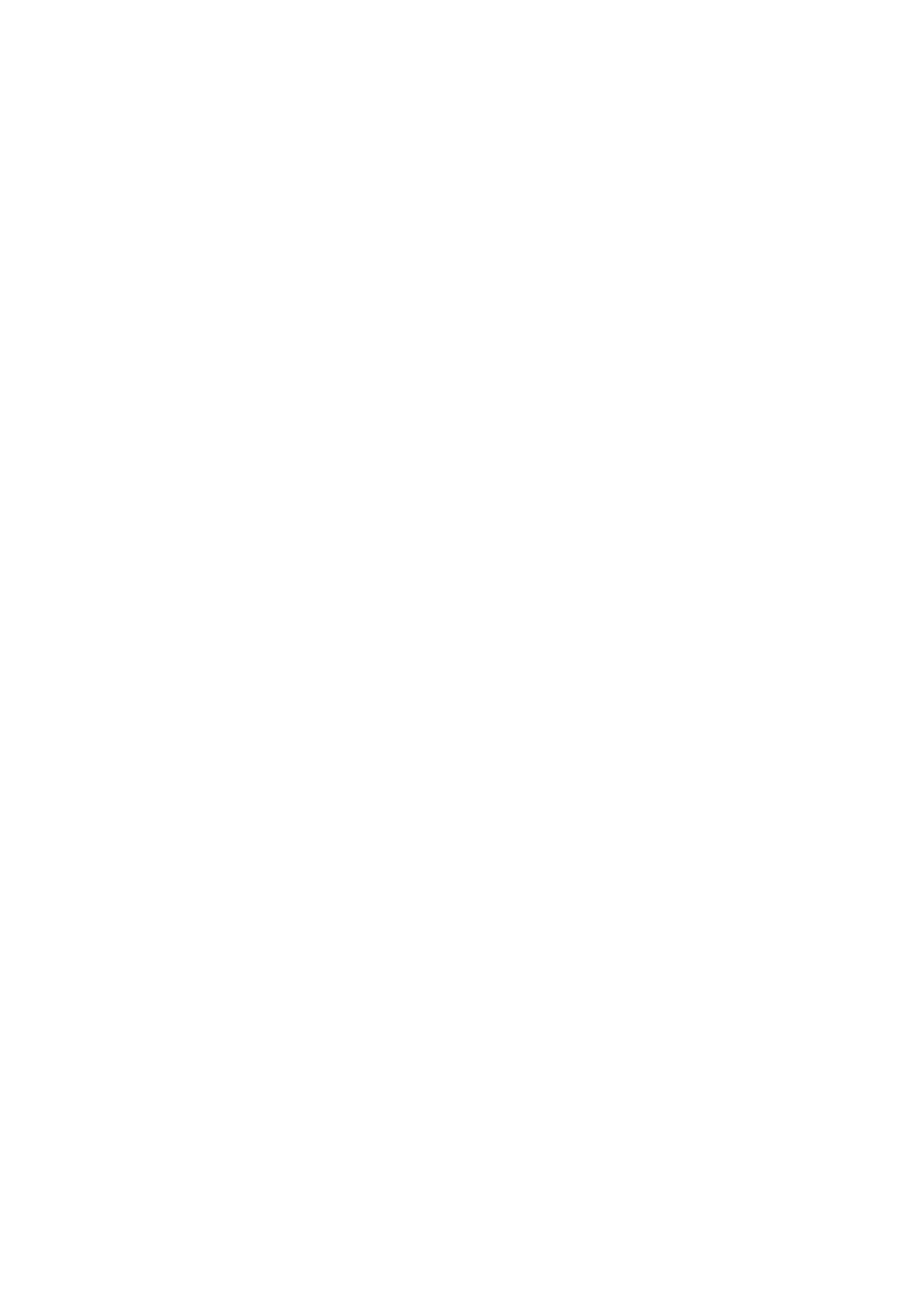- <span id="page-66-1"></span><span id="page-66-0"></span>[1] Alfred V. Aho, Ravi Sethi, and Jeffrey D. Ullman. *Compilers: Principles, Techniques, and Tools (2Nd Edition)*. Addison-Wesley Longman Publishing Co., Inc., 2006. isbn: 0-321-48681-1.
- <span id="page-66-5"></span>[2] Florian Angerer, Andreas Grimmer, Herbert Prähofer, and Paul Grünbacher. "Configuration-Aware Change Impact Analysis." In: *30th IEEE/ACM International Conference on Automated Software Engineering, ASE 2015, Lincoln, NE, USA, November 9-13, 2015*. 2015, pp. 385–395.
- <span id="page-66-6"></span>[3] Sven Apel, Don S. Batory, Christian Kästner, and Gunter Saake. *Feature-Oriented Software Product Lines - Concepts and Implementation*. Springer, 2013. isbn: 978-3-642-37520-0.
- <span id="page-66-7"></span>[4] Thorsten Berger, Steven She, Rafael Lotufo, Andrzej Wasowski, and Krzysztof Czarnecki. "Variability modeling in the real: a perspective from the operating systems domain." In: *ASE 2010, 25th IEEE/ACM International Conference on Automated Software Engineering, Antwerp, Belgium, September 20-24, 2010*. 2010, pp. 73– 82.
- <span id="page-66-3"></span>[5] Janet Feigenspan, Christian Kästner, Sven Apel, Jörg Liebig, Michael Schulze, Raimund Dachselt, Maria Papendieck, Thomas Leich, and Gunter Saake. "Do background colors improve program comprehension in the #ifdef hell?" In: *Empirical Software Engineering* 18.4 (2013), pp. 699–745.
- <span id="page-66-8"></span>[6] Arnaud Hubaux, Yingfei Xiong, and Krzysztof Czarnecki. "A user survey of configuration challenges in Linux and eCos." In: *Sixth International Workshop on Variability Modelling of Software-Intensive Systems, Leipzig, Germany, January 25-27, 2012. Proceedings*. 2012, pp. 149–155.
- <span id="page-66-10"></span>[7] LLVM. *LLVM Language Reference Manual*. 2015. url: [http : / /](http://llvm.org/docs/LangRef.html) [llvm.org/docs/LangRef.html](http://llvm.org/docs/LangRef.html) (visited on 01/16/2016).
- <span id="page-66-9"></span>[8] Chris Lattner. "LLVM: An Infrastructure for Multi-Stage Optimization." *See* http://llvm.cs.uiuc.edu*.* MA thesis. Computer Science Dept., University of Illinois at Urbana-Champaign, 2002.
- <span id="page-66-2"></span>[9] Chris Lattner. *LLVM*. 2015. URL: [http://www.aosabook.org/en/](http://www.aosabook.org/en/llvm.html) [llvm.html](http://www.aosabook.org/en/llvm.html) (visited on 01/16/2016).
- <span id="page-66-4"></span>[10] Jörg Liebig, Alexander von Rhein, Christian Kästner, Sven Apel, Jens Dörre, and Christian Lengauer. "Scalable analysis of variable software." In: *Joint Meeting of the European Software Engineering Conference and the ACM SIGSOFT Symposium on the Founda-*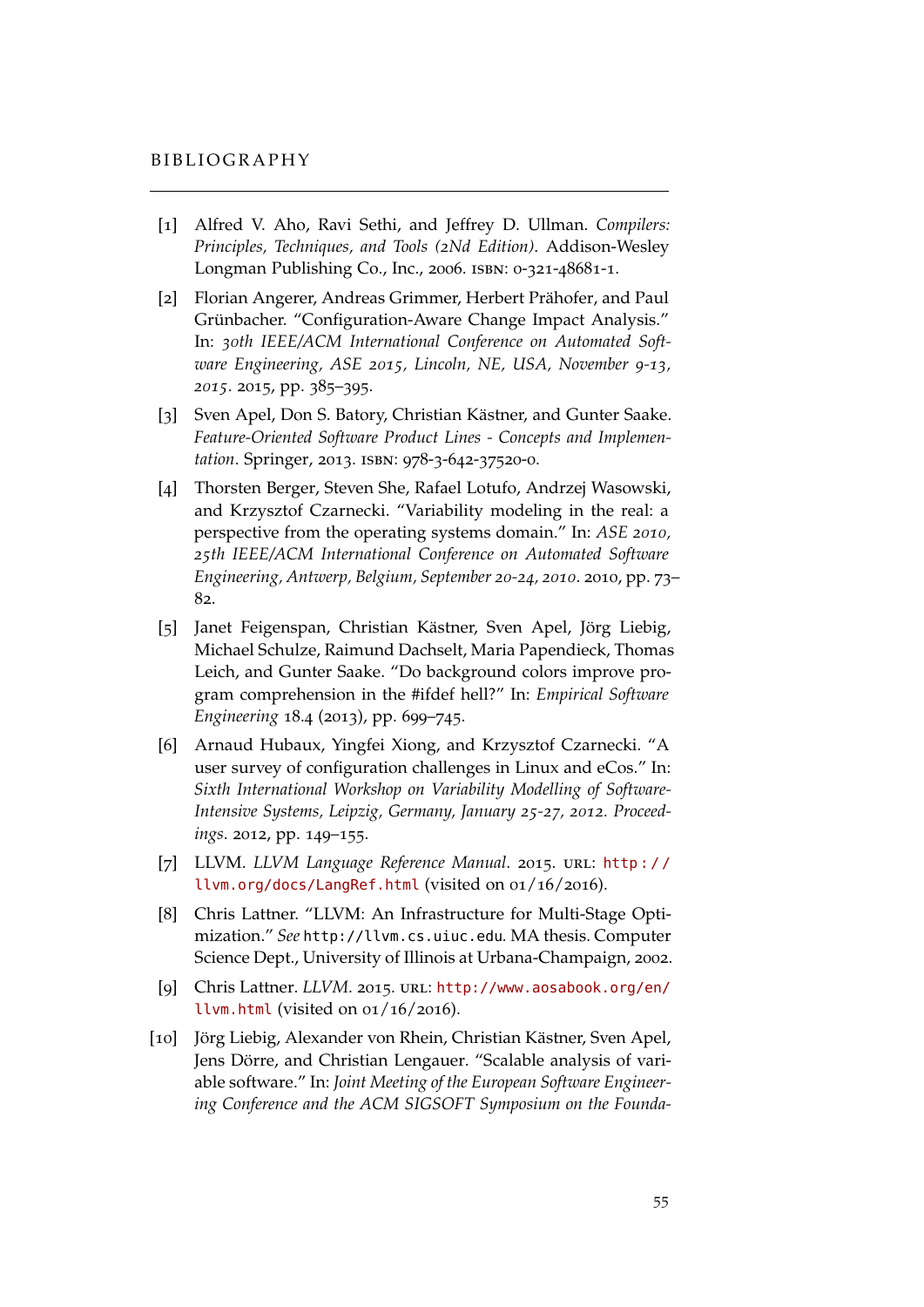*tions of Software Engineering, ESEC/FSE'13, Saint Petersburg, Russian Federation, August 18-26, 2013*. 2013, pp. 81–91.

- <span id="page-67-1"></span>[11] ThanhVu Nguyen, Ugur Koc, Javran Cheng, Jeffrey S. Foster, and Adam A. Porter. "iGen: dynamic interaction inference for configurable software." In: *Proceedings of the 24th ACM SIGSOFT International Symposium on Foundations of Software Engineering, FSE 2016, Seattle, WA, USA, November 13-18, 2016*. 2016, pp. 655– 665.
- <span id="page-67-0"></span>[12] Armstrong Nhlabatsi, Robin Laney, and Bashar Nuseibeh. "Feature interaction: the security threat from within software systems." In: *Progress in Informatics* 5 (), pp. 75–89.
- <span id="page-67-4"></span>[13] Steven She, Rafael Lotufo, Thorsten Berger, Andrzej Wasowski, and Krzysztof Czarnecki. "The Variability Model of The Linux Kernel." In: *Fourth International Workshop on Variability Modelling of Software-Intensive Systems, Linz, Austria, January 27-29, 2010. Proceedings*. 2010, pp. 45–51.
- <span id="page-67-2"></span>[14] Norbert Siegmund, Sergiy S. Kolesnikov, Christian Kästner, Sven Apel, Don S. Batory, Marko Rosenmüller, and Gunter Saake. "Predicting performance via automated feature-interaction detection." In: *34th International Conference on Software Engineering, ICSE 2012, June 2-9, 2012, Zurich, Switzerland*. 2012, pp. 167–177.
- <span id="page-67-3"></span>[15] Norbert Siegmund, Alexander Grebhahn, Sven Apel, and Christian Kästner. "Performance-influence models for highly configurable systems." In: *Proceedings of the 2015 10th Joint Meeting on Foundations of Software Engineering, ESEC/FSE 2015, Bergamo, Italy, August 30 - September 4, 2015*. 2015, pp. 284–294.
- <span id="page-67-5"></span>[16] Tianyin Xu, Long Jin, Xuepeng Fan, Yuanyuan Zhou, Shankar Pasupathy, and Rukma Talwadker. "Hey, you have given me too many knobs!: understanding and dealing with over-designed configuration in system software." In: *Proceedings of the 2015 10th Joint Meeting on Foundations of Software Engineering, ESEC/FSE 2015, Bergamo, Italy, August 30 - September 4, 2015*. 2015, pp. 307– 319.